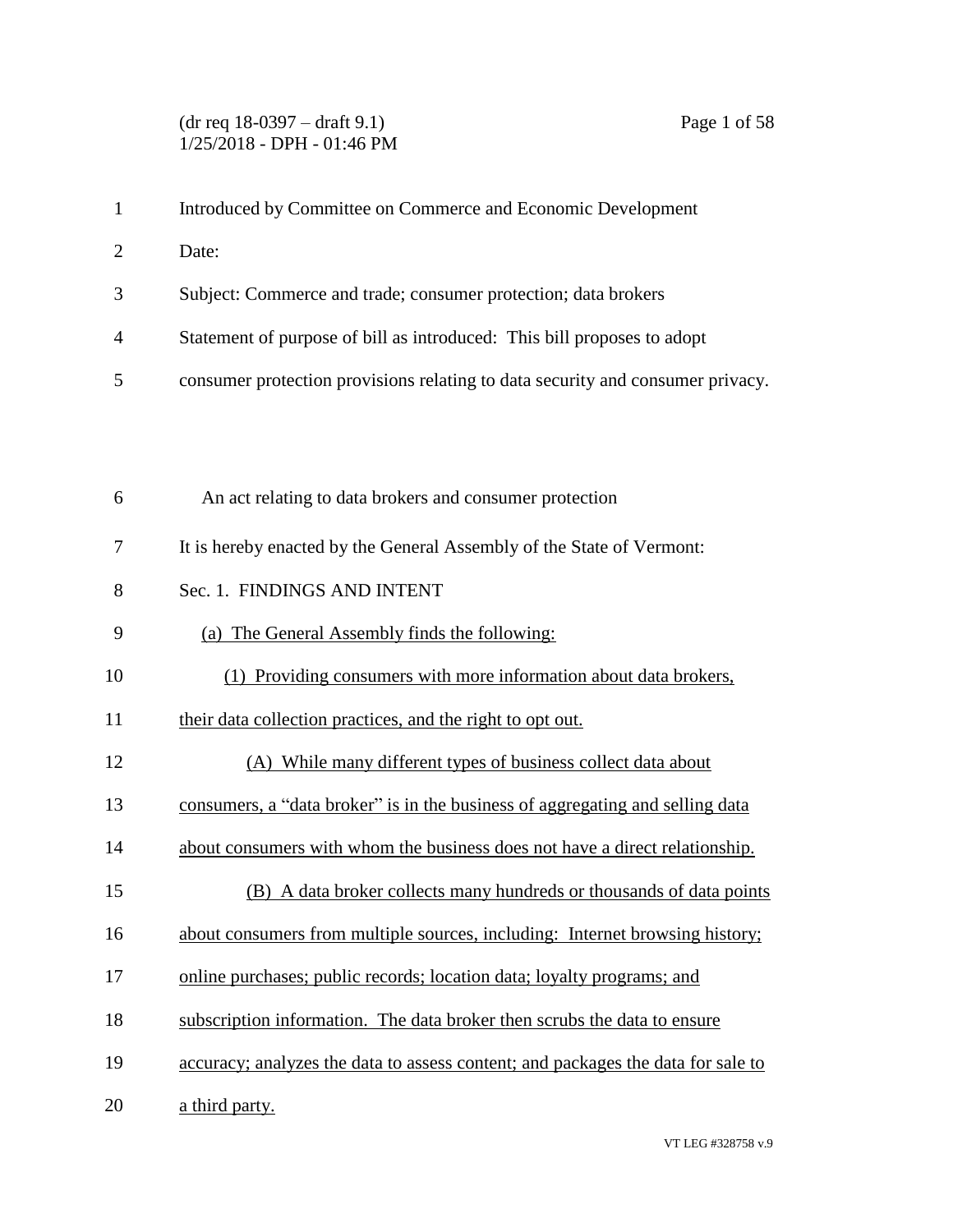(dr req 18-0397 – draft 9.1) Page 2 of 58 1/25/2018 - DPH - 01:46 PM

| $\mathbf{1}$   | (C) Data brokers provide information that is critical to services                     |
|----------------|---------------------------------------------------------------------------------------|
| $\mathbf{2}$   | offered in the modern economy, including: targeted marketing and sales;               |
| 3              | credit reporting; background checks; government information; risk mitigation          |
| $\overline{4}$ | and fraud detection; people search; decisions by banks, insurers, or others           |
| 5              | whether to provide services; ancestry research; and voter targeting and strategy      |
| 6              | by political campaigns.                                                               |
| 7              | (D) While data brokers offer many benefits, there are also risks                      |
| 8              | associated with the widespread aggregation and sale of data about consumers,          |
| 9              | including risks related to consumers' ability to know and control information         |
| 10             | held and sold about them and risks arising from the unauthorized or harmful           |
| 11             | acquisition and use of consumer information.                                          |
| 12             | (E) There are important differences between "data brokers" and                        |
| 13             | businesses with whom consumers have a direct relationship.                            |
| 14             | (i) Consumers who have a direct relationship with traditional and                     |
| 15             | e-commerce businesses may have some level of knowledge about and control              |
| 16             | over the collection of data by those business, including: the choice to use the       |
| 17             | business's products or services; the ability to review and consider data              |
| 18             | collection policies; the ability to opt out of certain data collection practices; the |
| 19             | ability to identify and contact customer representatives; the ability to pursue       |
| 20             | contractual remedies through litigation; and the knowledge necessary to               |
| 21             | complain to law enforcement if other methods fail.                                    |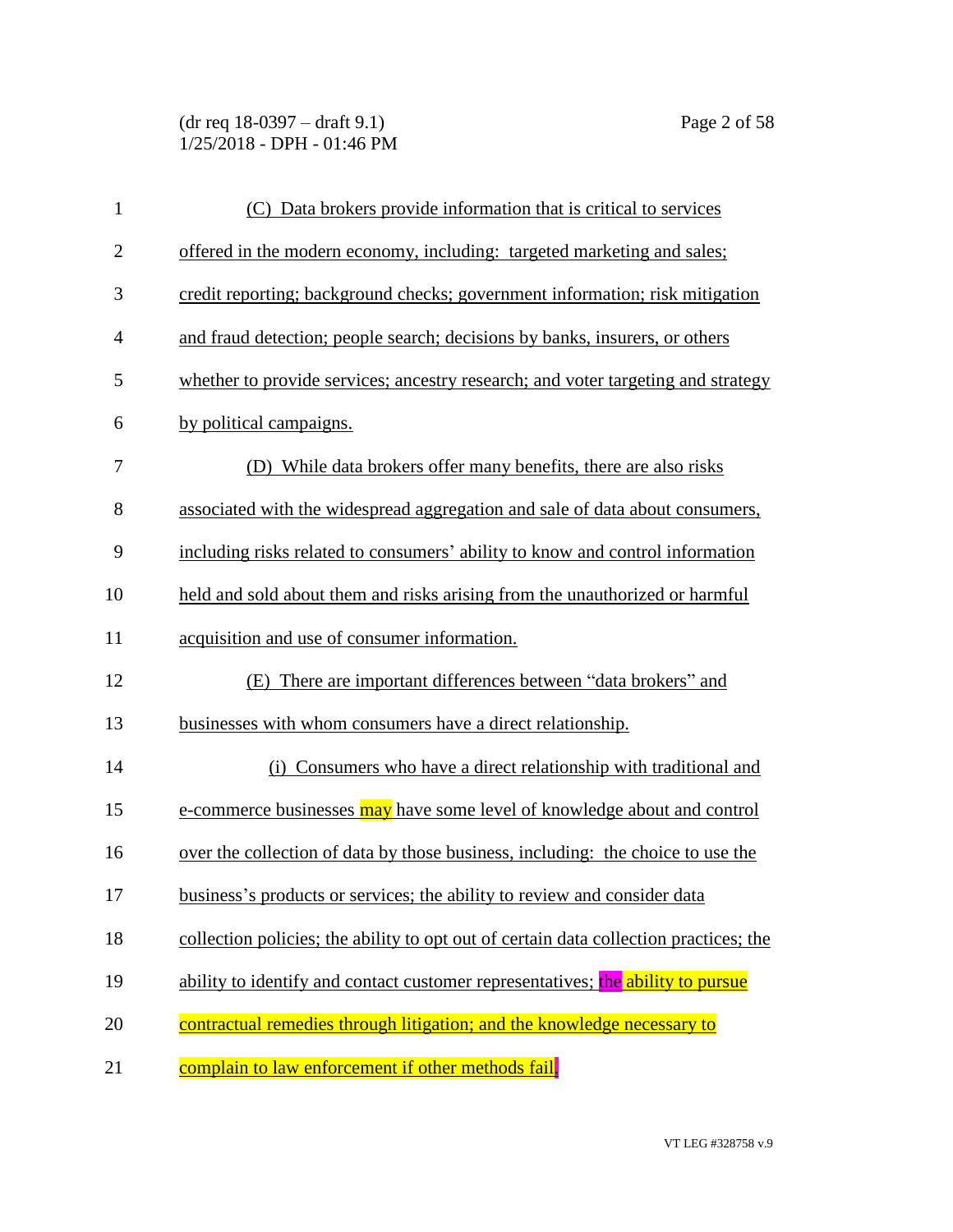(dr req 18-0397 – draft 9.1) Page 3 of 58 1/25/2018 - DPH - 01:46 PM

| $\mathbf{1}$   | (ii) By contrast, consumers may not be aware that data brokers                    |
|----------------|-----------------------------------------------------------------------------------|
| $\overline{c}$ | exist, who the companies are, or what information they collect, and may have      |
| 3              | little recourse to address grievances.                                            |
| $\overline{4}$ | (F) The State of Vermont has the legal authority and duty to exercise             |
| 5              | its traditional "Police Powers" to ensure the public health, safety, and welfare, |
| 6              | which includes both the right to regulate businesses that operate in the State    |
| 7              | and engage in activities that affect Vermont consumers as well as the right to    |
| 8              | require disclosure of information to protect consumers from harm.                 |
| 9              | (G) At this time, comprehensive regulation of the data broker                     |
| 10             | industry would be premature. However, To give Vermont consumers access to         |
| 11             | the information necessary to know who may be collecting or selling their data     |
| 12             | and whether and how to opt out of certain of these practices, Vermont should      |
| 13             | adopt a narrowly tailored definition of "data broker" and require data brokers    |
| 14             | to register annually with the Secretary of State and provide information about    |
| 15             | their data collection activities, including specific information about activities |
| 16             | relating to minors.                                                               |
| 17             | (2) Ensuring that data brokers have adequate security standards.                  |
| 18             | (A) News headlines in the past several years demonstrate that large               |
| 19             | and sophisticated businesses, governments, and other public and private           |
| 20             | institutions are constantly subject to cyberattacks, which have compromised       |
| 21             | sensitive personal information of literally billions of consumers worldwide.      |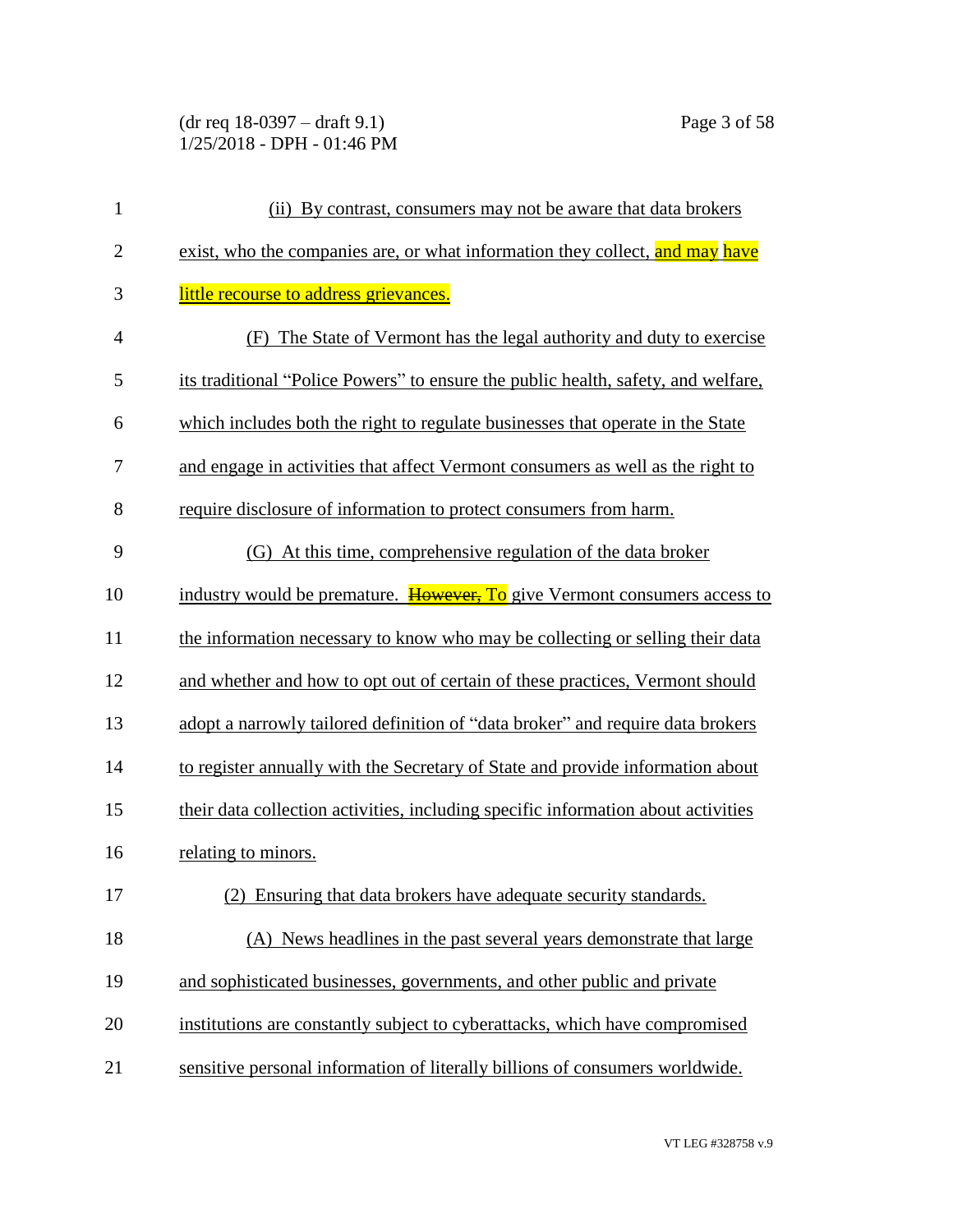(dr req 18-0397 – draft 9.1) Page 4 of 58 1/25/2018 - DPH - 01:46 PM

| $\mathbf{1}$   | (B) While neither government nor industry can prevent every                       |
|----------------|-----------------------------------------------------------------------------------|
| $\mathbf{2}$   | security breach, the State of Vermont has the authority and the duty to enact     |
| 3              | legislation to protect its consumers where possible.                              |
| $\overline{4}$ | (C) One approach to protecting consumer data has been to require                  |
| 5              | government agencies and certain regulated businesses to adopt an "information"    |
| 6              | security program" that has "appropriate administrative, technical, and physical   |
| 7              | safeguards to ensure the security and confidentiality of records" and "to protect |
| 8              | against any anticipated threats or hazards to their security or integrity which   |
| 9              | could result in substantial harm." Federal Privacy Act; 5 U.S.C. § 552a.          |
| 10             | The requirement to adopt such an information security program<br>(D)              |
| 11             | currently applies to "financial institutions" subject to the Gramm-Leach-Blilely  |
| 12             | Act, 15 U.S.C. § 6801 et seq; to certain entities regulated by the Vermont        |
| 13             | Department of Financial Regulation pursuant to rules adopted by the               |
| 14             | Department; to persons who maintain or transmit health information regulated      |
| 15             | by the Health Insurance Portability and Accountability Act; and to various        |
| 16             | types of businesses under laws in at least 13 other states.                       |
| 17             | (E) Vermont can better protect its consumers from data broker                     |
| 18             | security breaches and related harm by requiring data brokers to adopt an          |
| 19             | information security program with appropriate administrative, technical, and      |
| 20             | physical safeguards to protect sensitive personal information.                    |
| 21             | (3) Protecting consumers affected by a data broker security breach.               |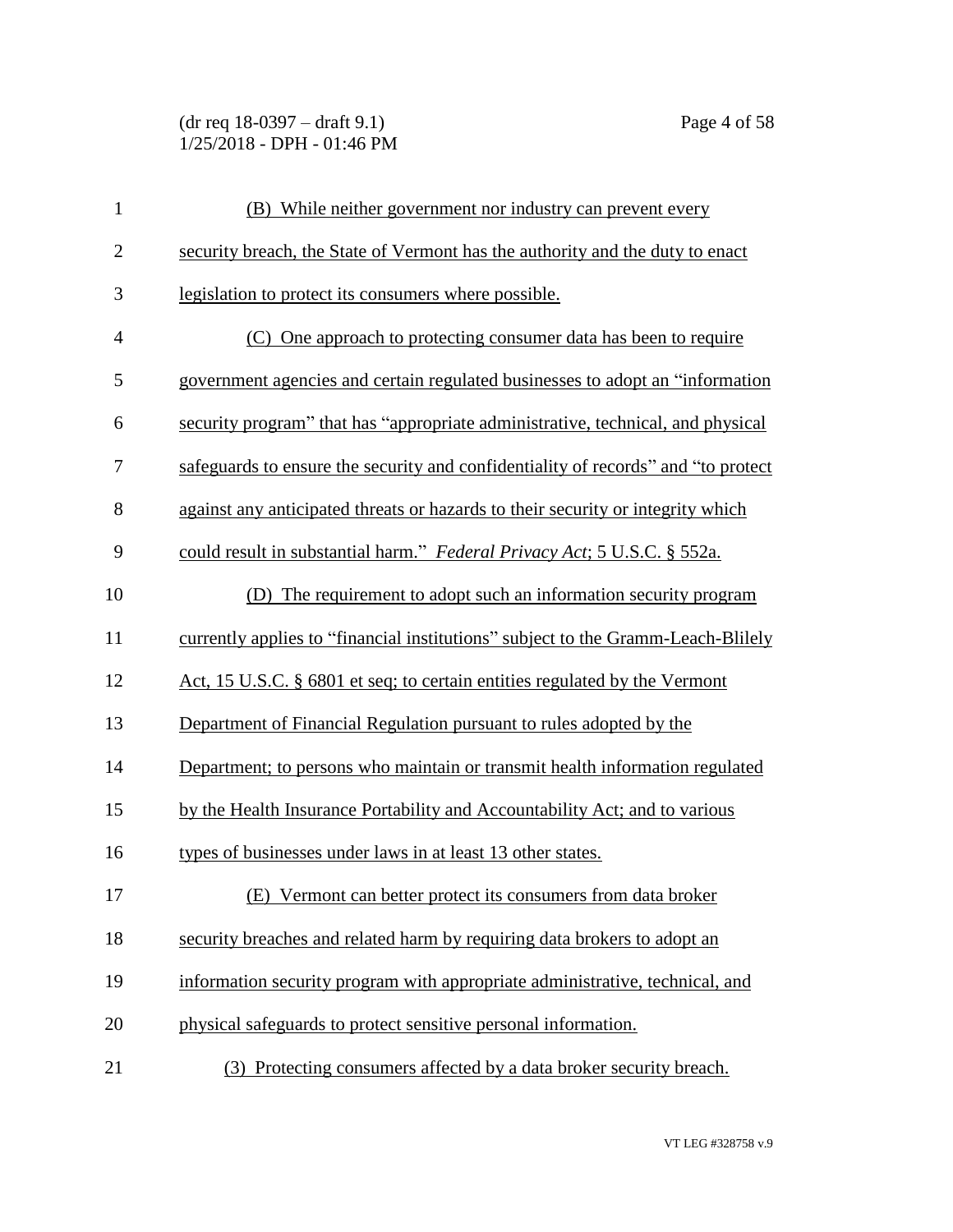(dr req 18-0397 – draft 9.1) Page 5 of 58 1/25/2018 - DPH - 01:46 PM

| $\mathbf{1}$   | (A) Once a security breach occurs, providing regulators and                      |
|----------------|----------------------------------------------------------------------------------|
| $\overline{2}$ | consumers with timely and appropriate notice of the breach can help to           |
| 3              | mitigate the amount of harm consumers suffer when their personal information     |
| $\overline{4}$ | is compromised.                                                                  |
| 5              | (B) Vermont's Security Breach Notice Act, one of the first such laws             |
| 6              | in the country when adopted in 2005, has successfully prevented harm to          |
| 7              | consumers from data breaches. In the event a "data collector" suffers a          |
| 8              | security breach, the law requires notice to the Attorney General or Department   |
| 9              | of Financial Regulation within 14 days, and notice to consumers in the most      |
| 10             | expedient time possible and without unreasonable delay, but not later than 45    |
| 11             | days.                                                                            |
| 12             | The Security Breach Notice Act is inadequate to provide<br>(C)                   |
| 13             | protection when a data broker suffers a breach. This is because the type of      |
| 14             | information that triggers the requirements of the Act—a consumer's name in       |
| 15             | combination with other sensitive identifying information, e.g., a Social         |
| 16             | Security number, means that certain breaches do not trigger the Act, even if the |
| 17             | amount or type of information breached could still cause significant harm.       |
| 18             | Given the amount and nature of the consumer information that<br>(D)              |
| 19             | data brokers collect, Vermont should adopt a Data Broker Security Breach         |
| 20             | Notice Act that is triggered when a data broker suffers a breach. The Act        |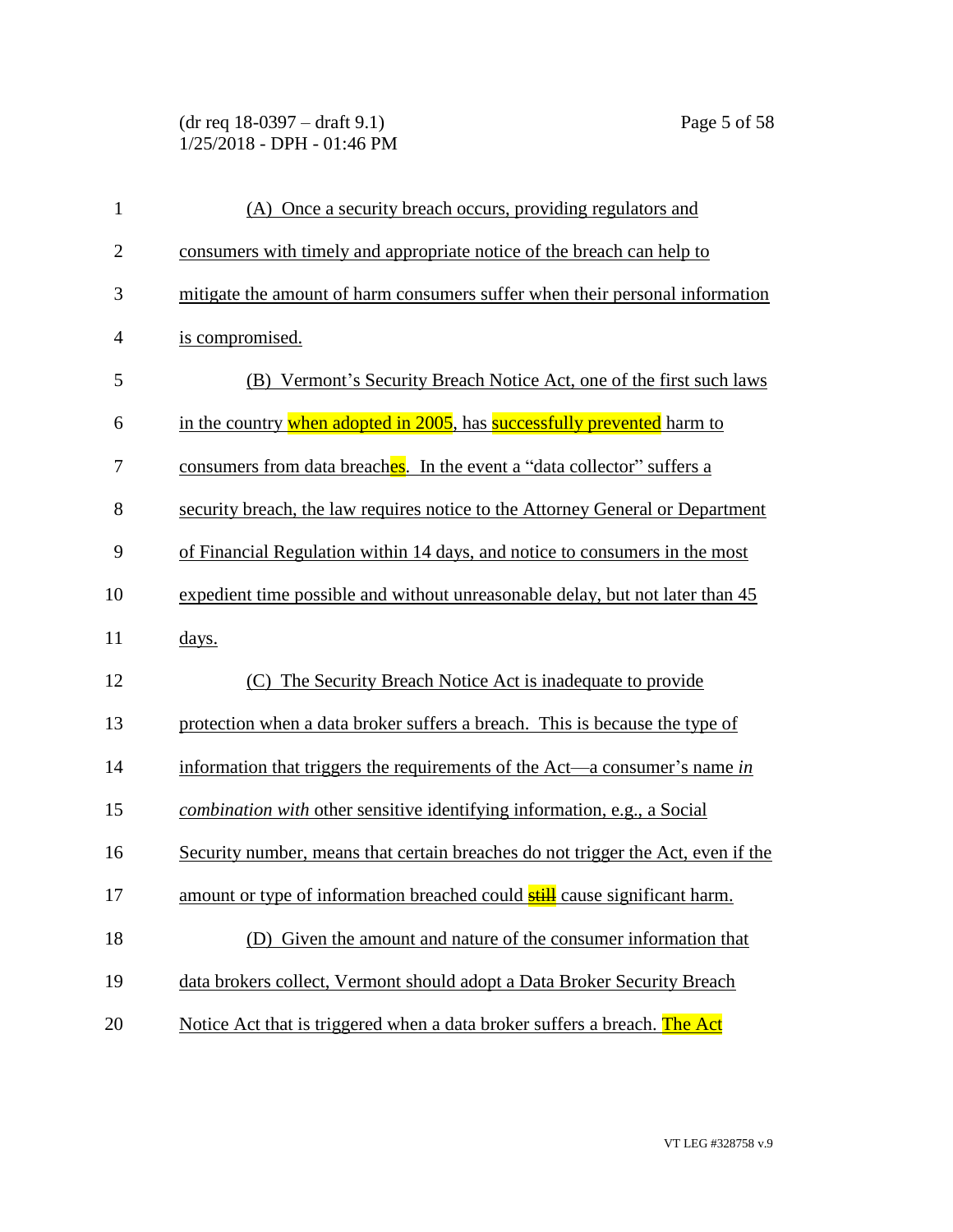(dr req 18-0397 – draft 9.1) Page 6 of 58 1/25/2018 - DPH - 01:46 PM

| $\mathbf{1}$   | should be scaled appropriately to the breadth and type of information that data |
|----------------|---------------------------------------------------------------------------------|
| $\overline{2}$ | brokers collect.                                                                |
| 3              | (4) Prohibiting the acquisition of personal information through                 |
| $\overline{4}$ | fraudulent means or with the intent to commit wrongful acts.                    |
| 5              | (A) One of the <b>significant</b> dangers of the broad availability of          |
| 6              | sensitive personal information is that it can be used with malicious intent to  |
| 7              | commit wrongful acts, such as stalking, harassment, fraud, discrimination, and  |
| 8              | identity theft.                                                                 |
| 9              | (B) While various criminal and civil statutes prohibit these wrongful           |
| 10             | acts, there is currently no prohibition on acquiring data for the purpose of    |
| 11             | committing such acts.                                                           |
| 12             | (C) Vermont should create new causes of action to prohibit the                  |
| 13             | acquisition of personal information through fraudulent means, or for the        |
| 14             | purpose of committing a wrongful act, to enable authorities and consumers to    |
| 15             | take action before harm occurs.                                                 |
| 16             | Removing financial barriers to protect consumer credit information.<br>(5)      |
| 17             | (A) In September 2017, Equifax Inc., one of the three largest national          |
| 18             | credit reporting agencies, experienced a security breach involving over 145     |
| 19             | million Americans, including over 247,000 Vermonters—roughly 40 percent         |
| 20             | of the State's population.                                                      |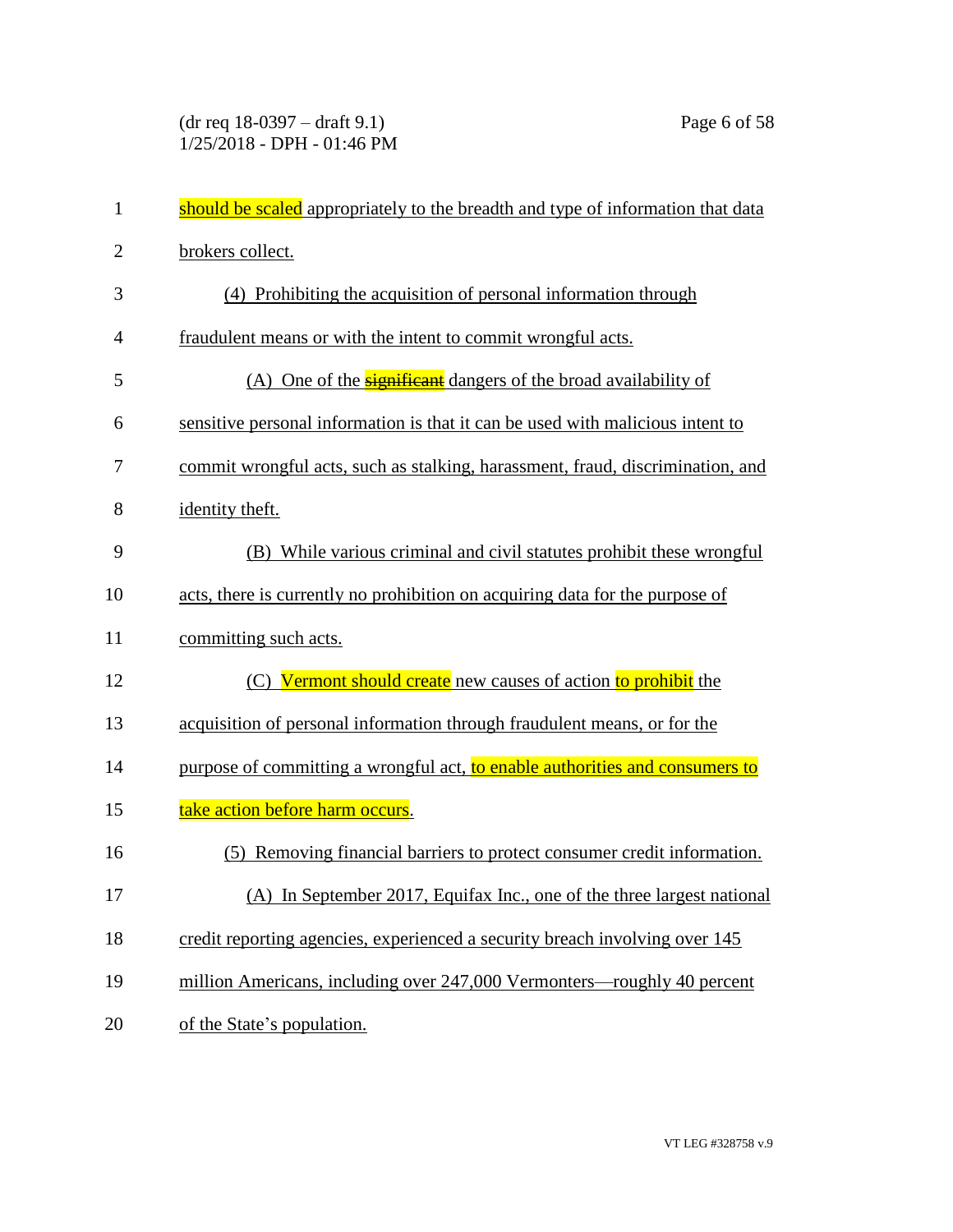(dr req 18-0397 – draft 9.1) Page 7 of 58 1/25/2018 - DPH - 01:46 PM

| $\mathbf{1}$   | (B) The data exposed included names, Social Security numbers, birth                |
|----------------|------------------------------------------------------------------------------------|
| $\overline{2}$ | dates, addresses, driver's license numbers, and credit card numbers.               |
| 3              | (C) In the weekend immediately following the breach, Vermont's                     |
| 4              | Consumer Assistance Program received over 700 complaints, the highest              |
| 5              | volume of complaints ever received for a single incident.                          |
| 6              | (D) In the aftermath of the breach, members of the General Assembly                |
| 7              | held hearings throughout the State to take testimony from Vermont consumers        |
| 8              | concerned about the breach, gather information about their experiences, and        |
| 9              | disseminate guidance from the Vermont Attorney General and the Department          |
| 10             | of Financial Regulation on steps consumers should take to protect their            |
| 11             | identities and credit information.                                                 |
| 12             | (E) Chief among these steps, the Attorney General recommends that                  |
| 13             | consumers make a request to each of the credit reporting agencies to place a       |
| 14             | security freeze on their credit file.                                              |
| 15             | (F) Under State law, when a consumer places a security freeze, the                 |
| 16             | credit reporting agency issues a unique personal identification number or          |
| 17             | password to the consumer. The consumer must provide the PIN or password,           |
| 18             | and his or her express consent, to allow a potential creditor to access his or her |
| 19             | credit information.                                                                |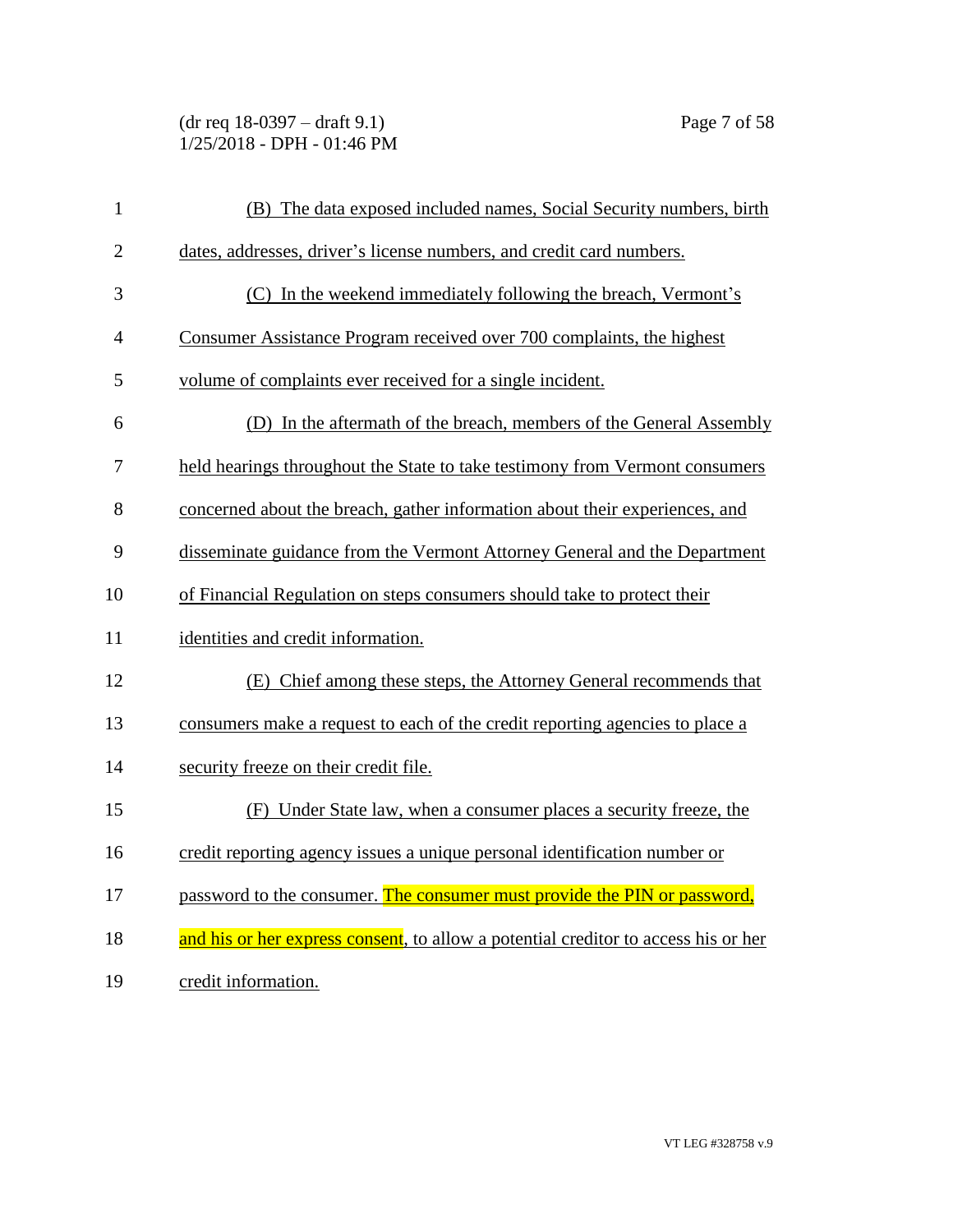(dr req 18-0397 – draft 9.1) Page 8 of 58 1/25/2018 - DPH - 01:46 PM

| $\mathbf{1}$   | (G) Except in cases of identity theft, current Vermont law allows a                |
|----------------|------------------------------------------------------------------------------------|
| $\overline{2}$ | credit reporting agency to charge a fee of up to \$10.00 to place a security       |
| 3              | freeze, and up to \$5.00 to lift temporarily or remove a security freeze.          |
| $\overline{4}$ | (H) Although Equifax has waived temporarily its fees to place a                    |
| 5              | security freeze, Vermont consumers should not have to pay credit reporting         |
| 6              | agencies a fee to protect their credit information, particularly when most         |
| 7              | Vermonters do not have a direct business relationship with these companies         |
| 8              | and in many cases are not aware that the companies possess so much sensitive       |
| 9              | data about consumers.                                                              |
| 10             | (b) Intent.                                                                        |
| 11             | (1) Providing consumers with more information about data brokers,                  |
| 12             | their data collection practices, and the right to opt out. It is the intent of the |
| 13             | General Assembly to provide Vermonters with access to more information             |
| 14             | about the data brokers that collect consumer data and their collection             |
| 15             | practices by:                                                                      |
| 16             | (A) adopting a narrowly tailored definition of "data broker" that:                 |
| 17             | (i) includes only those businesses that aggregate and sell the                     |
| 18             | personal information of consumers with whom they do not have a direct              |
| 19             | relationship; and                                                                  |
| 20             | (ii) excludes businesses that collect information from their own                   |
| 21             | customers, employees, users, or donors, including: banks and other financial       |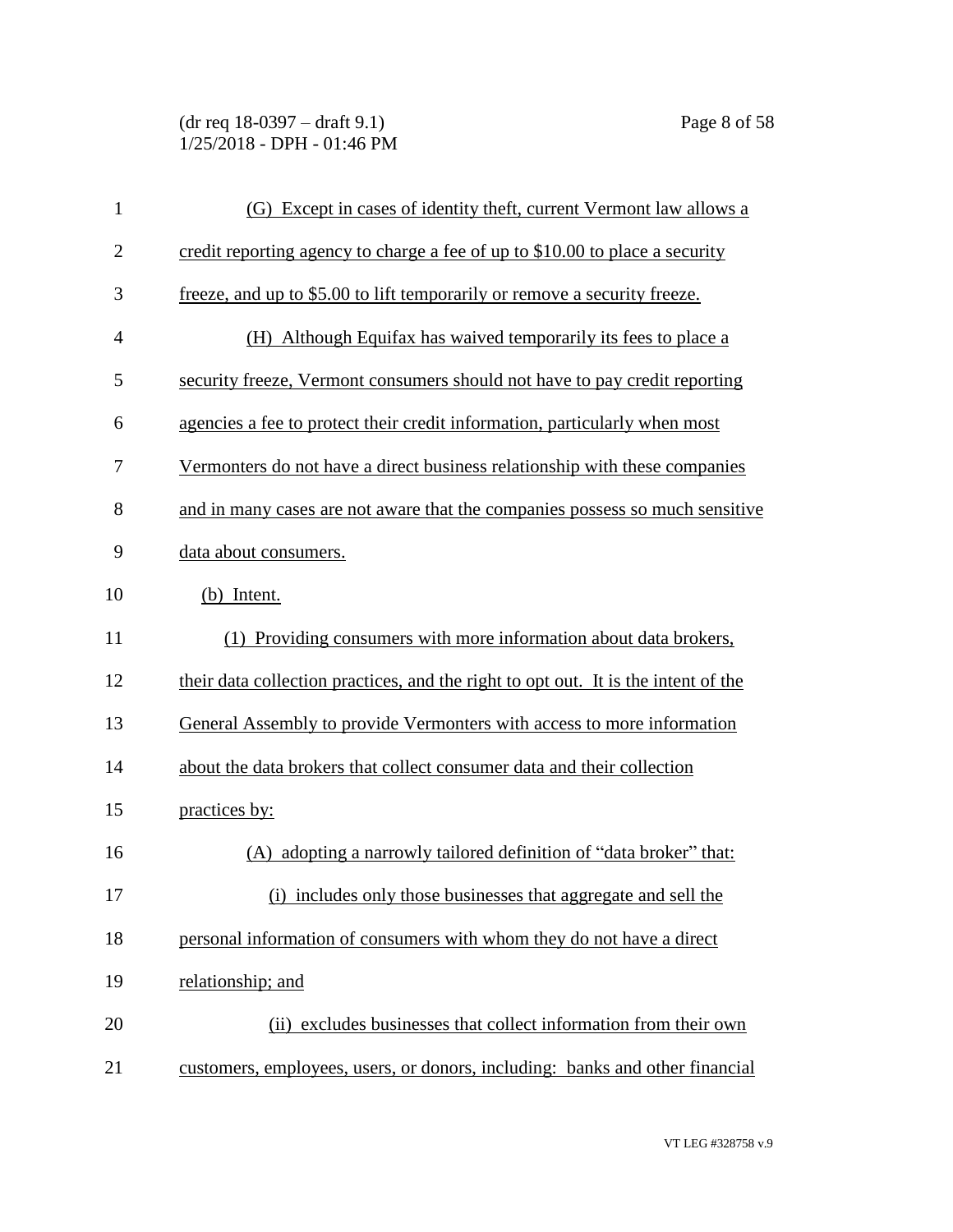(dr req 18-0397 – draft 9.1) Page 9 of 58 1/25/2018 - DPH - 01:46 PM

| $\mathbf{1}$   | institutions; utilities; insurers; retailers and grocers; restaurants and hospitality |
|----------------|---------------------------------------------------------------------------------------|
| $\mathbf{2}$   | businesses; social media websites and mobile "apps;" search websites; and             |
| 3              | businesses that provide services for consumer-facing businesses and                   |
| $\overline{4}$ | maintain a direct relationship with those consumers, such as website, "app,"          |
| 5              | and e-commerce platforms; and                                                         |
| 6              | (B) requiring data brokers to register annually with the Secretary of                 |
| 7              | State and file certain disclosures concerning the opt out rights, including           |
| 8              | specific information about activities relating to minors.                             |
| 9              | (2) Ensuring that data brokers have adequate security standards. It is the            |
| 10             | intent of the General Assembly to protect against potential cyber threats by          |
| 11             | requiring data brokers to adopt an information security program with                  |
| 12             | appropriate technical, physical, and administrative safeguards.                       |
| 13             | (3) Protecting consumers affected by a data broker security breach. It is             |
| 14             | the intent of the General Assembly to ensure timely and effective notice to           |
| 15             | Vermonters whose data may be at risk from a data broker security breach by            |
| 16             | adopting a Data Broker Security Breach Notice Act to require data brokers to          |
| 17             | comply with specific notice requirements to the Attorney General and to               |
| 18             | consumers in the event of a breach.                                                   |
| 19             | (4) Prohibiting the acquisition of personal information with the intent to            |
| 20             | commit wrongful acts. It is the intent of the General Assembly to protect             |
| 21             | Vermonters from potential harm by creating new causes of action that prohibit         |
|                |                                                                                       |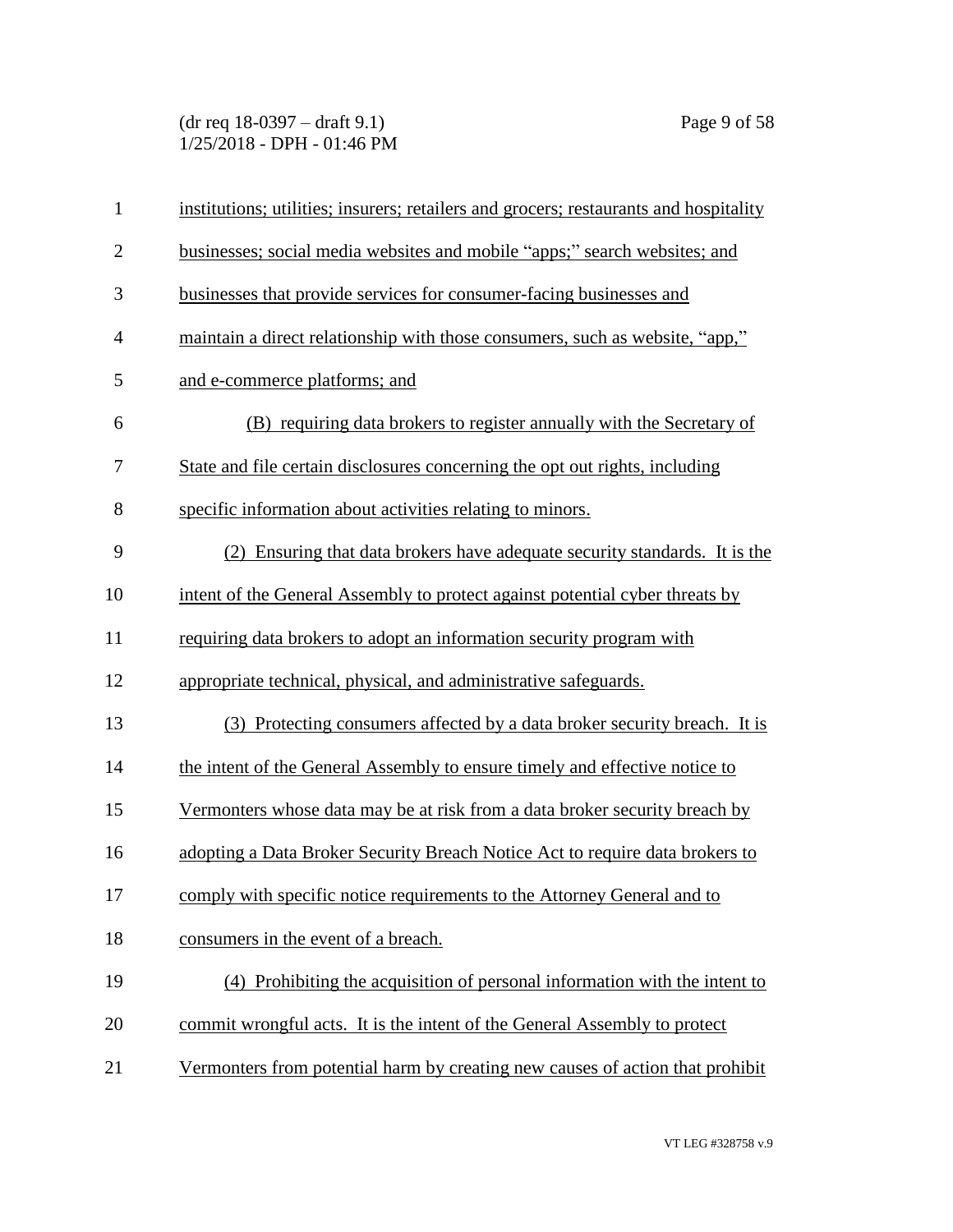(dr req 18-0397 – draft 9.1) Page 10 of 58 1/25/2018 - DPH - 01:46 PM

| $\mathbf{1}$   | the acquisition or use of personal information for the purpose of stalking.           |
|----------------|---------------------------------------------------------------------------------------|
| $\overline{2}$ | harassment, fraud, identity theft, or discrimination.                                 |
| 3              | Removing financial barriers to protect consumer credit information.<br>(5)            |
| $\overline{4}$ | It is the intent of the General Assembly to remove any financial barrier for          |
| 5              | Vermonters who wish to place a security freeze on their credit report by              |
| 6              | prohibiting credit reporting agencies from charging a fee to place or remove a        |
| 7              | freeze.                                                                               |
| 8              | Sec. 2. 9 V.S.A. chapter 62 is amended to read:                                       |
| 9              | CHAPTER 62. PROTECTION OF PERSONAL INFORMATION                                        |
| 10             | Subchapter 1. General Provisions                                                      |
| 11             | § 2430. DEFINITIONS                                                                   |
| 12             | The following definitions shall apply throughout this chapter unless                  |
| 13             | otherwise required As used in this chapter:                                           |
| 14             | (1) "Business" means a sole proprietorship, partnership, corporation,                 |
| 15             | association, limited liability company, or other group, however organized and         |
| 16             | whether or not organized to operate at a profit, including a financial institution    |
| 17             | organized, chartered, or holding a license or authorization certificate under the     |
| 18             | laws of this State, any other state, the United States, or any other country, or      |
| 19             | the parent, affiliate, or subsidiary of a financial institution, but in no case shall |
| 20             | it does not include the State, a State agency, or any political subdivision of the    |
| 21             | State.                                                                                |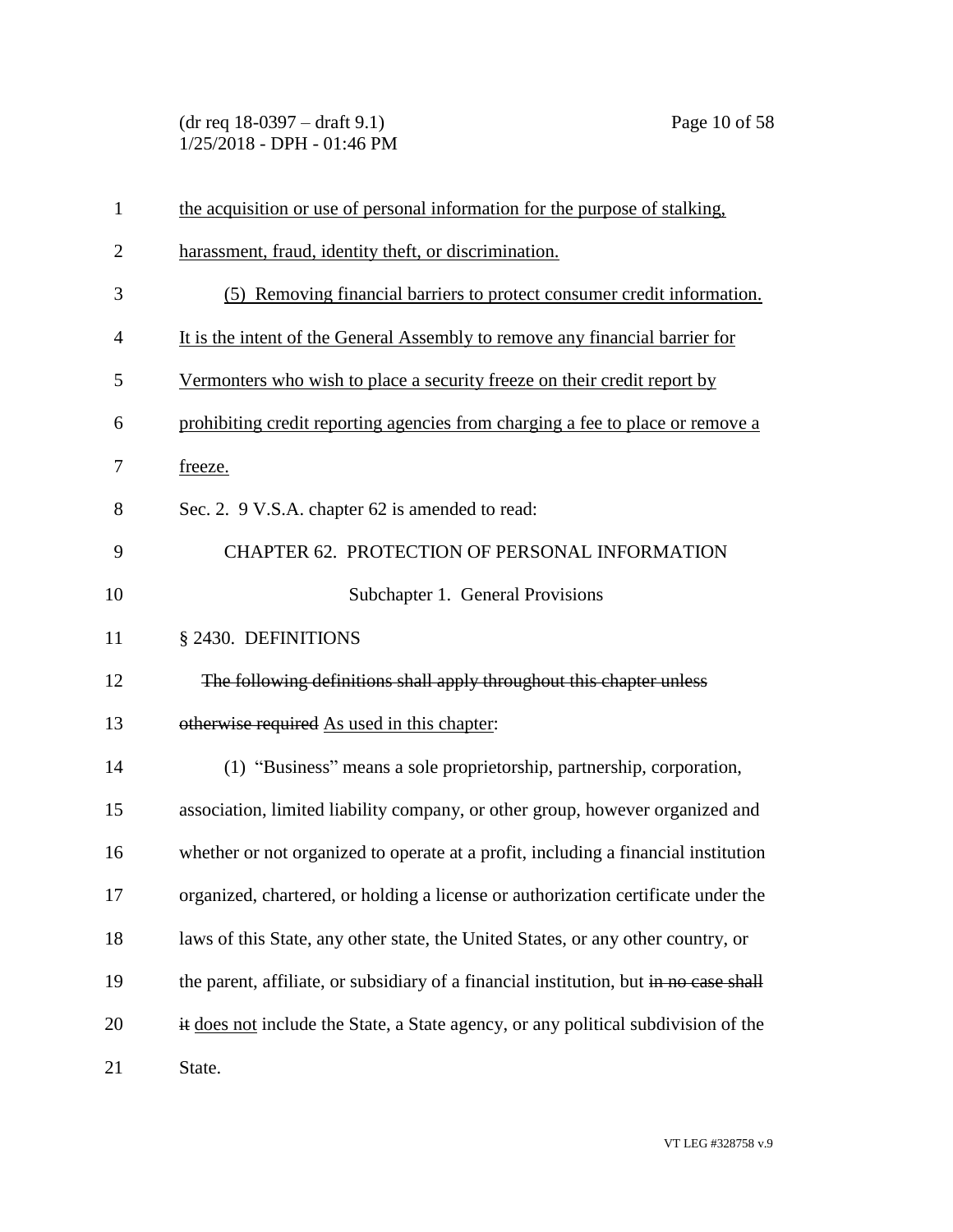| $(dr \text{ req } 18-0397 - draft 9.1)$ |  |
|-----------------------------------------|--|
| $1/25/2018$ - DPH - 01:46 PM            |  |

| $\mathbf{1}$   | (2) "Consumer" means an individual residing in this State.                       |
|----------------|----------------------------------------------------------------------------------|
| $\overline{2}$ | (3)(A) "Data broker" means a business that collects and licenses or sells        |
| 3              | to one or more third parties the personal information of a consumer with whom    |
| $\overline{4}$ | the business does not have a direct relationship.                                |
| 5              | (B) For purposes of this definition a consumer has a direct                      |
| 6              | relationship with a business if the consumer is a past or present:               |
| 7              | (i) customer, client, subscriber, or user of the business's goods or             |
| 8              | services;                                                                        |
| 9              | (ii) employee, contractor, or agent of the business; or                          |
| 10             | (iii) donor to the business.                                                     |
| 11             | (C) The term "data broker" does not include a vendor acting solely               |
|                |                                                                                  |
| 12             | on behalf of the State, a State agency, or a political subdivision of the State. |
| 13             | $(4)(A)$ "Data broker security breach" means an unauthorized acquisition         |
| 14             | or a reasonable belief of an unauthorized acquisition of personal information    |
| 15             | maintained by a data broker when the personal information is not encrypted,      |
| 16             | redacted, or protected by another method that renders the information            |
| 17             | unreadable or unusable by an unauthorized person.                                |
| 18             | (B) "Data broker security breach" does not include good faith but                |
| 19             | unauthorized acquisition of personal information by an employee or agent of      |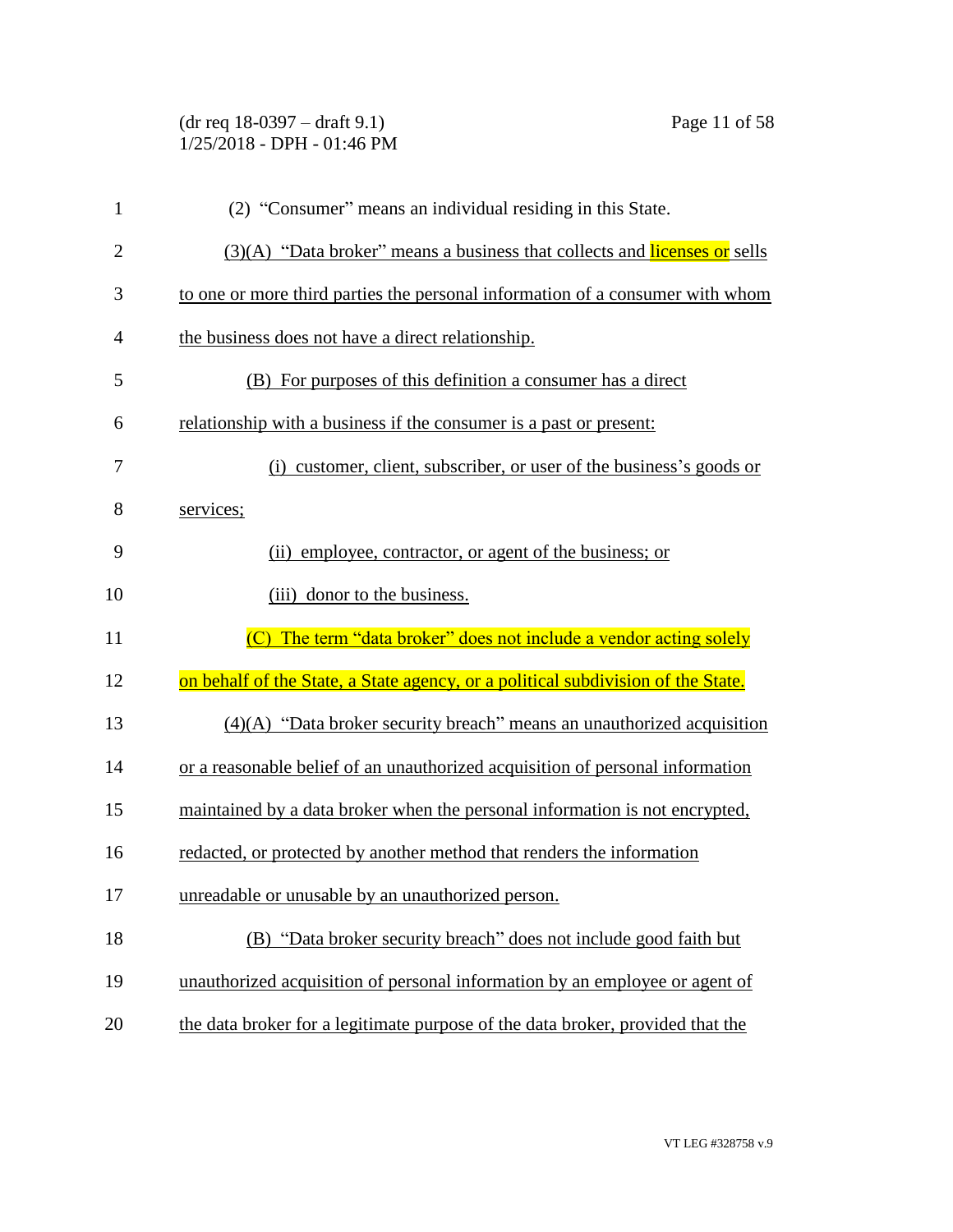(dr req 18-0397 – draft 9.1) Page 12 of 58 1/25/2018 - DPH - 01:46 PM

| $\mathbf{1}$   | personal information is not used for a purpose unrelated to the data broker's                |
|----------------|----------------------------------------------------------------------------------------------|
| $\overline{2}$ | business or subject to further unauthorized disclosure.                                      |
| 3              | (C) In determining whether personal information has been acquired                            |
| $\overline{4}$ | or is reasonably believed to have been acquired by a person without valid                    |
| 5              | authorization, a data broker may consider the following factors, among others:               |
| 6              | (i) indications that the personal information is in the physical                             |
| 7              | possession and control of a person without valid authorization, such as a lost or            |
| 8              | stolen computer or other device containing personal information;                             |
| 9              | (ii) indications that the personal information has been downloaded                           |
| 10             | or copied;                                                                                   |
| 11             | (iii) indications that the personal information was used by an                               |
| 12             | unauthorized person, such as fraudulent accounts opened or instances of                      |
| 13             | identity theft reported; or                                                                  |
| 14             | (iv) that the personal information has been made public.                                     |
| 15             | $\left(\frac{3}{5}\right)$ "Data collector" may include the State, State agencies, political |
| 16             | subdivisions of the State, public and private universities, privately and publicly           |
| 17             | held corporations, limited liability companies, financial institutions, retail               |
| 18             | operators, and any other entity that, means a person who, for any purpose,                   |
| 19             | whether by automated collection or otherwise, handles, collects, disseminates,               |
| 20             | or otherwise deals with nonpublic personal information personally identifiable               |
| 21             | information, and includes the State, State agencies, political subdivisions of the           |

VT LEG #328758 v.9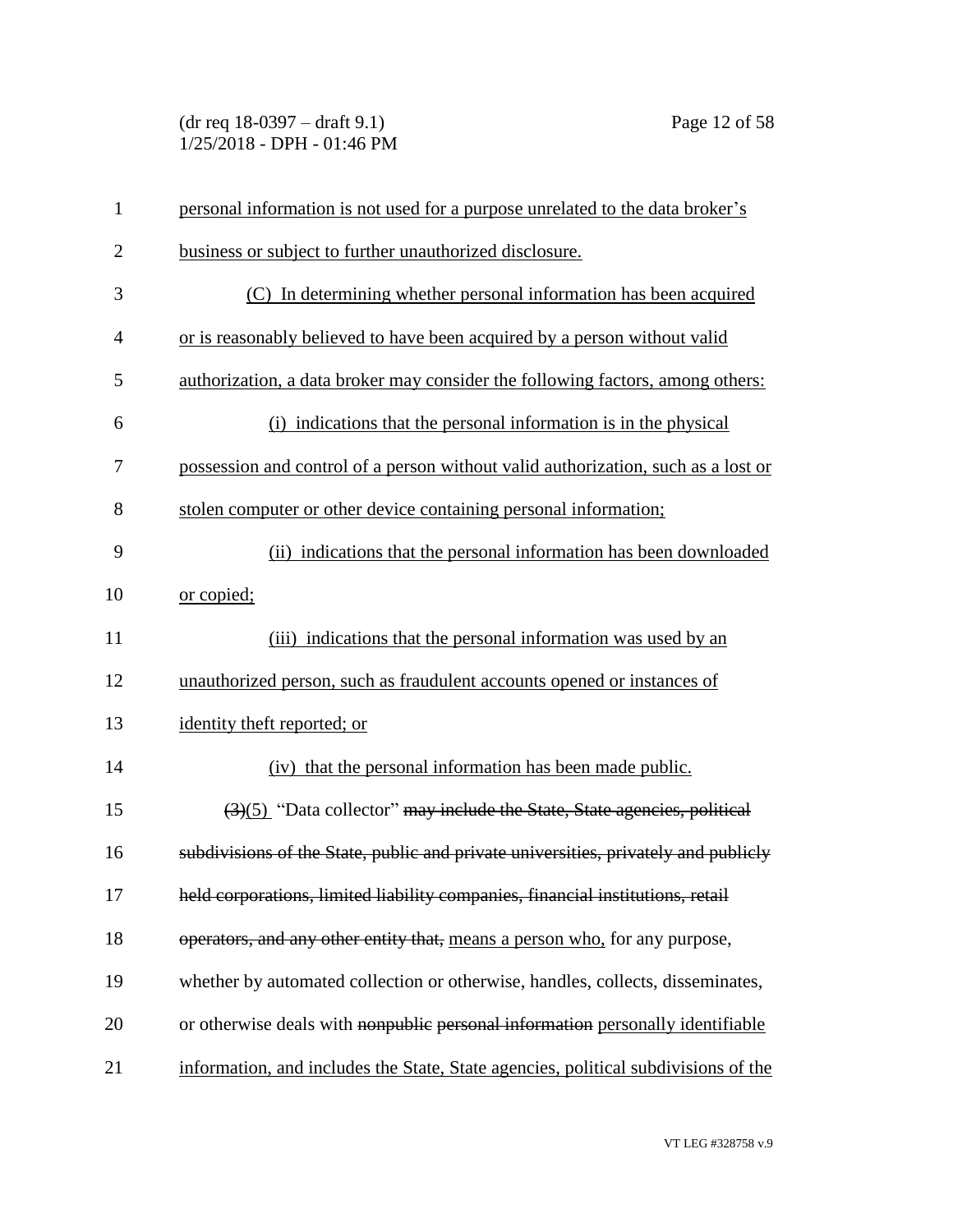(dr req 18-0397 – draft 9.1) Page 13 of 58 1/25/2018 - DPH - 01:46 PM

| $\mathbf{1}$   | State, public and private universities, privately and publicly held corporations,    |
|----------------|--------------------------------------------------------------------------------------|
| $\overline{2}$ | limited liability companies, financial institutions, and retail operators.           |
| 3              | $(4)(6)$ "Encryption" means use of an algorithmic process to transform               |
| $\overline{4}$ | data into a form in which the data is rendered unreadable or unusable without        |
| 5              | use of a confidential process or key.                                                |
| 6              | $\frac{5}{(2)(7)}$ (A) "Personally identifiable information" means an individual's a |
| 7              | consumer's first name or first initial and last name in combination with any         |
| 8              | one or more of the following digital data elements, when either the name or the      |
| 9              | data elements are not encrypted or redacted or protected by another method           |
| 10             | that renders them unreadable or unusable by unauthorized persons:                    |
| 11             | (i) Social Security number;                                                          |
| 12             | (ii) motor vehicle operator's license number or nondriver                            |
| 13             | identification card number;                                                          |
| 14             | (iii) financial account number or credit or debit card number, if                    |
| 15             | circumstances exist in which the number could be used without additional             |
| 16             | identifying information, access codes, or passwords;                                 |
| 17             | (iv) account passwords or personal identification numbers or other                   |
| 18             | access codes for a financial account.                                                |
| 19             | (B) "Personally identifiable information" does not mean publicly                     |
| 20             | available information that is lawfully made available to the general public from     |
| 21             | federal, State, or local government records.                                         |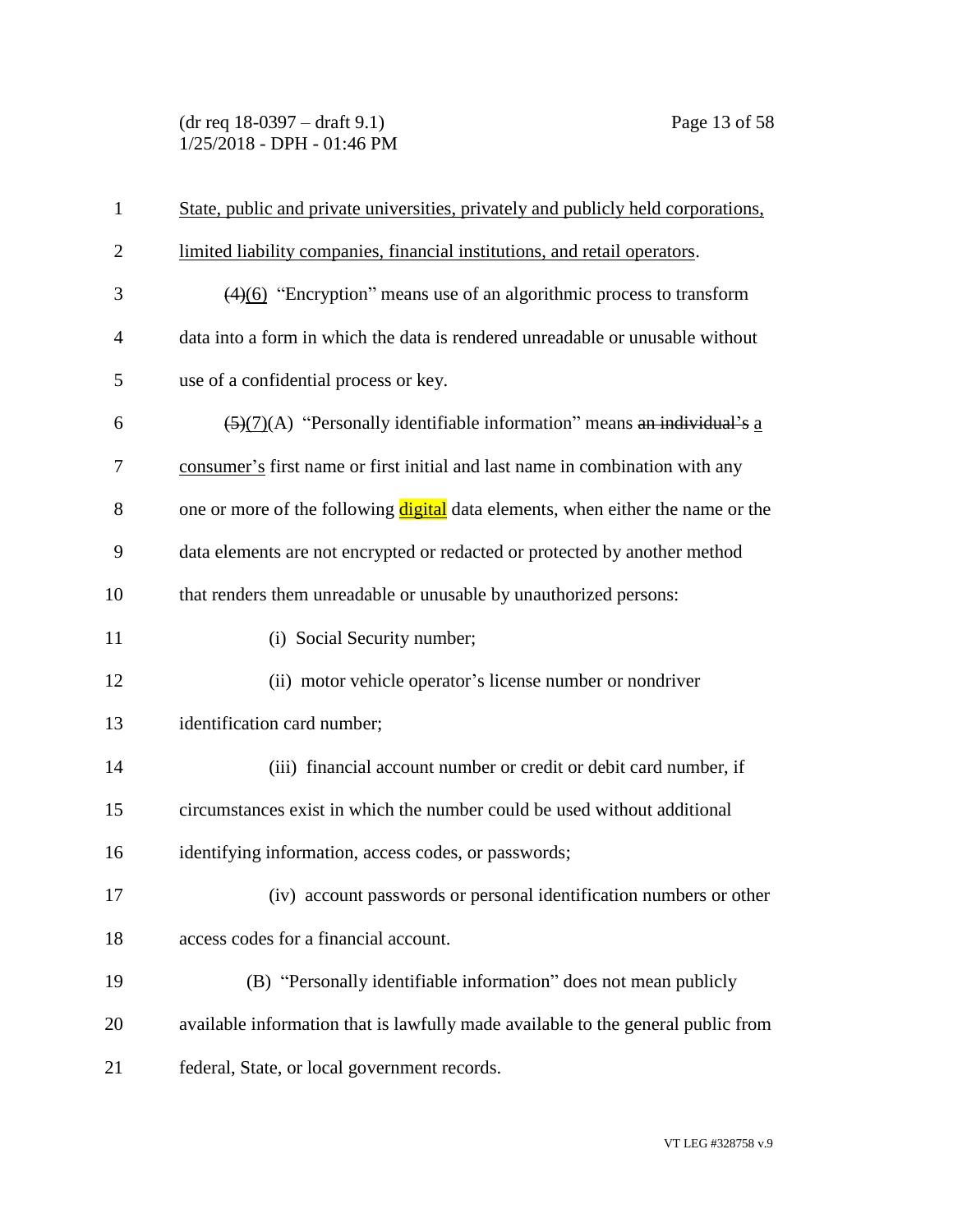# (dr req 18-0397 – draft 9.1) Page 14 of 58 1/25/2018 - DPH - 01:46 PM

| $\mathbf{1}$   | (8) "Personal information" means one or more of the following digital                        |
|----------------|----------------------------------------------------------------------------------------------|
| $\overline{2}$ | data elements about a consumer:                                                              |
| 3              | $(A)$ name;                                                                                  |
| $\overline{4}$ | (B) address;                                                                                 |
| 5              | name or address of a member of his or her immediate family or<br>(C)                         |
| 6              | household;                                                                                   |
| 7              | (D) a personal identifier, including a Social Security number, other                         |
| 8              | government-issued identification number, or biometric record;                                |
| 9              | (E) an indirect identifier, including date of birth, place of birth, or                      |
| 10             | mother's maiden name; or                                                                     |
| 11             | (F) other information that, alone or in combination, is linked or                            |
| 12             | linkable to the consumer that would allow a reasonable person to identify the                |
| 13             | consumer with reasonable certainty.                                                          |
| 14             | $\left(\frac{6}{9}\right)$ "Records Record" means any material on which written, drawn,      |
| 15             | spoken, visual, or electromagnetic information is recorded or preserved,                     |
| 16             | regardless of physical form or characteristics.                                              |
| 17             | $\left(\frac{7}{10}\right)$ "Redaction" means the rendering of data so that it is unreadable |
| 18             | or is truncated so that no more than the last four digits of the identification              |
| 19             | number are accessible as part of the data.                                                   |
| 20             | $\left(\frac{8}{11}\right)$ (A) "Security breach" means unauthorized acquisition of,         |
| 21             | electronic data or a reasonable belief of an unauthorized acquisition of,                    |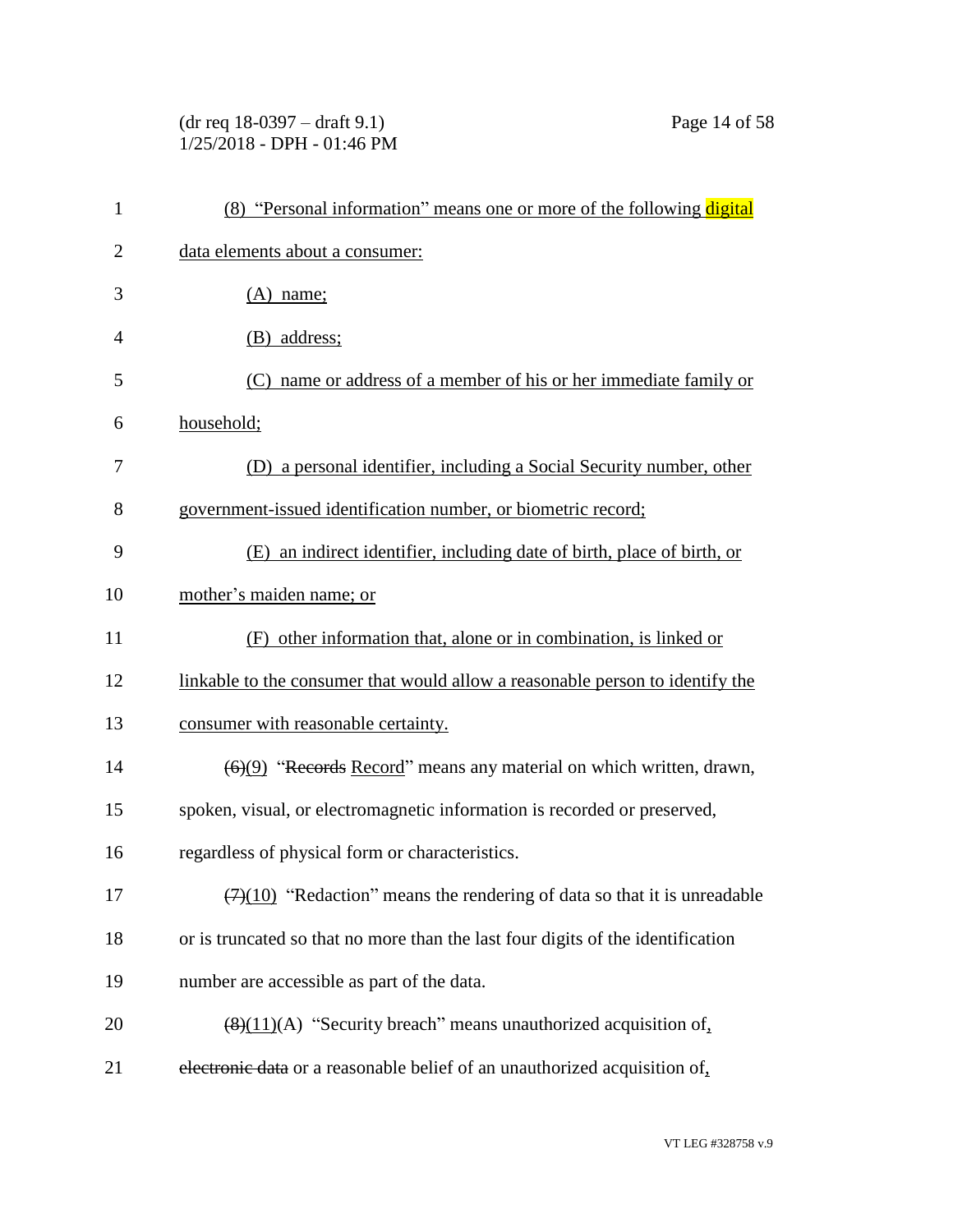## (dr req 18-0397 – draft 9.1) Page 15 of 58 1/25/2018 - DPH - 01:46 PM

| $\mathbf{1}$   | electronic data that compromises the security, confidentiality, or integrity of a |
|----------------|-----------------------------------------------------------------------------------|
| $\overline{2}$ | eonsumer's personally identifiable information maintained by the a data           |
| 3              | collector.                                                                        |
| $\overline{4}$ | (B) "Security breach" does not include good faith but unauthorized                |
| 5              | acquisition of personally identifiable information by an employee or agent of     |
| 6              | the data collector for a legitimate purpose of the data collector, provided that  |
| 7              | the personally identifiable information is not used for a purpose unrelated to    |
| 8              | the data collector's business or subject to further unauthorized disclosure.      |
| 9              | (C) In determining whether personally identifiable information has                |
| 10             | been acquired or is reasonably believed to have been acquired by a person         |
| 11             | without valid authorization, a data collector may consider the following          |
| 12             | factors, among others:                                                            |
| 13             | (i) indications that the information is in the physical possession                |
| 14             | and control of a person without valid authorization, such as a lost or stolen     |
| 15             | computer or other device containing information;                                  |
| 16             | (ii) indications that the information has been downloaded or                      |
| 17             | copied;                                                                           |
| 18             | (iii) indications that the information was used by an unauthorized                |
| 19             | person, such as fraudulent accounts opened or instances of identity theft         |
| 20             | reported; or                                                                      |
| 21             | (iv) that the information has been made public.                                   |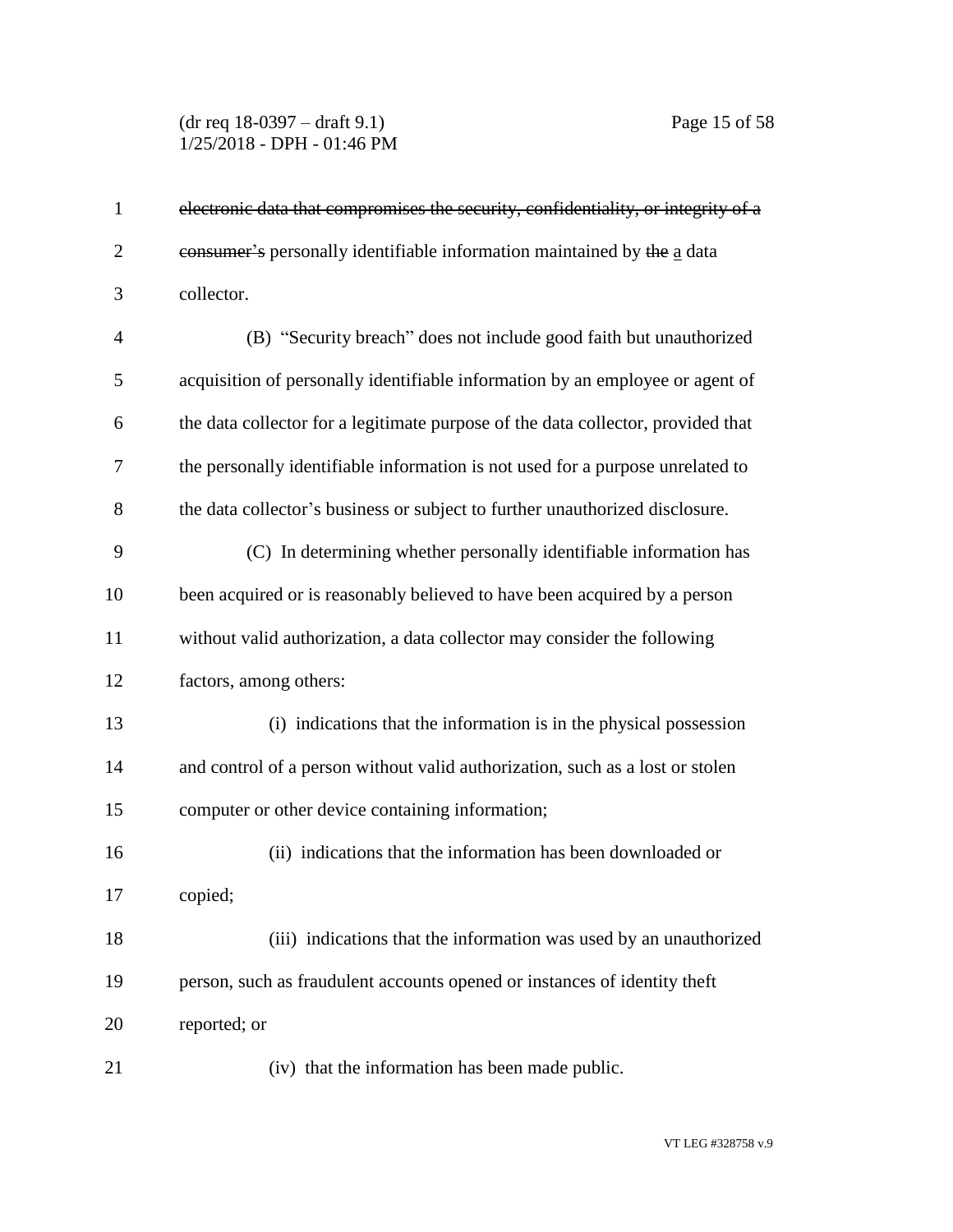(dr req 18-0397 – draft 9.1) Page 16 of 58 1/25/2018 - DPH - 01:46 PM

| $\mathbf{1}$   | § 2433. ACQUISITION OF PERSONAL INFORMATION; PROHIBITIONS                     |
|----------------|-------------------------------------------------------------------------------|
| $\overline{2}$ | (a) Prohibited acquisition and use.                                           |
| 3              | A person shall not acquire personal information through fraudulent<br>(1)     |
| $\overline{4}$ | means.                                                                        |
| 5              | (2) A person shall not acquire or use personal information for the            |
| 6              | purpose of:                                                                   |
| 7              | (A) stalking or harassing another person;                                     |
| 8              | (B) committing a fraud, including identity theft, financial fraud, or e-      |
| 9              | mail fraud; or                                                                |
| 10             | (C) engaging in unlawful discrimination, including employment                 |
| 11             | discrimination and housing discrimination.                                    |
| 12             | (b) Enforcement.                                                              |
| 13             | (1) A person who violates a provision of this section commits an unfair       |
| 14             | and deceptive act in commerce in violation of section 2453 of this title.     |
| 15             | (2) The Attorney General has the same authority to adopt rules to             |
| 16             | implement the provisions of this section and to conduct civil investigations, |
| 17             | enter into assurances of discontinuance, bring civil actions, and take other  |
| 18             | enforcement actions as provided under chapter 63, subchapter 1 of this title. |
| 19             | Subchapter 2. Security Breach Notice Act                                      |
| 20             | § 2435. NOTICE OF SECURITY BREACHES                                           |
| 21             | (a) This section shall be known as the Security Breach Notice Act.            |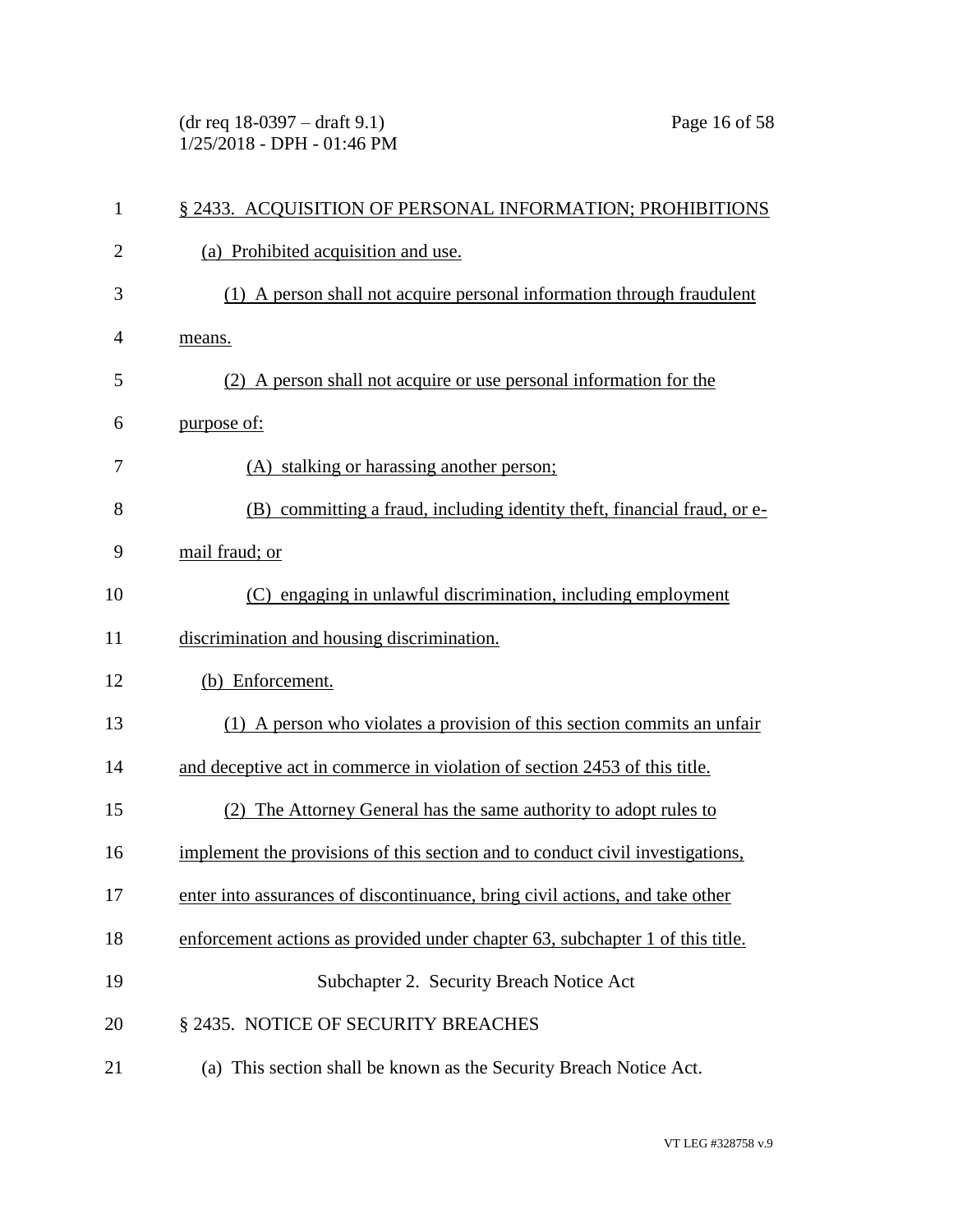(b) Notice of breach.

| $\overline{2}$ | $(1)(\underline{A})$ Except as set forth in subsection (d) of this section, any a data |
|----------------|----------------------------------------------------------------------------------------|
| 3              | collector that owns or licenses computerized personally identifiable                   |
| $\overline{4}$ | information that includes personal information concerning a consumer shall             |
| 5              | notify the consumer that there has been of a security breach following                 |
| 6              | discovery or notification to the data collector of the breach.                         |
| 7              | (B) Notice A data collector shall provide notice of the security breach                |
| 8              | shall be made to consumers pursuant to subdivision $(1)(A)$ of this subsection         |
| 9              | (b) in the most expedient time possible and without unreasonable delay, but not        |
| 10             | later than 45 days after the discovery or notification, consistent with the            |
| 11             | legitimate needs of the law enforcement agency, as provided in subdivisions            |
| 12             | $(3)$ and $(4)$ of this subsection $(b)$ , or with any measures necessary to determine |
| 13             | the scope of the security breach and restore the reasonable integrity, security,       |
| 14             | and confidentiality of the data system, but not later than 45 days after the           |
| 15             | discovery or notification of the breach, unless a law enforcement agency, as           |
| 16             | provided in subdivisions $(3)$ and requests a delay pursuant to subdivision $(4)$ of   |
| 17             | this subsection (b).                                                                   |
| 18             | (2) Any $\underline{A}$ data collector that maintains or possesses computerized data   |
| 19             | containing personally identifiable information of a consumer that the data             |
| 20             | collector does not own or license, or any a data collector that acts or conducts       |
| 21             | business in Vermont that maintains or possesses records or data containing             |

VT LEG #328758 v.9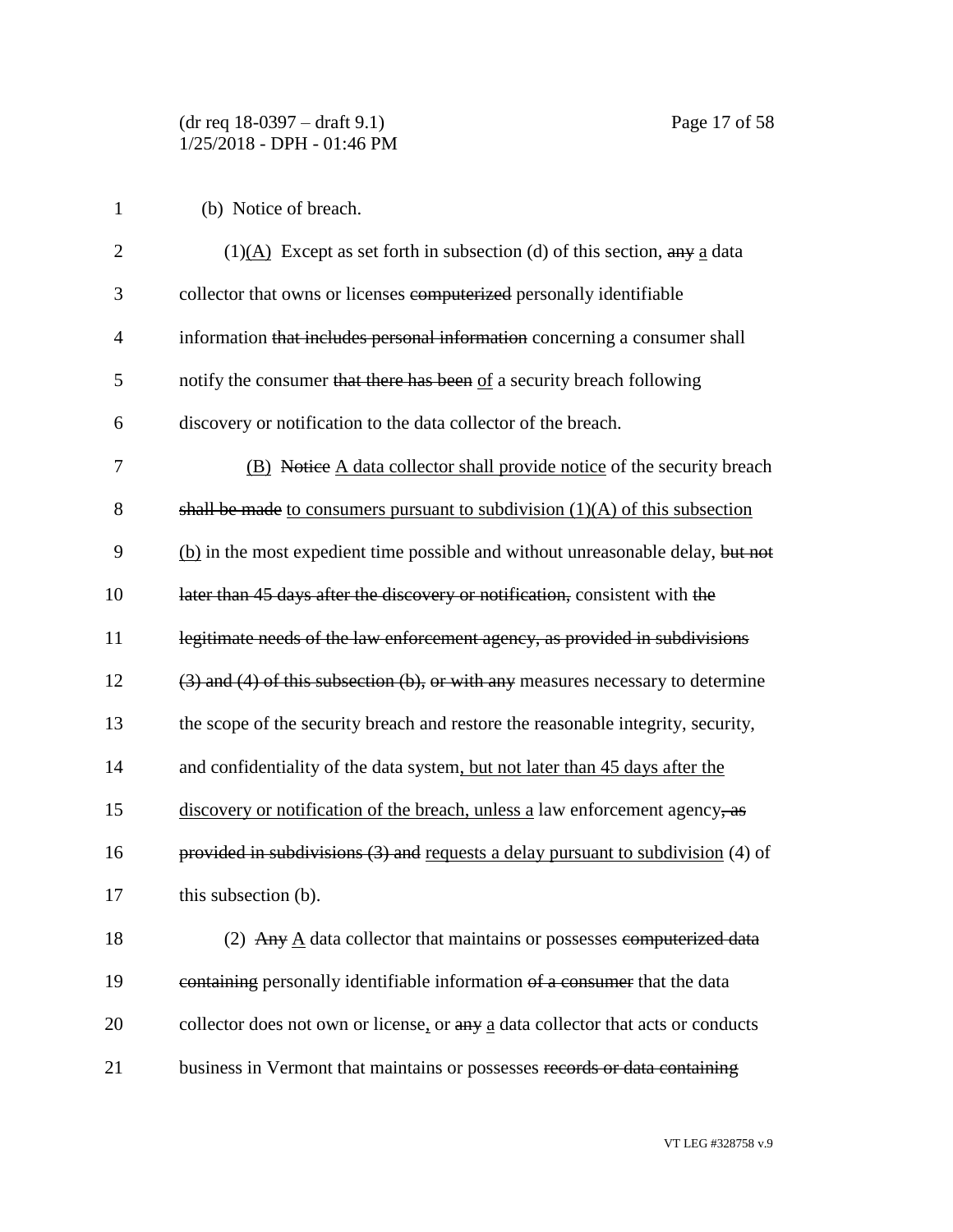## (dr req 18-0397 – draft 9.1) Page 18 of 58 1/25/2018 - DPH - 01:46 PM

| $\mathbf{1}$   | personally identifiable information that the data collector does not own or                 |
|----------------|---------------------------------------------------------------------------------------------|
| $\overline{2}$ | license, shall notify the owner or licensee of the information of any security              |
| 3              | breach immediately following discovery of the breach, consistent with the                   |
| $\overline{4}$ | legitimate needs of law enforcement as provided in subdivisions (3) and                     |
| 5              | subdivision $(4)$ of this subsection $(b)$ .                                                |
| 6              | (3) A data collector or other entity subject to this subchapter shall                       |
| 7              | provide notice of a security breach to the Attorney General or to the                       |
| 8              | Department of Financial Regulation, as applicable, as follows:                              |
| 9              | (A) A data collector or other entity regulated by the Department of                         |
| 10             | Financial Regulation under Title 8 or this title shall provide notice of a breach           |
| 11             | to the Department. All other data collectors or other entities subject to this              |
| 12             | subchapter shall provide notice of a breach to the Attorney General.                        |
| 13             | (B)(i) The data collector shall notify the Attorney General or the                          |
| 14             | Department, as applicable, of the date of the security breach and the date of               |
| 15             | discovery of the breach and shall provide a preliminary description of the                  |
| 16             | breach within 14 business days, consistent with the legitimate needs of the $\underline{a}$ |
| 17             | law enforcement agency as provided in this subdivision $(3)$ and subdivision $(4)$          |
| 18             | of this subsection (b), of the data collector's discovery of the security breach or         |
| 19             | when the data collector provides notice to consumers pursuant to this section,              |
| 20             | whichever is sooner.                                                                        |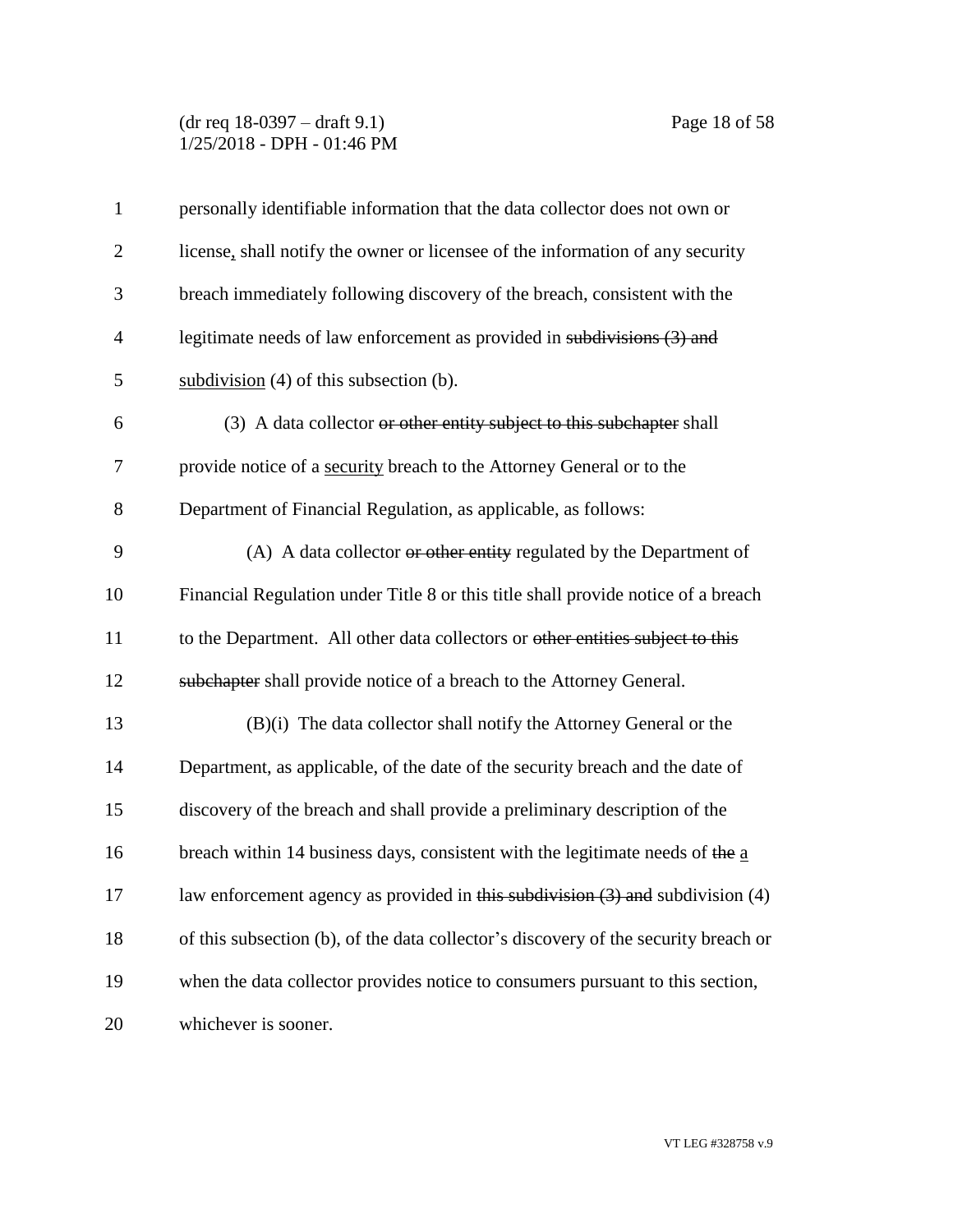| $\mathbf{1}$   | (ii) Notwithstanding subdivision $(B)(i)$ of this subdivision $(b)(3)$ , a       |
|----------------|----------------------------------------------------------------------------------|
| $\overline{2}$ | data collector who that, prior to the date of the security breach, on a form and |
| 3              | in a manner prescribed by the Attorney General, had sworn in writing to the      |
| $\overline{4}$ | Attorney General that it maintains written policies and procedures to maintain   |
| 5              | the security of personally identifiable information and respond to a breach in a |
| 6              | manner consistent with Vermont law shall notify the Attorney General of the      |
| 7              | date of the security breach and the date of discovery of the breach and shall    |
| 8              | provide a description of the breach prior to providing notice of the breach to   |
| 9              | consumers pursuant to subdivision (1) of this subsection (b).                    |
| 10             | (iii) If the date of the security breach is unknown at the time notice           |
| 11             | is sent to the Attorney General or to the Department, the data collector shall   |
| 12             | send the Attorney General or the Department the date of the breach as soon as    |
| 13             | it is known.                                                                     |
| 14             | (iv) Unless otherwise ordered by a court of this State for good                  |
| 15             | cause shown, a notice provided under this subdivision $(3)(B)$ , or any later    |
| 16             | supplemental information provided by the data collector, other than notice to    |
| 17             | consumer or the number of Vermont consumers affected, shall not be disclosed     |
| 18             | to any person other than the Department, the authorized agent or representative  |
| 19             | of the Attorney General, a State's Attorney, or another law enforcement officer  |
| 20             | engaged in legitimate law enforcement activities without the consent of the      |
| 21             | data collector.                                                                  |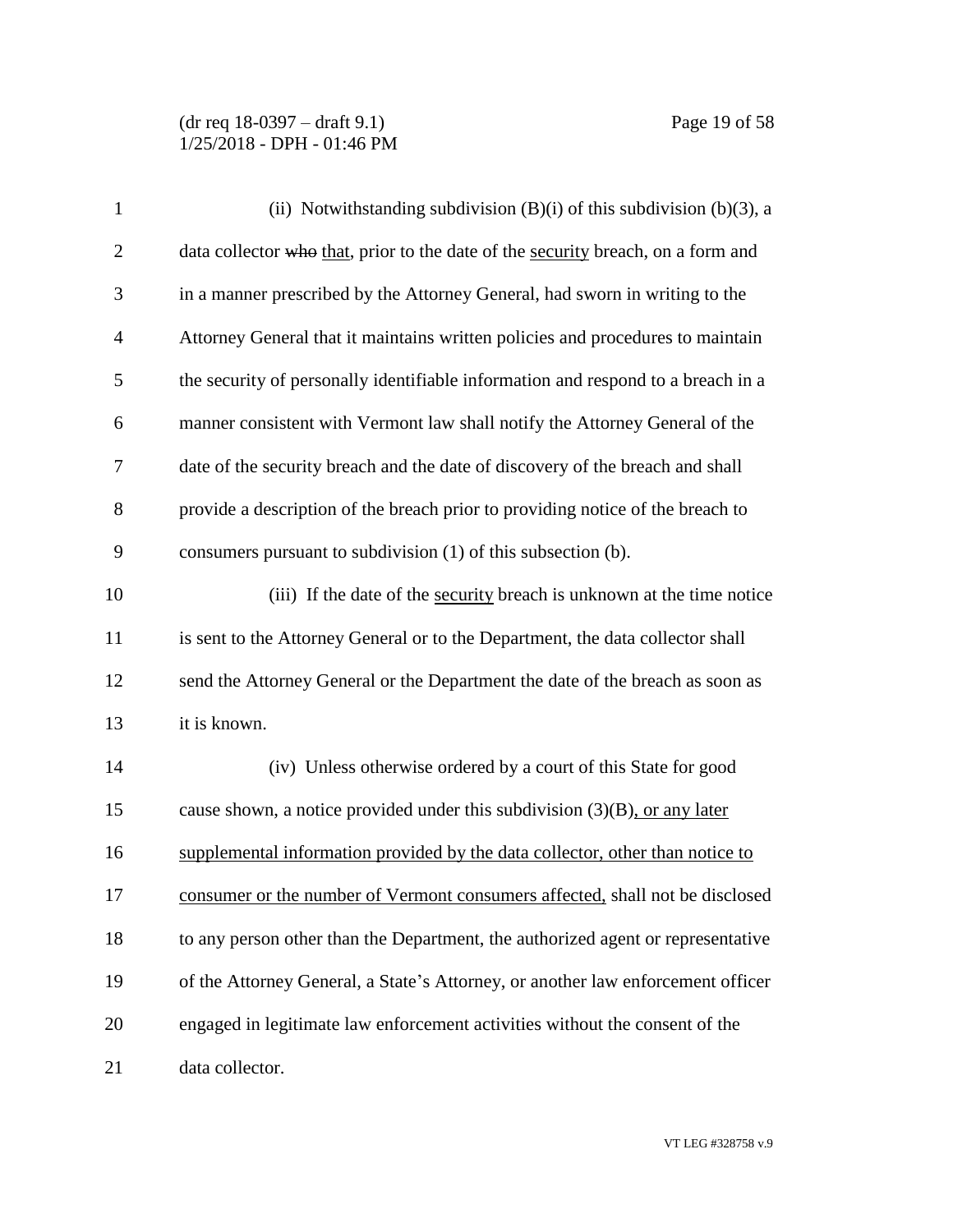(dr req 18-0397 – draft 9.1) Page 20 of 58 1/25/2018 - DPH - 01:46 PM

| $\mathbf{1}$   | $(C)(i)$ When the data collector provides notice of the security breach          |
|----------------|----------------------------------------------------------------------------------|
| $\overline{2}$ | to consumers pursuant to subdivision $(1)$ of this subsection $(b)$ , the data   |
| 3              | collector shall notify the Attorney General or the Department, as applicable, of |
| $\overline{4}$ | the number of Vermont consumers affected, if known to the data collector, and    |
| 5              | shall provide a copy of the notice provided to consumers under subdivision (1)   |
| 6              | of this subsection (b).                                                          |
| 7              | (ii) The data collector may send to the Attorney General or the                  |
| 8              | Department, as applicable, a second copy of the consumer notice, from which      |
| 9              | is redacted the type of personally identifiable information that was subject to  |
| 10             | the security breach, and which the Attorney General or the Department shall      |
| 11             | use for any public disclosure of the breach.                                     |
| 12             | $(4)(A)$ (i) The notice to a consumer required by this subsection shall be       |
| 13             | delayed upon request of a law enforcement agency.                                |
| 14             | (ii) A law enforcement agency may request the delay if it believes               |
| 15             | that notification may impede a law enforcement investigation, or a national or   |
| 16             | Homeland Security investigation, or jeopardize public safety or national or      |
| 17             | Homeland Security interests.                                                     |
| 18             | (iii) In the event If law enforcement makes the request for requests             |
| 19             | a delay in a manner other than in writing, the data collector shall document     |
| 20             | such the request contemporaneously in writing, including the name of the law     |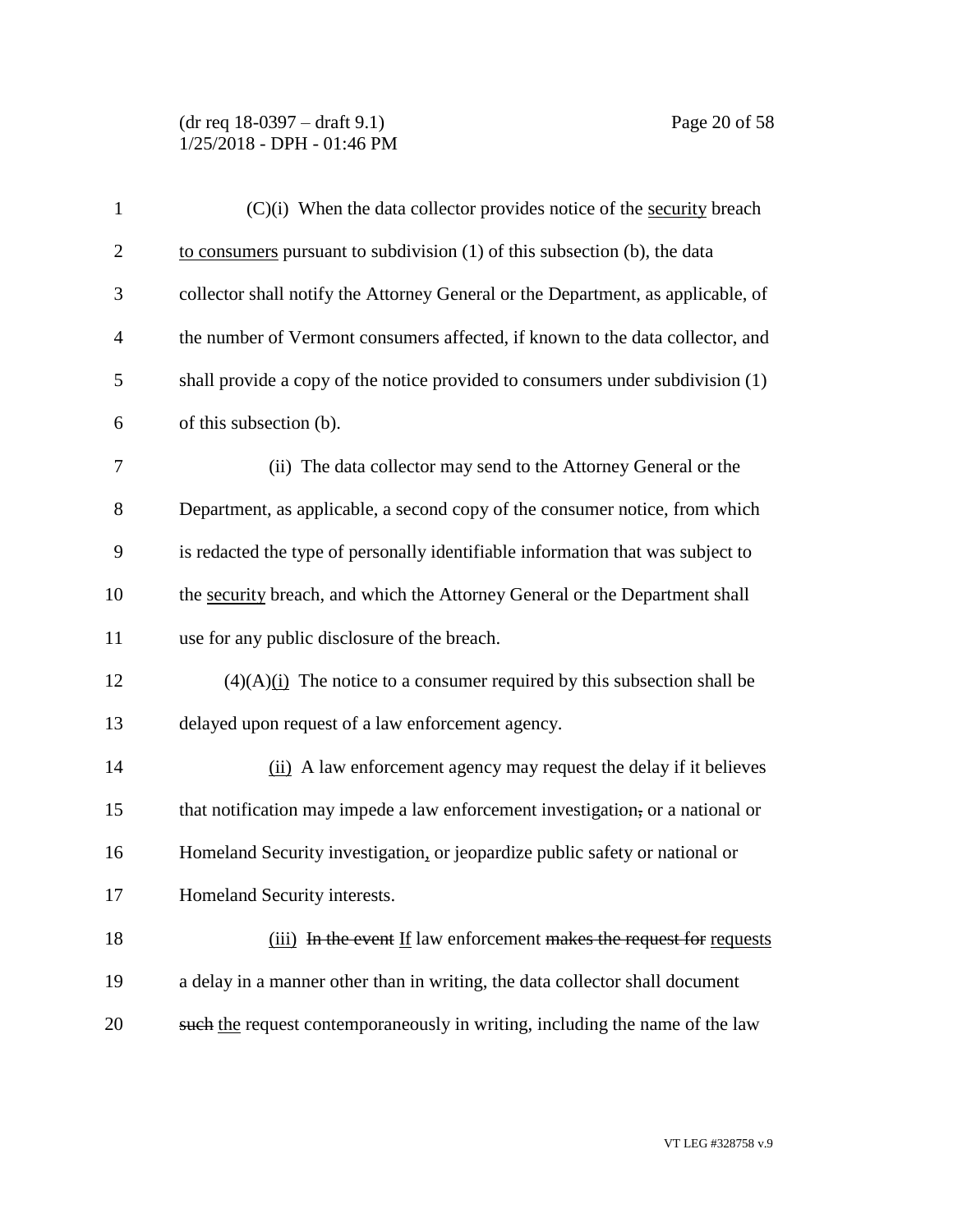| $\mathbf{1}$   | enforcement officer making the request and the officer's law enforcement          |
|----------------|-----------------------------------------------------------------------------------|
| $\overline{2}$ | agency engaged in the investigation.                                              |
| 3              | (iv) A law enforcement agency shall promptly notify the data                      |
| $\overline{4}$ | collector in writing when the law enforcement agency no longer believes that      |
| 5              | notification may impede a law enforcement investigation, or a national or         |
| 6              | Homeland Security investigation, or jeopardize public safety or national or       |
| 7              | Homeland Security interests.                                                      |
| 8              | $(v)$ The data collector shall provide notice required by this section            |
| 9              | without unreasonable delay upon receipt of a written communication, which         |
| 10             | includes facsimile or electronic communication, from the law enforcement          |
| 11             | agency withdrawing its request for delay.                                         |
| 12             | $(B)(i)$ A Vermont law enforcement agency with a reasonable belief                |
| 13             | that a security breach has or may have occurred at a specific business shall      |
| 14             | notify the business in writing of its belief.                                     |
| 15             | (ii) The agency shall also notify the business that additional                    |
| 16             | information on the security breach may need to be furnished to the Office of      |
| 17             | the Attorney General or the Department of Financial Regulation and shall          |
| 18             | include the website and telephone number for the Office and the Department in     |
| 19             | the notice required by this subdivision.                                          |
| 20             | $(iii)$ Nothing in this subdivision $(B)$ shall alter the responsibilities        |
| 21             | of a data collector under this section or provide a cause of action against a law |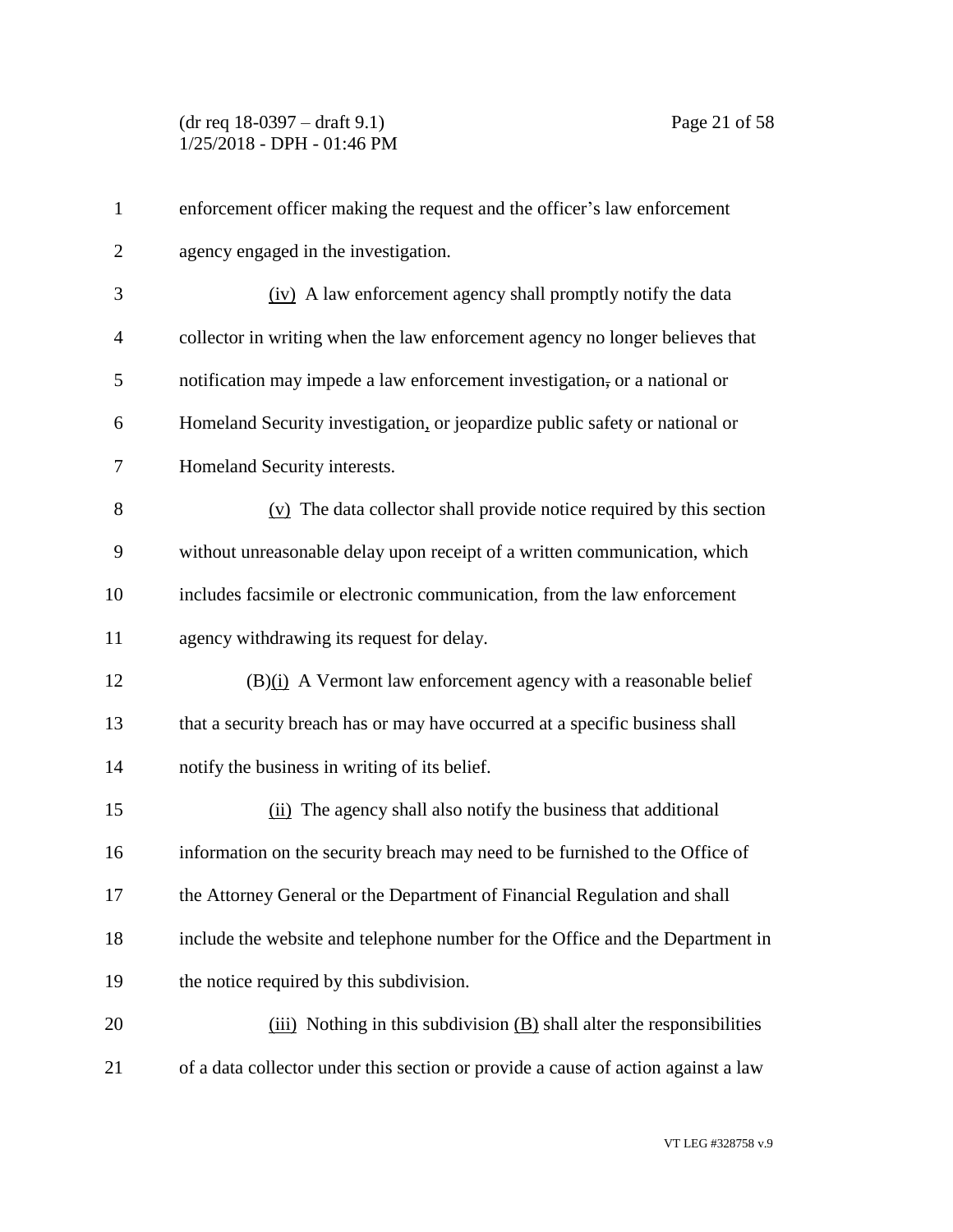(dr req 18-0397 – draft 9.1) Page 22 of 58 1/25/2018 - DPH - 01:46 PM

| $\mathbf{1}$   | enforcement agency that fails, without bad faith, to provide the notice required |
|----------------|----------------------------------------------------------------------------------|
| $\overline{2}$ | by this subdivision.                                                             |
| 3              | (5) The notice to a consumer shall be clear and conspicuous. The notice          |
| $\overline{4}$ | shall include a description of each of the following, if known to the data       |
| 5              | collector:                                                                       |
| 6              | (A) the incident in general terms;                                               |
| 7              | (B) the type of personally identifiable information that was subject to          |
| 8              | the security breach;                                                             |
| 9              | (C) the general acts of the data collector to protect the personally             |
| 10             | identifiable information from further security breach;                           |
| 11             | (D) a telephone number, toll-free if available, that the consumer may            |
| 12             | call for further information and assistance;                                     |
| 13             | (E) advice that directs the consumer to remain vigilant by reviewing             |
| 14             | account statements and monitoring free credit reports; and                       |
| 15             | (F) the approximate date of the security breach.                                 |
| 16             | (6) A data collector may provide notice of a security breach to a                |
| 17             | consumer by one or more of the following methods:                                |
| 18             | (A) Direct notice, which may be by one of the following methods:                 |
| 19             | (i) written notice mailed to the consumer's residence;                           |
| 20             | (ii) electronic notice, for those consumers for whom the data                    |
| 21             | collector has a valid e-mail address if:                                         |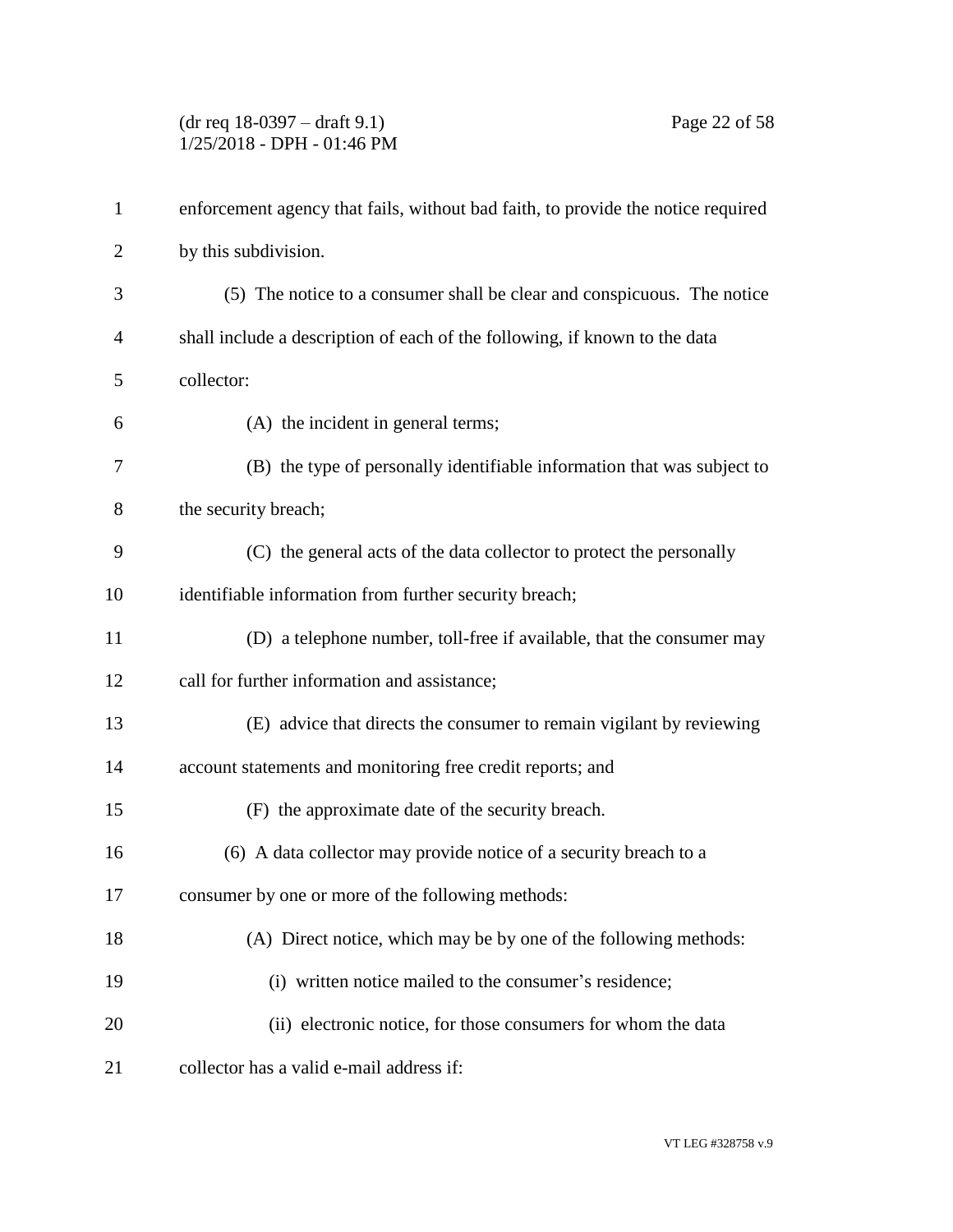## (dr req 18-0397 – draft 9.1) Page 23 of 58 1/25/2018 - DPH - 01:46 PM

| 1              | (I) the data collector's primary method of communication with                  |
|----------------|--------------------------------------------------------------------------------|
| $\overline{2}$ | the consumer is by electronic means, the electronic notice does not request or |
| 3              | contain a hypertext link to a request that the consumer provide personal       |
| 4              | information, and the electronic notice conspicuously warns consumers not to    |
| 5              | provide personal information in response to electronic communications          |
| 6              | regarding security breaches; or                                                |
| 7              | (II) the notice is consistent with the provisions regarding                    |
| 8              | electronic records and signatures for notices in 15 U.S.C. § 7001; or          |
| 9              | (iii) telephonic notice, provided that telephonic contact is made              |
| 10             | directly with each affected consumer and not through a prerecorded message.    |
| 11             | $(B)(i)$ Substitute notice, if:                                                |
| 12             | (I) the data collector demonstrates that the cost of providing                 |
| 13             | written or telephonic notice to affected consumers would exceed \$5,000.00;    |
| 14             | (II) the class of affected consumers to be provided written or                 |
| 15             | telephonic notice exceeds 5,000; or                                            |
| 16             | (III) the data collector does not have sufficient contact                      |
| 17             | information.                                                                   |
| 18             | (ii) A data collector shall provide substitute notice by:                      |
| 19             | (I) conspicuously posting the notice on the data collector's                   |
| 20             | website if the data collector maintains one; and                               |
| 21             | (II) notifying major statewide and regional media.                             |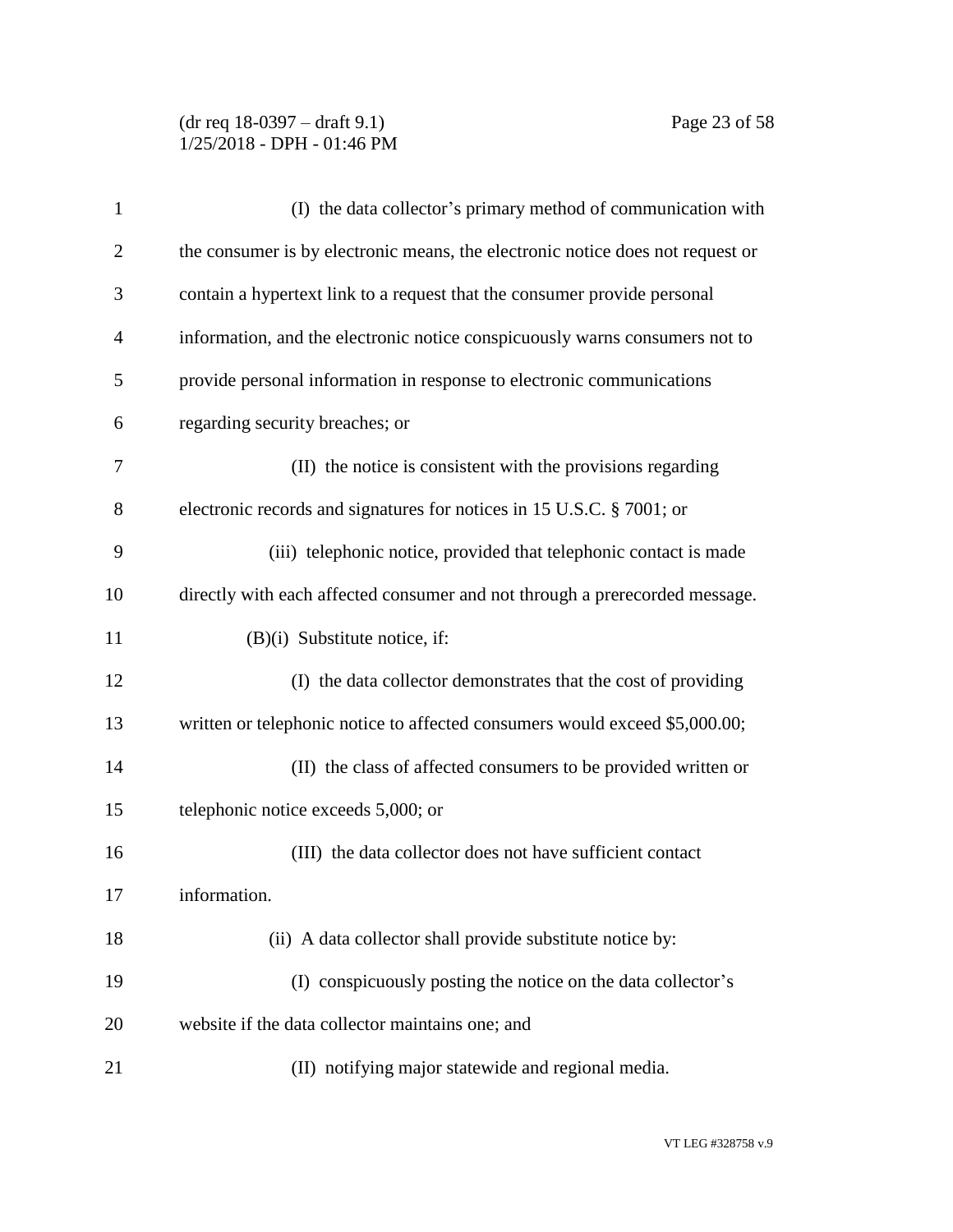(dr req 18-0397 – draft 9.1) Page 24 of 58 1/25/2018 - DPH - 01:46 PM

| $\mathbf{1}$   | (c) In the event If a data collector provides notice to more than $1,000$           |
|----------------|-------------------------------------------------------------------------------------|
| $\overline{2}$ | consumers at one time pursuant to this section, the data collector shall notify,    |
| 3              | without unreasonable delay, all consumer reporting agencies that compile and        |
| $\overline{4}$ | maintain files on consumers on a nationwide basis, as defined in 15 U.S.C.          |
| 5              | $§$ 1681a(p), of the timing, distribution, and content of the notice. This          |
| 6              | subsection shall not apply to a person who is licensed or registered under Title    |
| 7              | 8 by the Department of Financial Regulation.                                        |
| 8              | $(d)(1)(A)$ Notice of a security breach pursuant to subsection (b) of this          |
| 9              | section is not required if the data collector establishes that misuse of personal   |
| 10             | personally identifiable information is not reasonably possible and the data         |
| 11             | collector provides notice of the its determination that the misuse of the           |
| 12             | personal information is not reasonably possible pursuant to the requirements of     |
| 13             | this subsection (d).                                                                |
| 14             | $\underline{(B)}$ (i) If the data collector establishes that misuse of the personal |
| 15             | personally identifiable information is not reasonably possible, the data            |
| 16             | collector shall provide notice of its determination that misuse of the personal     |
| 17             | information is not reasonably possible and a detailed explanation for said          |
| 18             | determination to the Vermont Attorney General or to the Department of               |
| 19             | Financial Regulation, in the event that the data collector is a person or entity    |
| 20             | licensed or registered with the Department under Title 8 or this title as           |
| 21             | applicable.                                                                         |

VT LEG #328758 v.9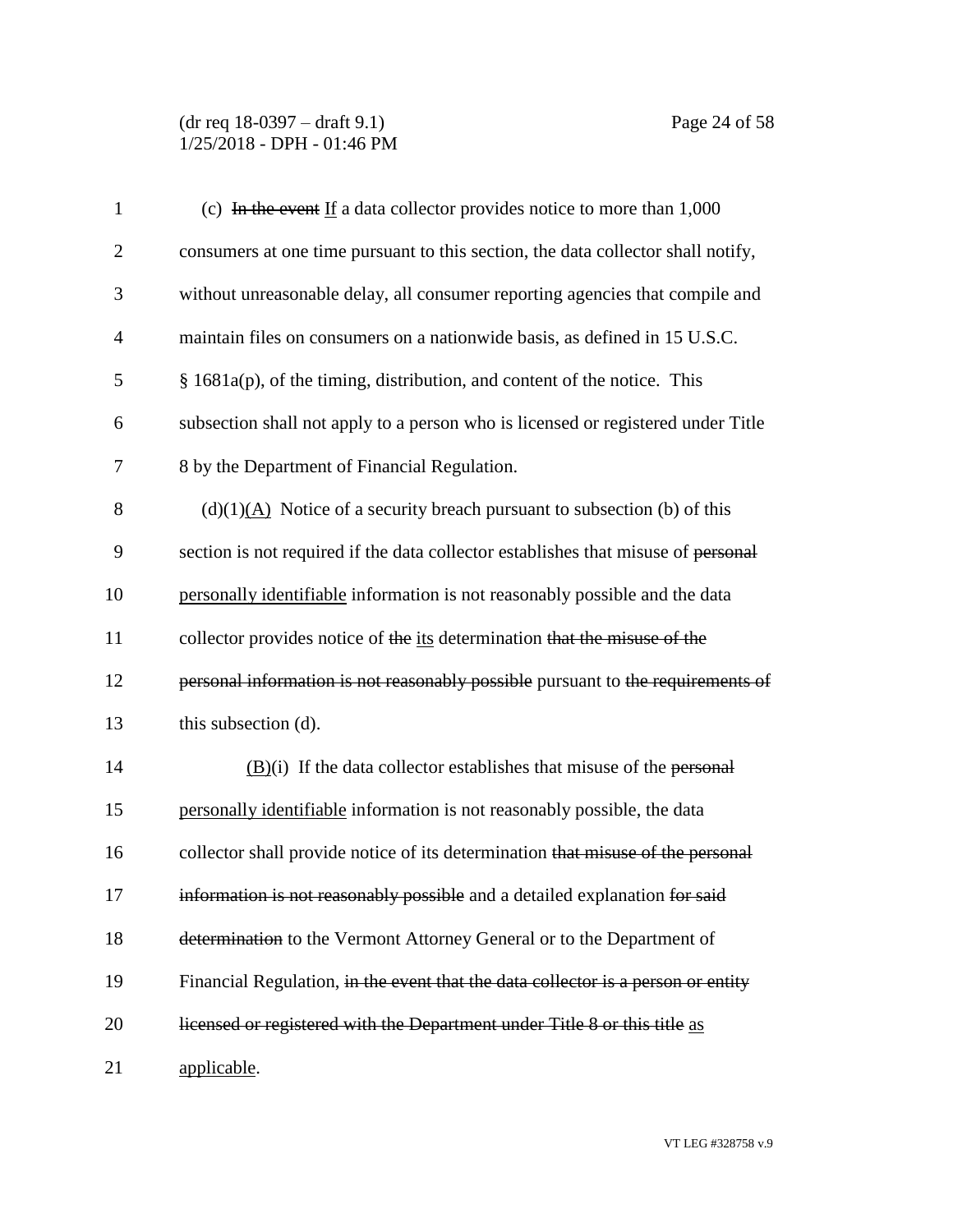(dr req 18-0397 – draft 9.1) Page 25 of 58 1/25/2018 - DPH - 01:46 PM

| $\mathbf{1}$   | (ii) The data collector may designate its notice and detailed                             |
|----------------|-------------------------------------------------------------------------------------------|
| $\overline{2}$ | explanation to the Vermont Attorney General or the Department of Financial                |
| 3              | Regulation as "trade secret" if the notice and detailed explanation meet the              |
| $\overline{4}$ | definition of trade secret contained in 1 V.S.A. $\S 317(c)(9)$ .                         |
| 5              | (2) If a data collector established that misuse of personal information                   |
| 6              | personally identifiable information was not reasonably possible under                     |
| 7              | subdivision (1) of this subsection (d) and subsequently obtains facts indicating          |
| 8              | that misuse of the personal information personally identifiable information has           |
| 9              | occurred or is occurring, the data collector shall provide notice of the security         |
| 10             | breach pursuant to subsection (b) of this section.                                        |
| 11             | (e) Any $\underline{A}$ waiver of the provisions of this subchapter is contrary to public |
| 12             | policy and is void and unenforceable.                                                     |
| 13             | (f) Except as provided in subdivision $(3)$ of this subsection $(f)$ , a financial        |
| 14             | institution that is subject to the following guidances, and any revisions,                |
| 15             | additions, or substitutions relating to an interagency guidance, shall be exempt          |
| 16             | from this section:                                                                        |
| 17             | (1) The Federal Interagency Guidance Response Programs for                                |
| 18             | Unauthorized Access to Consumer Information and Customer Notice, issued                   |
| 19             | on March 7, 2005, by the Board of Governors of the Federal Reserve System,                |
| 20             | the Federal Deposit Insurance Corporation, the Office of the Comptroller of               |
| 21             | the Currency, and the Office of Thrift Supervision.                                       |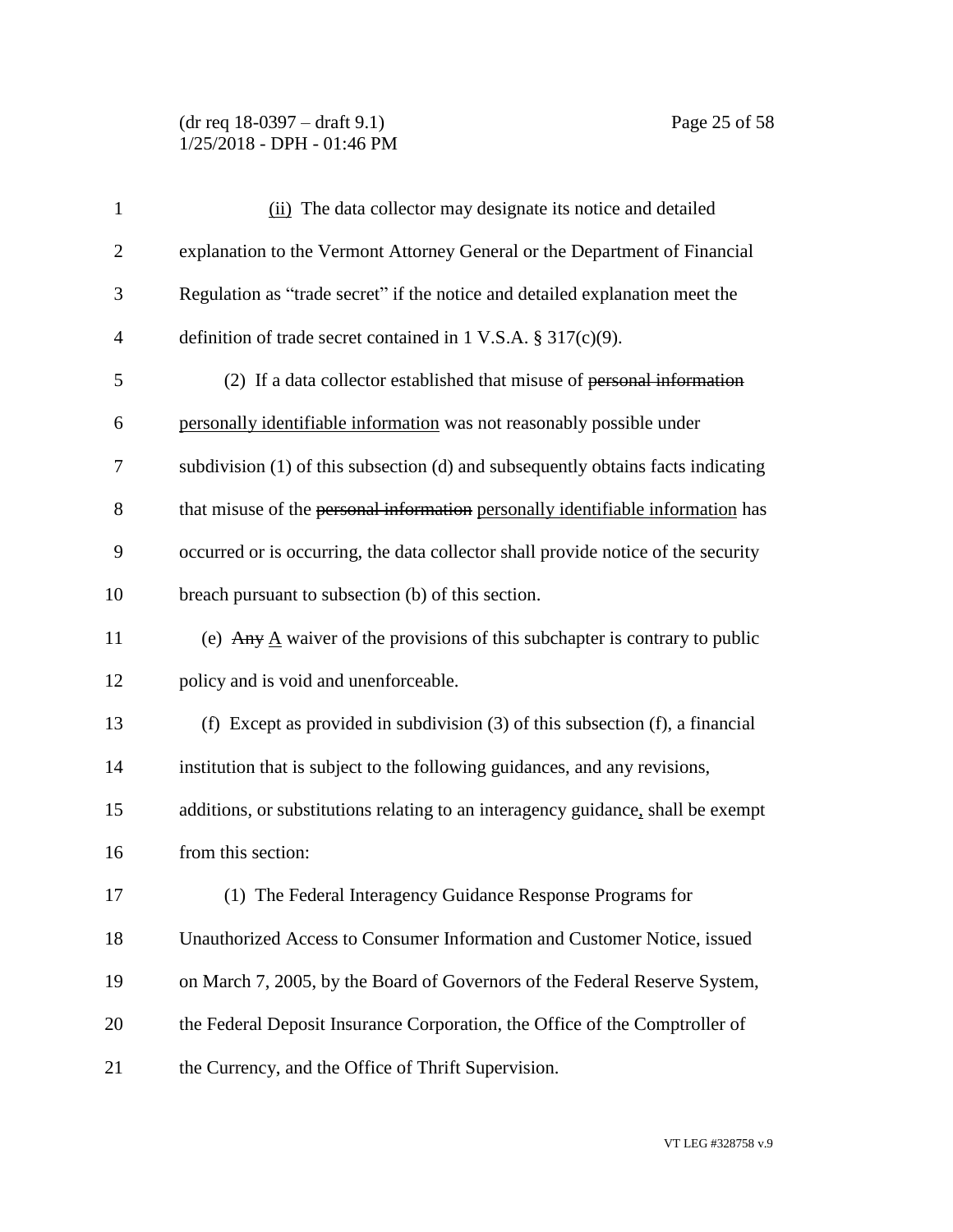(dr req 18-0397 – draft 9.1) Page 26 of 58 1/25/2018 - DPH - 01:46 PM

| $\mathbf{1}$   | (2) Final Guidance on Response Programs for Unauthorized Access to                      |
|----------------|-----------------------------------------------------------------------------------------|
| $\overline{2}$ | Member Information and Member Notice, issued on April 14, 2005, by the                  |
| 3              | National Credit Union Administration.                                                   |
| $\overline{4}$ | (3) A financial institution regulated by the Department of Financial                    |
| 5              | Regulation that is subject to subdivision $(1)$ or $(2)$ of this subsection $(f)$ shall |
| 6              | notify the Department as soon as possible after it becomes aware of an incident         |
| 7              | involving unauthorized access to or use of personally identifiable information a        |
| 8              | security breach.                                                                        |
| 9              | (g) Enforcement.                                                                        |
| 10             | (1) With respect to all data collectors and other entities subject to this              |
| 11             | subchapter, other than a person or entity licensed or registered with the               |
| 12             | Department of Financial Regulation under Title 8 or this title, the Attorney            |
| 13             | General and State's Attorney shall have sole and full authority to investigate          |
| 14             | potential violations of this subchapter and to enforce, prosecute, obtain, and          |
| 15             | impose remedies for a violation of this subchapter or any rules or regulations          |
| 16             | made pursuant to this chapter as the Attorney General and State's Attorney              |
| 17             | have under chapter 63 of this title. The Attorney General may refer the matter          |
| 18             | to the State's Attorney in an appropriate case. The Superior Courts shall have          |
| 19             | jurisdiction over any enforcement matter brought by the Attorney General or a           |
| 20             | State's Attorney under this subsection.                                                 |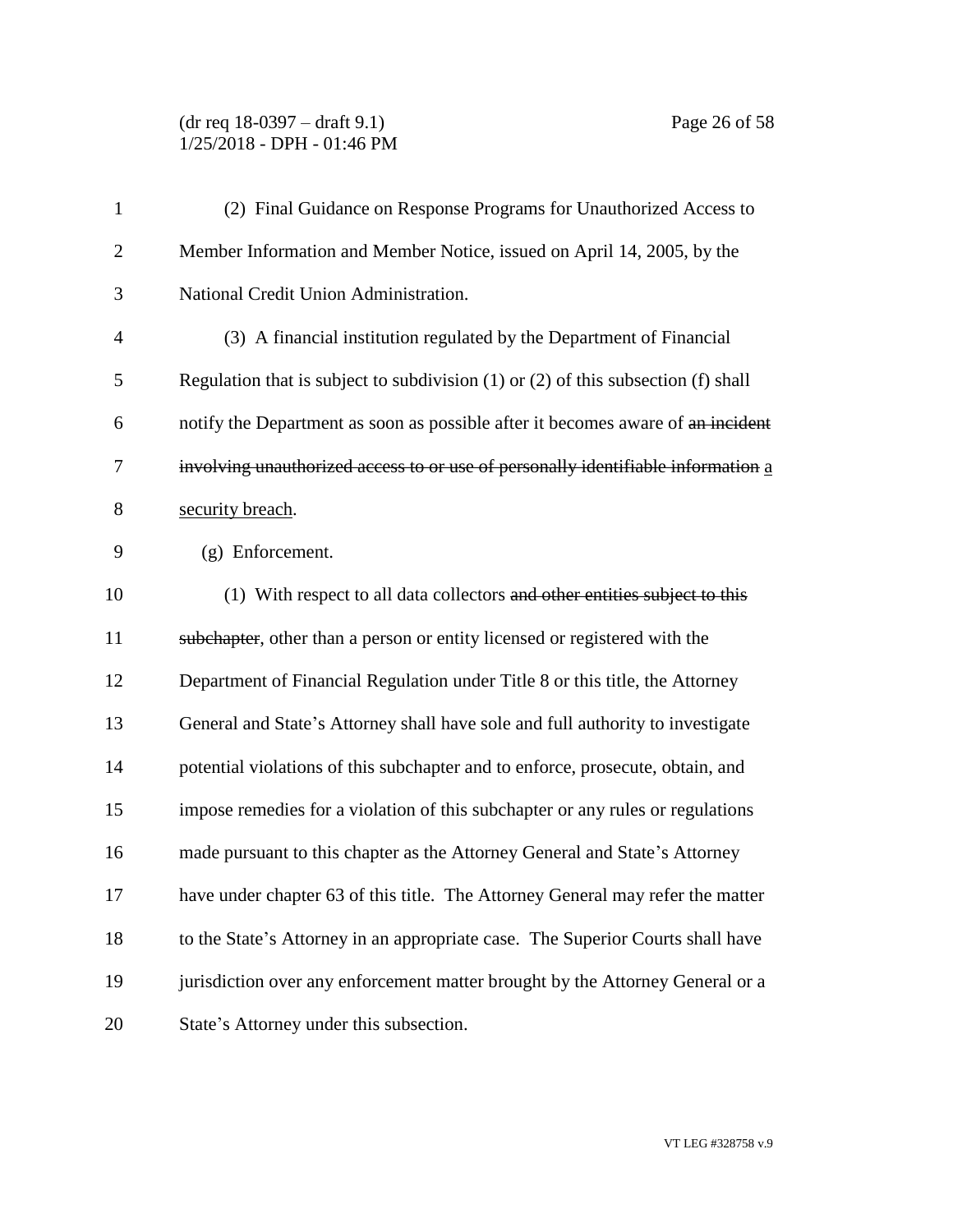## (dr req 18-0397 – draft 9.1) Page 27 of 58 1/25/2018 - DPH - 01:46 PM

| $\mathbf{1}$   | (2) With respect to a data collector that is a person or entity licensed or       |
|----------------|-----------------------------------------------------------------------------------|
| $\mathbf{2}$   | registered with the Department of Financial Regulation under Title 8 or this      |
| 3              | title, the Department of Financial Regulation shall have the full authority to    |
| $\overline{4}$ | investigate potential violations of this subchapter and to prosecute, obtain, and |
| 5              | impose remedies for a violation of this subchapter or any rules or regulations    |
| 6              | adopted pursuant to this subchapter, as the Department has under Title 8 or this  |
| 7              | title or any other applicable law or regulation.                                  |
| 8              | Subchapter 3. Social Security Number Protection Act                               |
| 9              | § 2440. SOCIAL SECURITY NUMBER PROTECTION                                         |
| 10             | * * *                                                                             |
| 11             | (f) Any person has the right to request that a town clerk or clerk of court       |
| 12             | remove from an image or copy of an official record placed on a town's or          |
| 13             | court's Internet website available to the general public or an Internet website   |
| 14             | available to the general public to display public records by the town clerk or    |
| 15             | clerk of court, the person's Social Security number, employer taxpayer            |
| 16             | identification number, driver's license number, State identification number,      |
| 17             | passport number, checking account number, savings account number, credit          |
| 18             | card or debit card number, or personal identification number (PIN) code or        |
| 19             | passwords contained in that official record. A town clerk or clerk of court is    |
| 20             | authorized to redact the personal information identified in a request submitted   |
| 21             | under this section. The request must be made in writing, legibly signed by the    |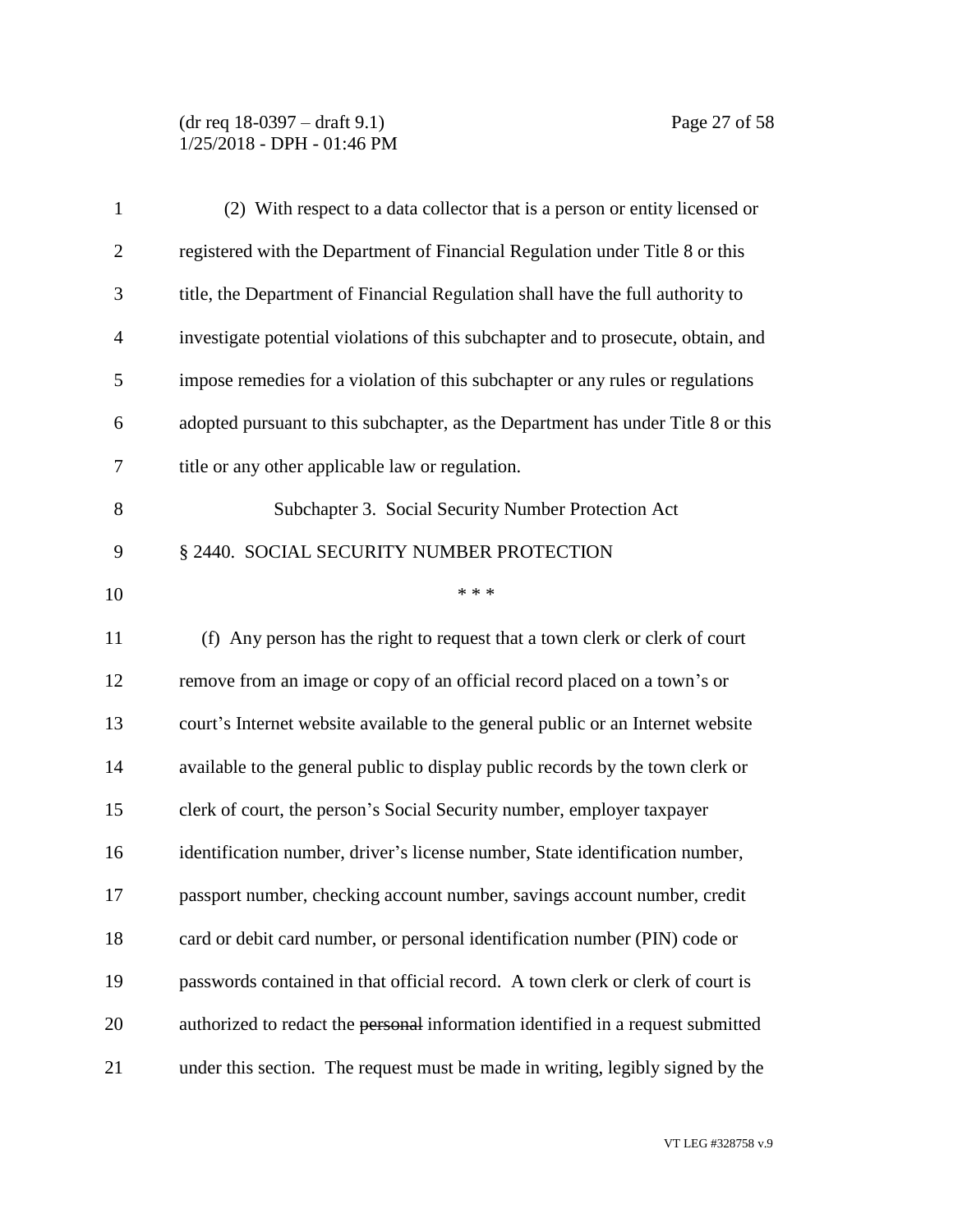(dr req 18-0397 – draft 9.1) Page 28 of 58 1/25/2018 - DPH - 01:46 PM

| $\mathbf{1}$   | requester, and delivered by mail, facsimile, or electronic transmission, or         |
|----------------|-------------------------------------------------------------------------------------|
| $\overline{2}$ | delivered in person to the town clerk or clerk of court. The request must           |
| 3              | specify the personal information to be redacted, information that identifies the    |
| $\overline{4}$ | document that contains the personal information to be redacted, and unique          |
| 5              | information that identifies the location within the document that contains the      |
| 6              | Social Security number, employer taxpayer identification number, driver's           |
| $\tau$         | license number, State identification number, passport number, checking              |
| 8              | account number, savings account number, credit card number, or debit card           |
| 9              | number, or personal identification number (PIN) code or passwords to be             |
| 10             | redacted. The request for redaction shall be considered a public record with        |
| 11             | access restricted to the town clerk, the clerk of court, their staff, or upon order |
| 12             | of the court. The town clerk or clerk of court shall have no duty to inquire        |
| 13             | beyond the written request to verify the identity of a person requesting            |
| 14             | redaction and shall have no duty to remove redaction for any reason upon            |
| 15             | subsequent request by an individual or by order of the court, if impossible to      |
| 16             | do so. No fee will be charged for the redaction pursuant to such request. Any       |
| 17             | person who requests a redaction without proper authority to do so shall be          |
| 18             | guilty of an infraction, punishable by a fine not to exceed \$500.00 for each       |
| 19             | violation.                                                                          |

 $***$ 

VT LEG #328758 v.9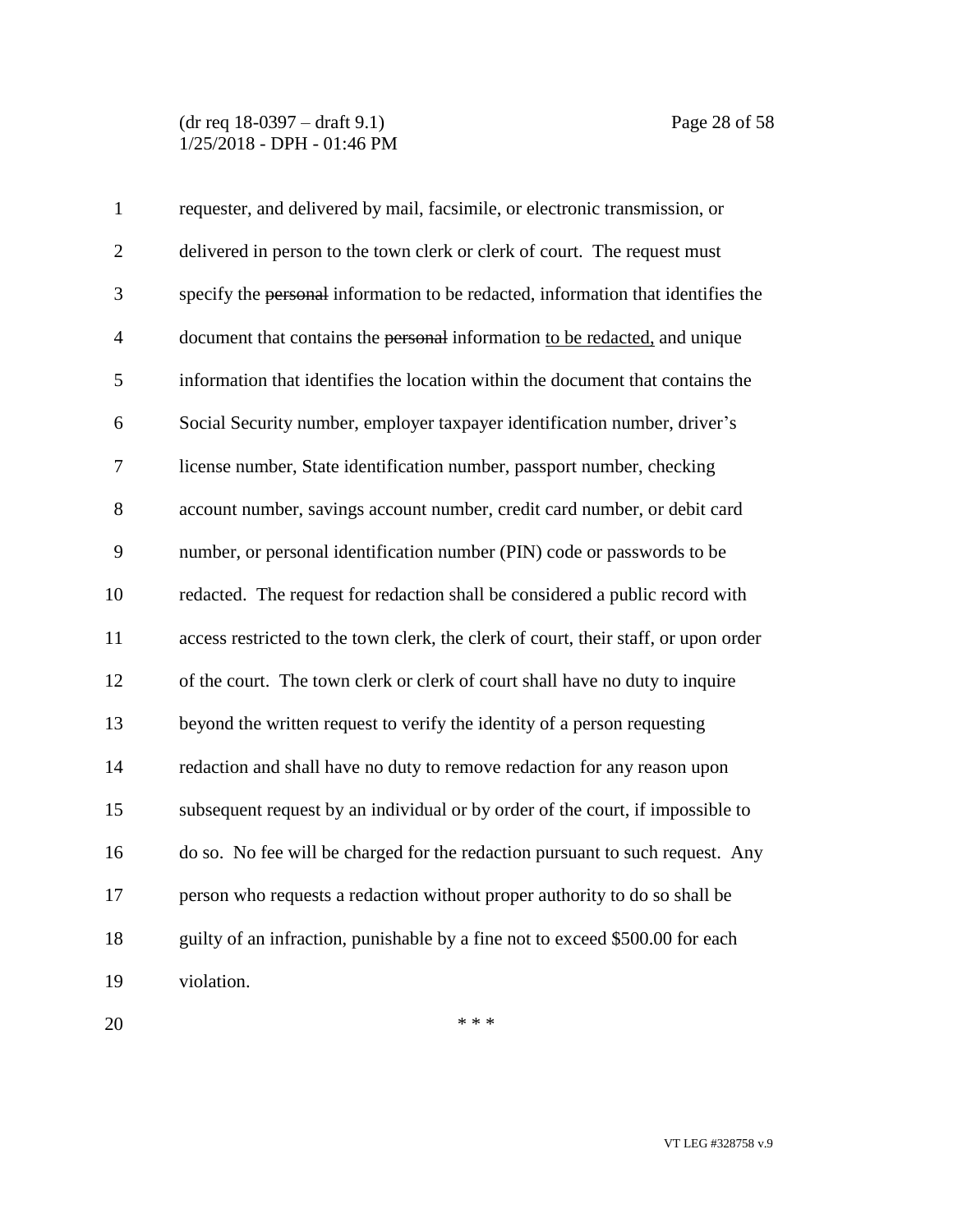(dr req 18-0397 – draft 9.1) Page 29 of 58 1/25/2018 - DPH - 01:46 PM

| 1              | Subchapter 4. Document Safe Destruction Act                                           |
|----------------|---------------------------------------------------------------------------------------|
| $\overline{2}$ | § 2445. SAFE DESTRUCTION OF DOCUMENTS CONTAINING                                      |
| 3              | PERSONAL CONFIDENTIAL INFORMATION                                                     |
| 4              | (a) As used in this section:                                                          |
| 5              | (1) "Business" means sole proprietorship, partnership, corporation,                   |
| 6              | association, limited liability company, or other group, however organized and         |
| 7              | whether or not organized to operate at a profit, including a financial institution    |
| 8              | organized, chartered, or holding a license or authorization certificate under the     |
| 9              | laws of this State, any other state, the United States, or any other country, or      |
| 10             | the parent, affiliate, or subsidiary of a financial institution, but in no case shall |
| 11             | it include the State, a State agency, or any political subdivision of the State.      |
| 12             | The term has the same meaning as in section 2430 of this title, and includes an       |
| 13             | entity that destroys records.                                                         |
| 14             | (2) "Customer" means an individual who provides personal confidential                 |
| 15             | information to a business for the purpose of purchasing or leasing a product or       |
| 16             | obtaining a service from the business.                                                |
| 17             | (3) "Personal Confidential information" means the following                           |
| 18             | information that identifies, relates to, describes, or is capable of being            |
| 19             | associated with a particular individual: his or her signature, Social Security        |
| 20             | number, physical characteristics or description, passport number, driver's            |
| 21             | license or State identification card number, insurance policy number, bank            |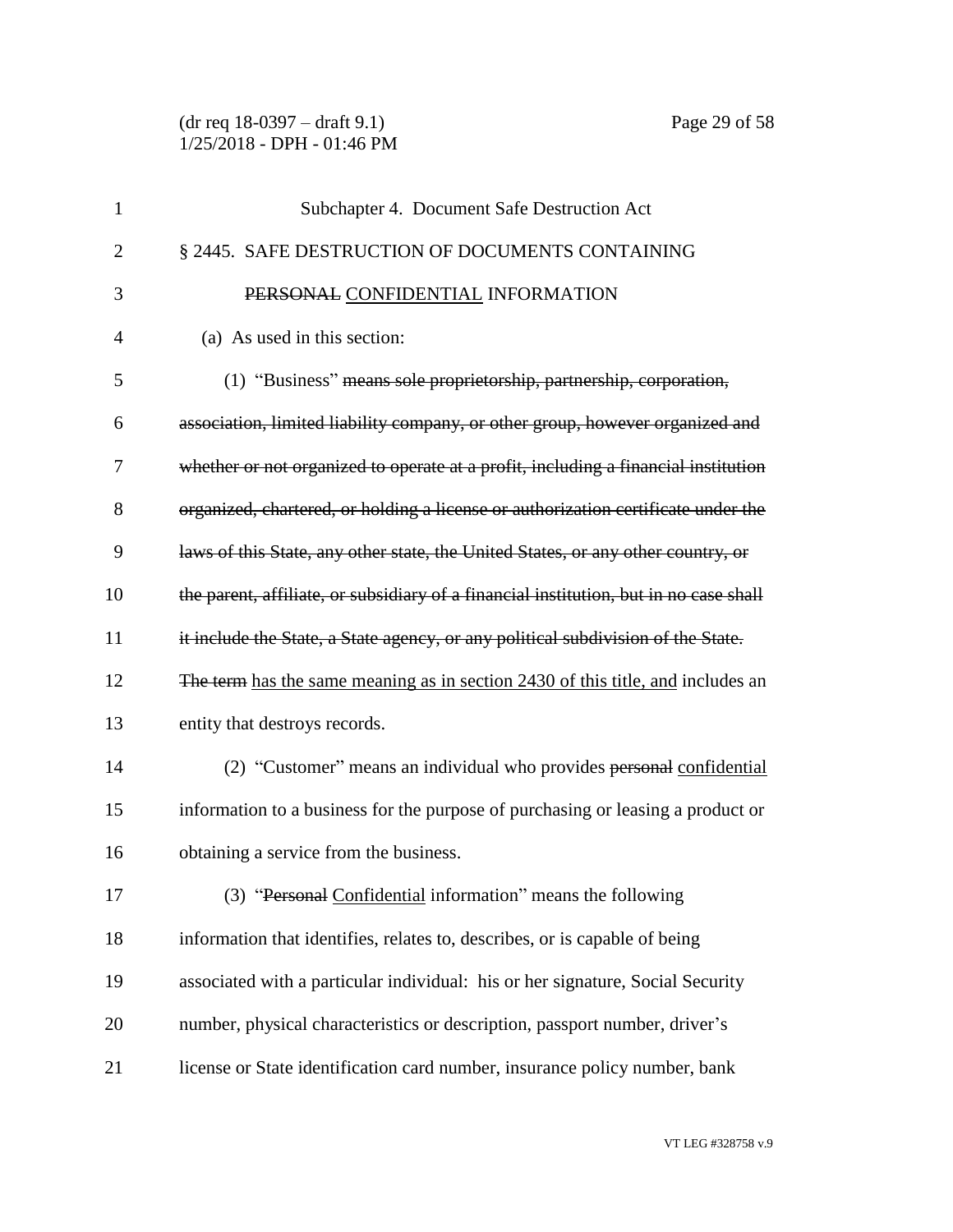| $\mathbf{1}$   | account number, credit card number, debit card number, or any other financial   |
|----------------|---------------------------------------------------------------------------------|
| $\overline{2}$ | information.                                                                    |
| 3              | $(4)(A)$ "Record" means any material, regardless of the physical form, on       |
| $\overline{4}$ | which information is recorded or preserved by any means, including in written   |
| 5              | or spoken words, graphically depicted, printed, or electromagnetically          |
| 6              | transmitted.                                                                    |
| 7              | (B) "Record" does not include publicly available directories                    |
| 8              | containing information an individual has voluntarily consented to have          |
| 9              | publicly disseminated or listed, such as name, address, or telephone number.    |
| 10             | (b) A business shall take all reasonable steps to destroy or arrange for the    |
| 11             | destruction of a customer's records within its custody or control containing    |
| 12             | personal confidential information which that is no longer to be retained by the |
| 13             | business by shredding, erasing, or otherwise modifying the personal             |
| 14             | confidential information in those records to make it unreadable or              |
| 15             | indecipherable through any means for the purpose of:                            |
| 16             | (1) ensuring the security and confidentiality of customer personal              |
| 17             | confidential information;                                                       |
| 18             | (2) protecting against any anticipated threats or hazards to the security       |
| 19             | or integrity of customer personal confidential information; and                 |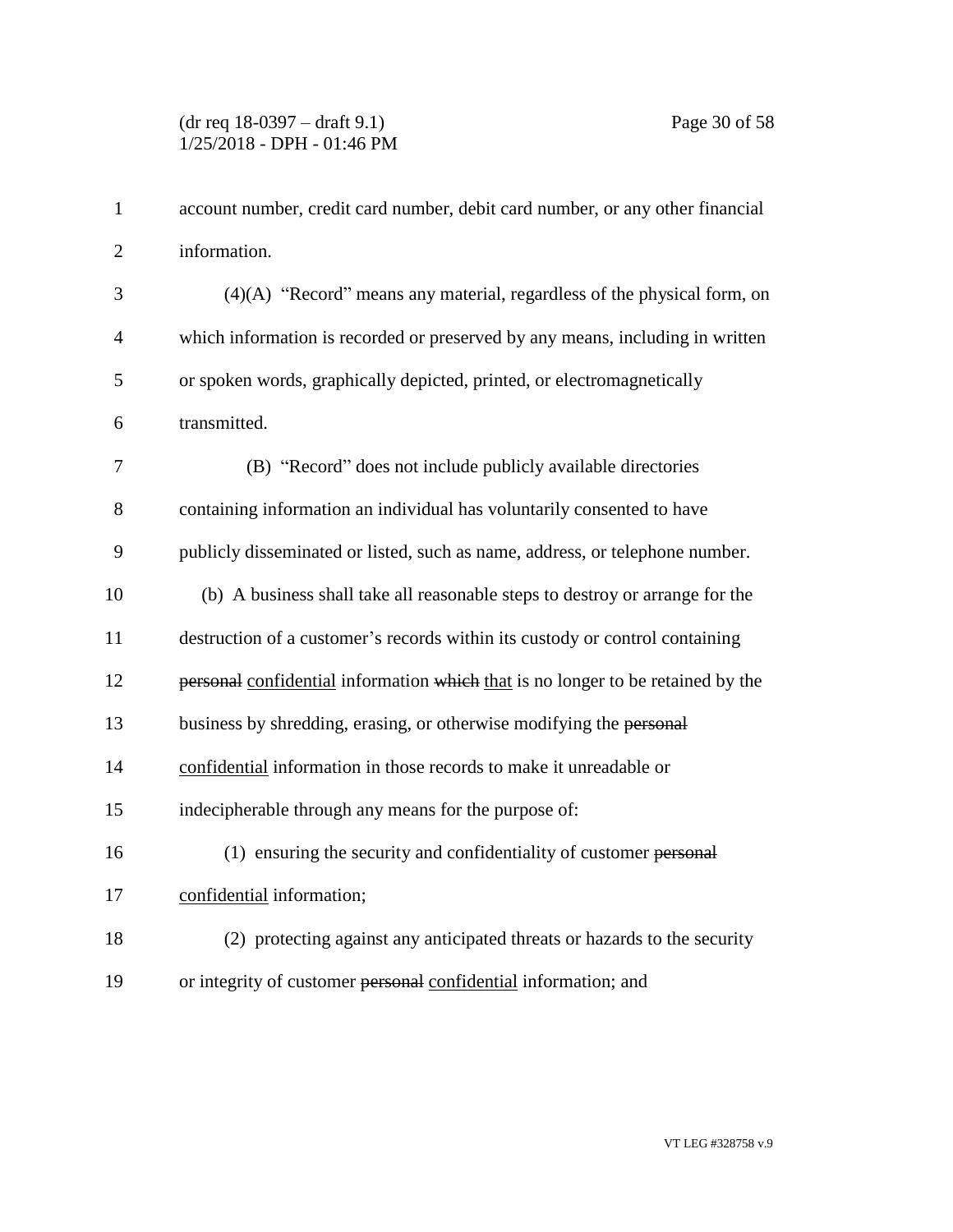# (dr req 18-0397 – draft 9.1) Page 31 of 58 1/25/2018 - DPH - 01:46 PM

| 1              | (3) protecting against unauthorized access to or use of customer                    |
|----------------|-------------------------------------------------------------------------------------|
| $\overline{2}$ | personal confidential information that could result in substantial harm or          |
| 3              | inconvenience to any customer.                                                      |
| 4              | (c) An entity that is in the business of disposing of personal financial            |
| 5              | confidential information that conducts business in Vermont or disposes of           |
| 6              | personal confidential information of residents of Vermont must take all             |
| 7              | reasonable measures to dispose of records containing personal confidential          |
| 8              | information by implementing and monitoring compliance with policies and             |
| 9              | procedures that protect against unauthorized access to or use of personal           |
| 10             | confidential information during or after the collection and transportation and      |
| 11             | disposing of such information.                                                      |
| 12             | * * *                                                                               |
| 13             | Subchapter 5. Data Brokers                                                          |
| 14             | § 2446. ANNUAL REGISTRATION                                                         |
| 15             | (a) Annually, on or before January 31, a data broker shall register with the        |
| 16             | Secretary of State and provide the following information:                           |
| 17             | (1) the name and primary physical, e-mail, and Internet addresses of the            |
| 18             | data broker;                                                                        |
| 19             | (2) if the data broker permits a consumer to opt out of the data broker's           |
| 20             | collection of personal information, opt out of its databases, or opt out of certain |
| 21             | sales of data:                                                                      |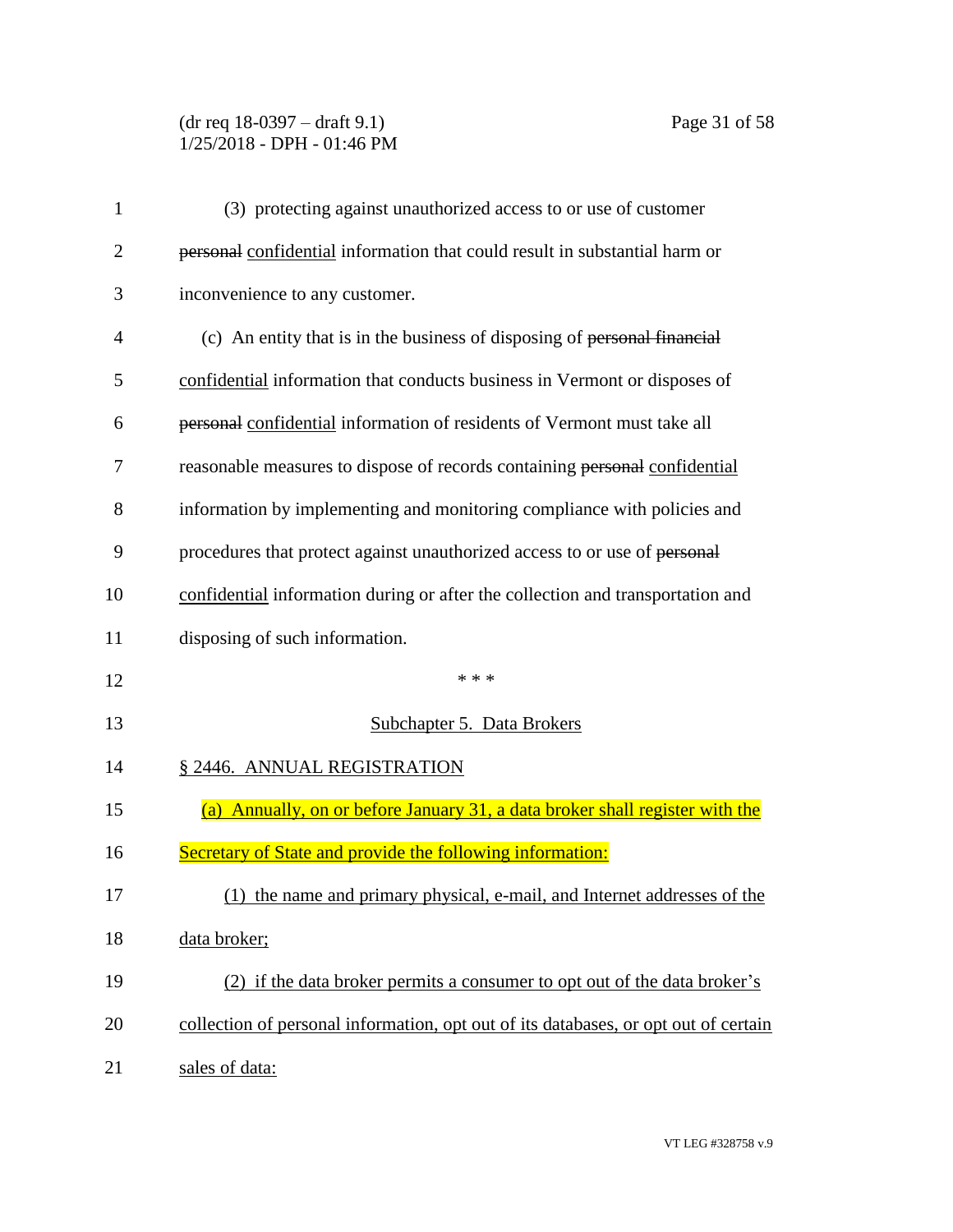# (dr req 18-0397 – draft 9.1) Page 32 of 58 1/25/2018 - DPH - 01:46 PM

| $\mathbf{1}$   | (A) the method for requesting an opt out;                                        |
|----------------|----------------------------------------------------------------------------------|
| $\overline{2}$ | (B) if the opt out applies to only certain activities or sales, which            |
| 3              | ones; and                                                                        |
| 4              | (C) whether the data broker permits a consumer to authorize a third              |
| 5              | party to perform the opt out on the consumer's behalf;                           |
| 6              | (3) a statement specifying the data collection, databases, or sales              |
| 7              | activities from which a consumer may not opt out;                                |
| 8              | (4) where the data broker has actual knowledge that it possesses the             |
| 9              | <b>personal</b> information of minors, a separate statement detailing the data   |
| 10             | collection practices, databases, sales activities, and opt out policies that are |
| 11             | applicable to the personal information of minors; and                            |
| 12             | (5) any additional information or explanation the data broker chooses to         |
| 13             | provide concerning its data collection practices.                                |
| 14             | § 2447. DATA BROKER DUTY TO PROTECT PERSONAL                                     |
| 15             | INFORMATION; STANDARDS; TECHNICAL REQUIREMENTS                                   |
| 16             | (a) Duty to protect <b>personally identifiable information</b> .                 |
| 17             | (1) A data broker shall develop, implement, and maintain a                       |
| 18             | comprehensive information security program that is written in one or more        |
| 19             | readily accessible parts and contains administrative, technical, and physical    |
| 20             | safeguards that are appropriate to:                                              |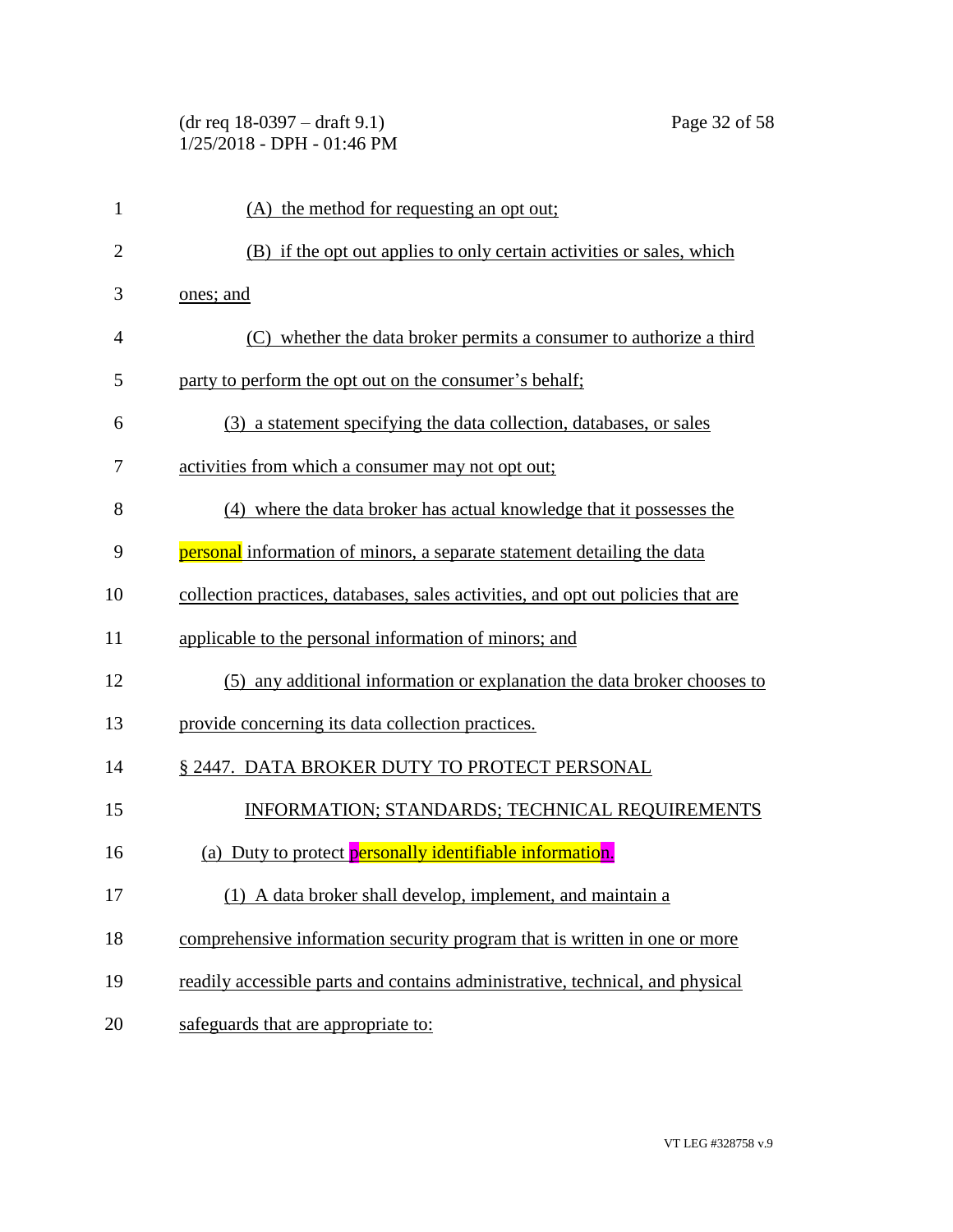(dr req 18-0397 – draft 9.1) Page 33 of 58 1/25/2018 - DPH - 01:46 PM

| $\mathbf{1}$   | (A) the size, scope, and type of business of the data broker obligated               |
|----------------|--------------------------------------------------------------------------------------|
| $\overline{2}$ | to safeguard the <b>personally identifiable information</b> under such comprehensive |
| 3              | information security program;                                                        |
| $\overline{4}$ | (B) the amount of resources available to the data broker;                            |
| 5              | (C) the amount of stored data; and                                                   |
| 6              | (D) the need for security and confidentiality of <b>personally identifiable</b>      |
| 7              | information.                                                                         |
| 8              | (2) A data broker subject to this subsection shall adopt safeguards in the           |
| 9              | comprehensive security program that are consistent with the safeguards for           |
| 10             | protection of personally identifiable information and information of a similar       |
| 11             | character set forth in other State rules or federal regulations applicable to the    |
| 12             | data broker.                                                                         |
| 13             | (b) Information security program; minimum features. A comprehensive                  |
| 14             | information security program shall at minimum have the following features:           |
| 15             | (1) designation of one or more employees to maintain the program;                    |
| 16             | (2) identification and assessment of reasonably foreseeable internal and             |
| 17             | external risks to the security, confidentiality, and integrity of any electronic,    |
| 18             | paper, or other records containing personally identifiable information, and a        |
| 19             | process for evaluating and improving, where necessary, the effectiveness of the      |
| 20             | current safeguards for limiting such risks, including:                               |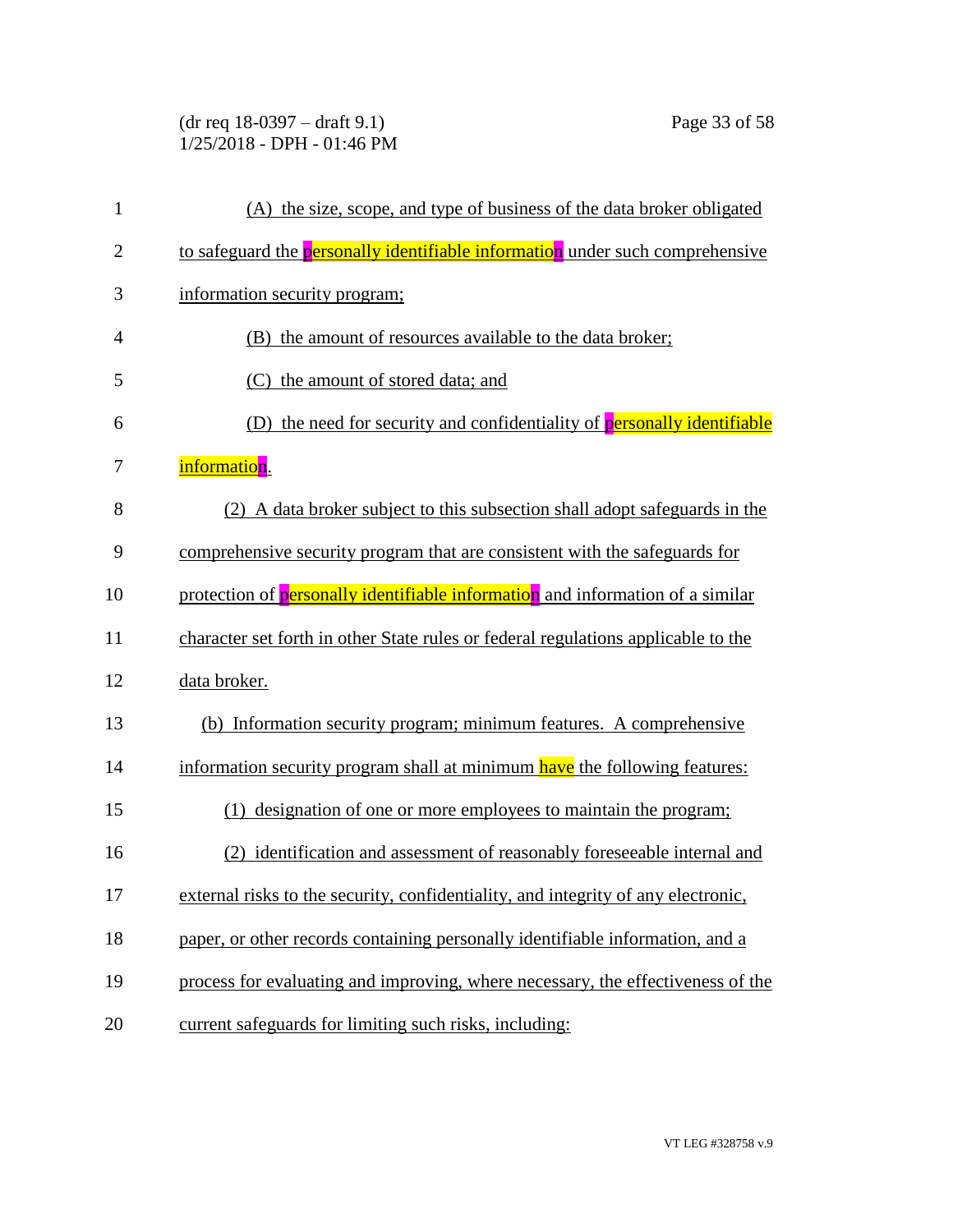(dr req 18-0397 – draft 9.1) Page 34 of 58 1/25/2018 - DPH - 01:46 PM

| $\mathbf{1}$   | (A) ongoing employee training, including training for temporary and              |
|----------------|----------------------------------------------------------------------------------|
| $\overline{2}$ | contract employees;                                                              |
| 3              | (B) employee compliance with policies and procedures; and                        |
| $\overline{4}$ | (C) means for detecting and preventing security system failures;                 |
| 5              | (3) security policies for employees relating to the storage, access, and         |
| 6              | transportation of records containing personally identifiable information outside |
| 7              | business premises;                                                               |
| 8              | (4) disciplinary measures for violations of the comprehensive                    |
| 9              | information security program rules;                                              |
| 10             | (5) measures that prevent terminated employees from accessing records            |
| 11             | containing personally identifiable information;                                  |
| 12             | (6) supervision of service providers, by:                                        |
| 13             | (A) taking reasonable steps to select and retain third-party service             |
| 14             | providers that are capable of maintaining appropriate security measures to       |
| 15             | protect personally identifiable information consistent with applicable law; and  |
| 16             | (B) requiring third-party service providers by contract to implement             |
| 17             | and maintain appropriate security measures for <b>personally identifiable</b>    |
| 18             | information;                                                                     |
| 19             | (7) reasonable restrictions upon physical access to records containing           |
| 20             | personally identifiable information and storage of the records and data in       |
| 21             | locked facilities, storage areas, or containers;                                 |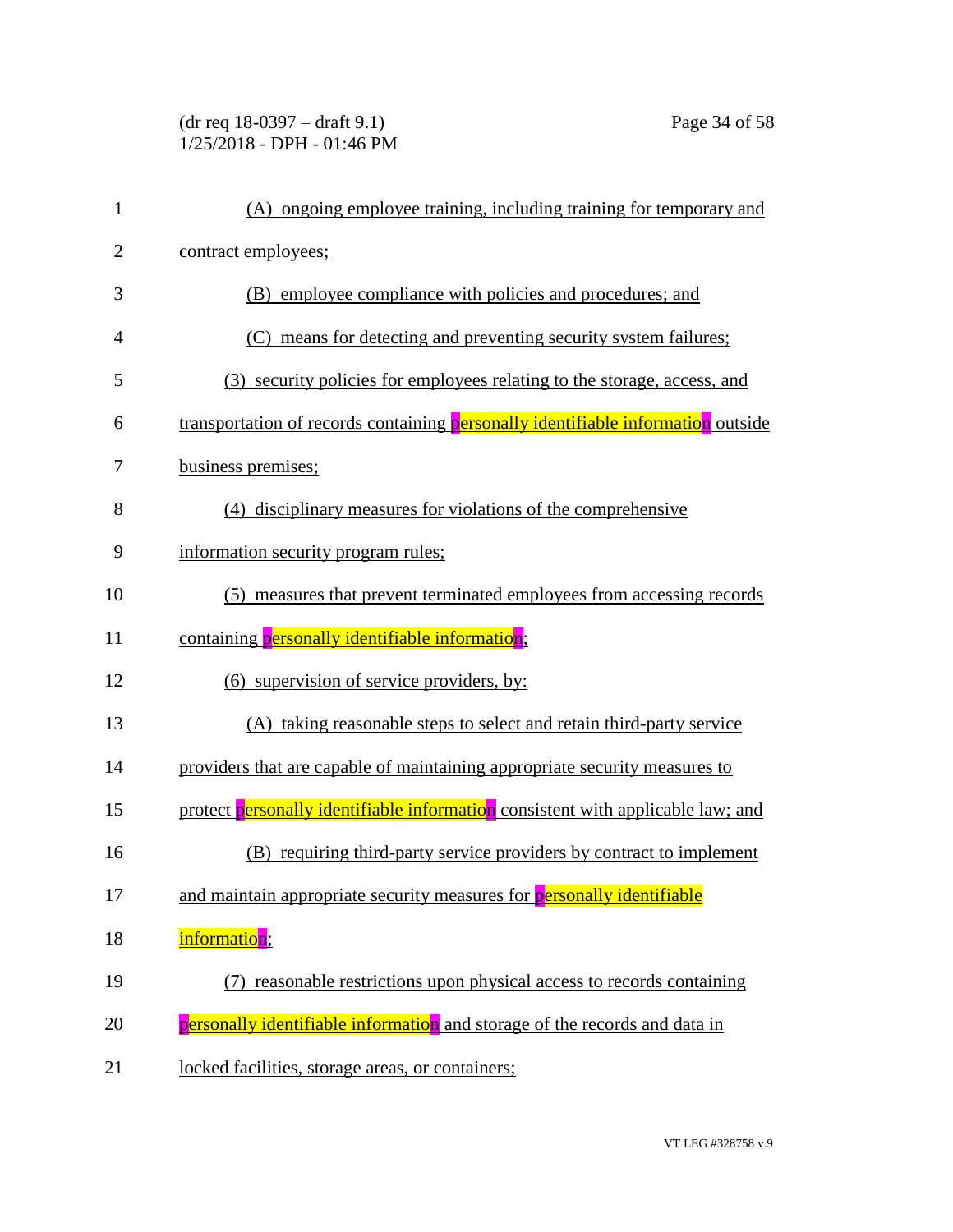(dr req 18-0397 – draft 9.1) Page 35 of 58 1/25/2018 - DPH - 01:46 PM

| $\mathbf{1}$   | $(8)(A)$ regular monitoring to ensure that the comprehensive information        |
|----------------|---------------------------------------------------------------------------------|
| $\overline{c}$ | security program is operating in a manner reasonably calculated to prevent      |
| 3              | unauthorized access to or unauthorized use of personally identifiable           |
| 4              | information; and                                                                |
| 5              | (B) upgrading information safeguards as necessary to limit risks;               |
| 6              | (9) regular review of the scope of the security measures:                       |
| 7              | $(A)$ at least annually; or                                                     |
| 8              | (B) whenever there is a material change in business practices that              |
| 9              | may reasonably implicate the security or integrity of records containing        |
| 10             | personally identifiable information; and                                        |
| 11             | $(10)(A)$ documentation of responsive actions taken in connection with          |
| 12             | any incident involving a breach of security; and                                |
| 13             | (B) mandatory post-incident review of events and actions taken, if              |
| 14             | any, to make changes in business practices relating to protection of personally |
| 15             | identifiable information.                                                       |
| 16             | (c) Information security program; computer system security requirements.        |
| 17             | A comprehensive information security program required by this section shall at  |
| 18             | minimum, and to the extent technically feasible, have the following elements:   |
| 19             | (1) secure user authentication protocols, as follows:                           |
| 20             | (A) an authentication protocol that has the following features:                 |
| 21             | (i) control of user IDs and other identifiers;                                  |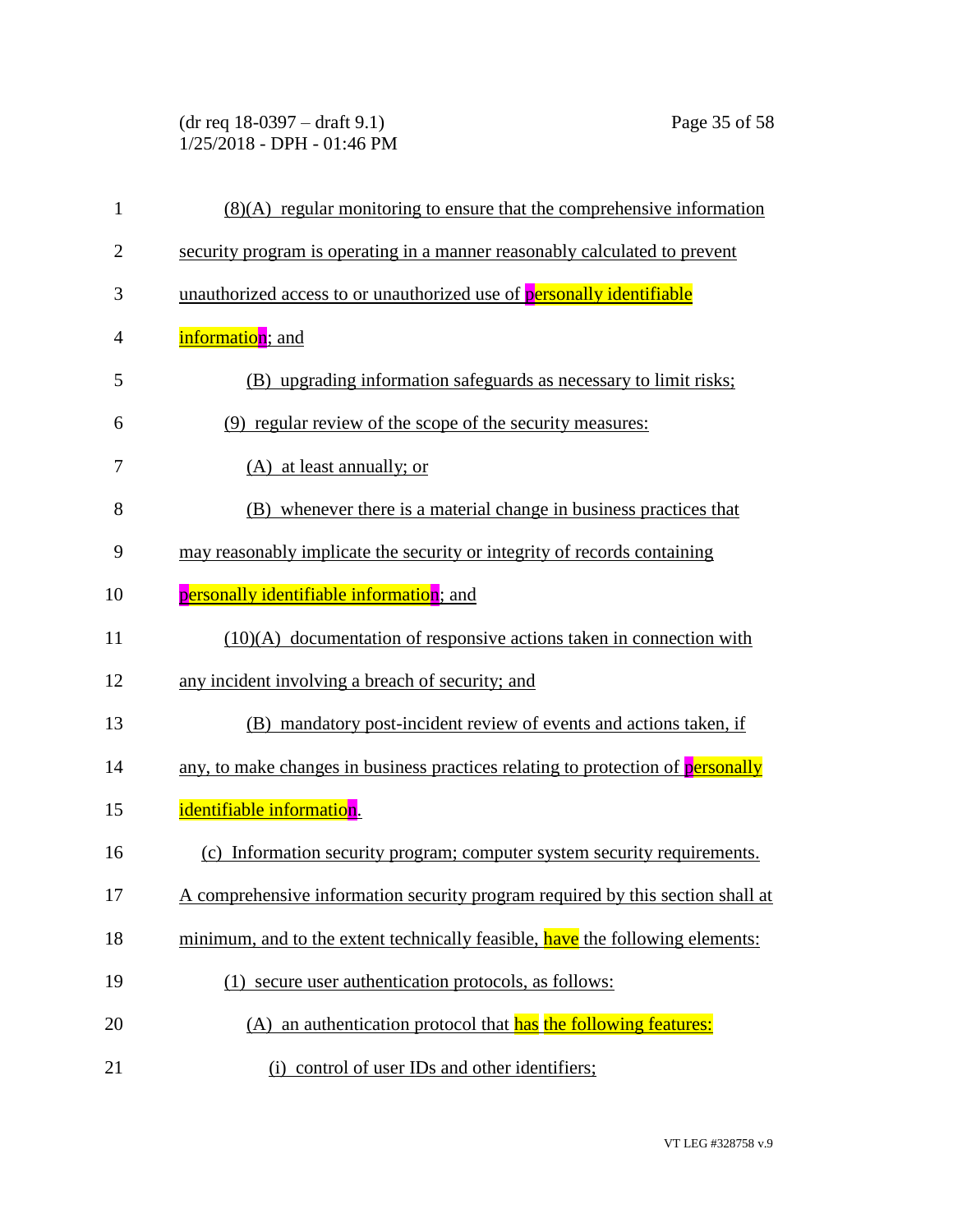# (dr req 18-0397 – draft 9.1) Page 36 of 58 1/25/2018 - DPH - 01:46 PM

| $\mathbf{1}$   | (ii) a reasonably secure method of assigning and selecting                      |
|----------------|---------------------------------------------------------------------------------|
| $\overline{2}$ | passwords or use of unique identifier technologies, such as biometrics or token |
| 3              | devices;                                                                        |
| 4              | (iii) control of data security passwords to ensure that such                    |
| 5              | passwords are kept in a location and format that do not compromise the          |
| 6              | security of the data they protect;                                              |
| 7              | (iv) restricting access to only active users and active user                    |
| 8              | accounts; and                                                                   |
| 9              | (v) blocking access to user identification after multiple                       |
| 10             | unsuccessful attempts to gain access; or                                        |
| 11             | an authentication protocol that provides a higher level of security<br>(B)      |
| 12             | than the features specified in subdivision $(1)(A)$ of this subsection (c).     |
| 13             | (2) secure access control measures that:                                        |
| 14             | (A) restrict access to records and files containing <b>personally</b>           |
| 15             | identifiable information to those who need such information to perform their    |
| 16             | job duties; and                                                                 |
| 17             | (B)                                                                             |
|                | assign to each person with computer access unique identifications               |
| 18             | plus passwords, which are not vendor-supplied default passwords, that are       |
| 19             | reasonably designed to maintain the integrity of the security of the access     |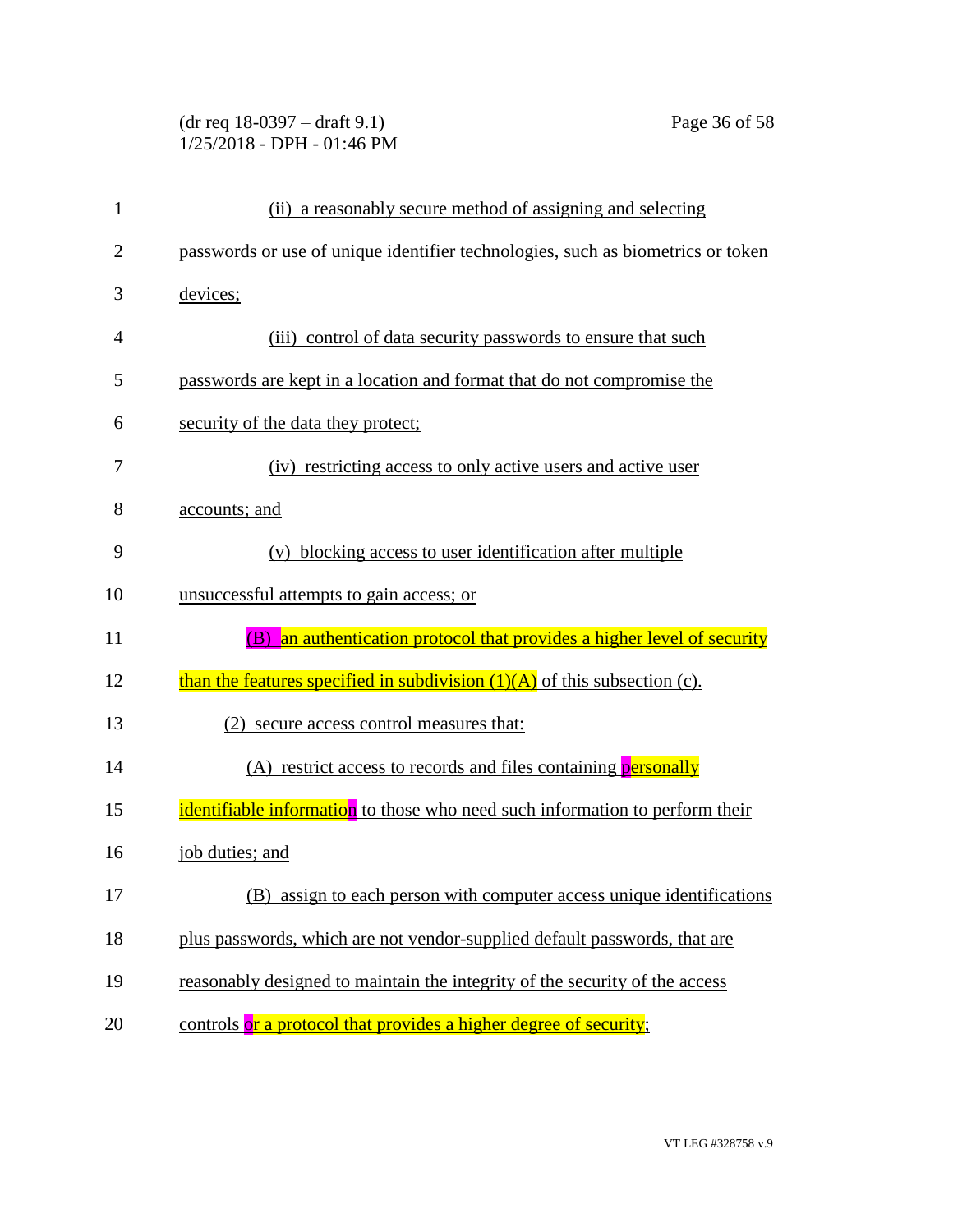(dr req 18-0397 – draft 9.1) Page 37 of 58 1/25/2018 - DPH - 01:46 PM

| $\mathbf{1}$   | encryption of all transmitted records and files containing <b>personally</b><br>(3) |
|----------------|-------------------------------------------------------------------------------------|
| $\overline{2}$ | identifiable information that will travel across public networks and encryption     |
| 3              | of all data containing personally identifiable information to be transmitted        |
| 4              | wirelessly or a protocol that provides a higher degree of security;                 |
| 5              | (4) reasonable monitoring of systems for unauthorized use of or access              |
| 6              | to personally identifiable information;                                             |
| 7              | (5) encryption of all personally identifiable information stored on                 |
| 8              | laptops or other portable devices or a protocol that provides a higher degree of    |
| 9              | security;                                                                           |
| 10             | (6) for files containing <b>personally identifiable information</b> on a system     |
| 11             | that is connected to the Internet, reasonably up-to-date firewall protection and    |
| 12             | operating system security patches that are reasonably designed to maintain the      |
| 13             | integrity of the personally identifiable information or a protocol that provides a  |
| 14             | higher degree of security;                                                          |
| 15             | reasonably up-to-date versions of system security agent software that               |
| 16             | must include malware protection and reasonably up-to-date patches and virus         |
| 17             | definitions, or a version of such software that can still be supported with up-to-  |
| 18             | date patches and virus definitions and is set to receive the most current security  |
| 19             | updates on a regular basis or a protocol that provides a higher degree of           |
| 20             | security; and                                                                       |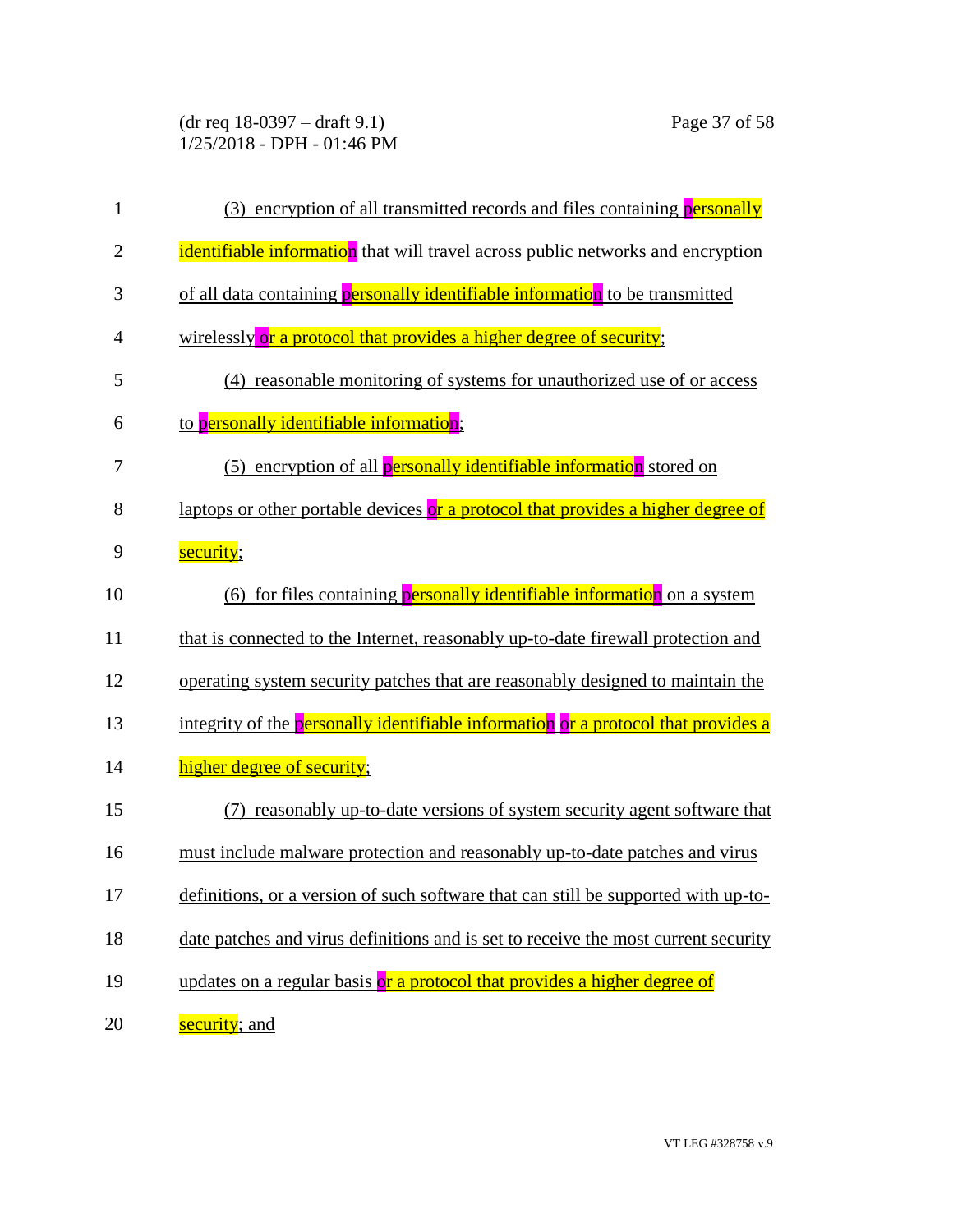(dr req 18-0397 – draft 9.1) Page 38 of 58 1/25/2018 - DPH - 01:46 PM

| $\mathbf{1}$   | (8) education and training of employees on the proper use of the                  |
|----------------|-----------------------------------------------------------------------------------|
| $\overline{2}$ | computer security system and the importance of personally identifiable            |
| 3              | <b>information</b> security.                                                      |
| $\overline{4}$ | (d) Enforcement.                                                                  |
| 5              | (1) A person who violates a provision of this section commits an unfair           |
| 6              | and deceptive act in commerce in violation of section 2453 of this title.         |
| 7              | (2) The Attorney General has the same authority to adopt rules to                 |
| 8              | implement the provisions of this chapter and to conduct civil investigations,     |
| 9              | enter into assurances of discontinuance, and bring civil actions as provided      |
| 10             | under chapter 63, subchapter 1 of this title.                                     |
| 11             | § 2448. DATA BROKER SECURITY BREACH NOTICE                                        |
| 12             | (a) This section shall be known as the Data Broker Security Breach                |
| 13             | Notice Act.                                                                       |
| 14             | (b) Notice of breach.                                                             |
| 15             | $(1)(A)$ Except as set forth in subsection (d) of this section, a data broker     |
| 16             | that owns or licenses personal information shall notify the consumer of a data    |
| 17             | broker security breach following discovery or notification to the data broker of  |
| 18             | the breach.                                                                       |
| 19             | (B) A data broker shall provide notice of the data broker security                |
| 20             | breach to consumers pursuant to subdivision $(A)$ of this subdivision $(b)(1)$ in |
| 21             | the most expedient time possible and without unreasonable delay, consistent       |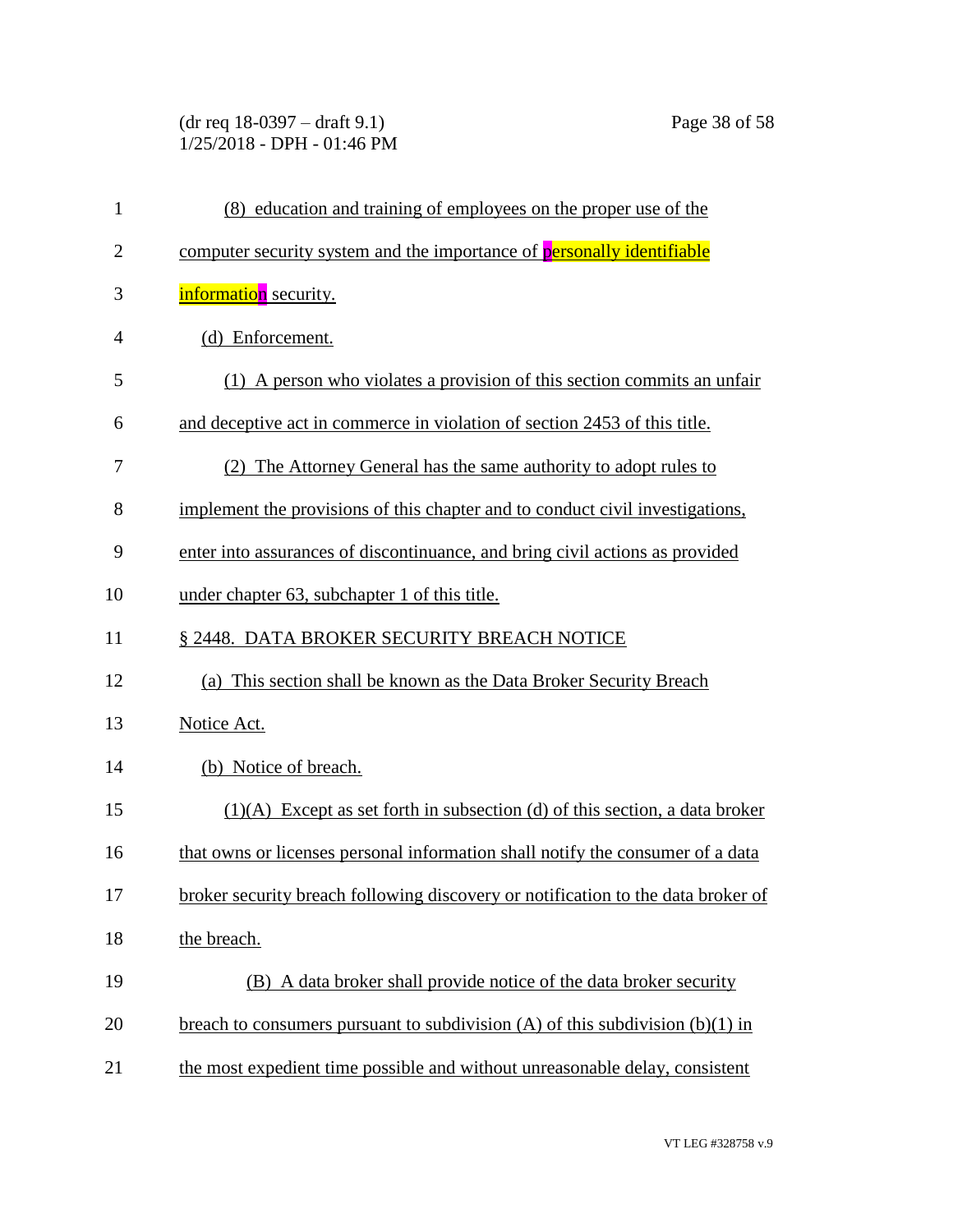(dr req 18-0397 – draft 9.1) Page 39 of 58 1/25/2018 - DPH - 01:46 PM

| $\mathbf{1}$   | with measures necessary to determine the scope of the breach and restore the      |
|----------------|-----------------------------------------------------------------------------------|
| $\overline{2}$ | reasonable integrity, security, and confidentiality of the data system, but not   |
| 3              | later than 45 days after the discovery or notification, unless a law enforcement  |
| $\overline{4}$ | agency requests a delay pursuant to subdivision (4) of this subsection (b).       |
| 5              | (2) A data broker that maintains or possesses personal information that           |
| 6              | the data broker does not own or license shall notify the owner or licensee of the |
| 7              | personal information of any data broker security breach immediately following     |
| 8              | discovery of the breach, consistent with the legitimate needs of law              |
| 9              | enforcement as provided in subdivision (4) of this subsection.                    |
| 10             | (3) A data broker shall provide notice of a data broker security breach to        |
| 11             | the Attorney General as follows:                                                  |
| 12             | $(A)(i)$ The data broker shall notify the Attorney General of the date of         |
| 13             | the breach and the date of discovery of the breach and shall provide a            |
| 14             | preliminary description of the breach within 14 business days, consistent with    |
| 15             | the legitimate needs of law enforcement as provided in this subdivision (4) of    |
| 16             | this subsection, of the data broker's discovery of the breach or when the data    |
| 17             | broker provides notice to consumers pursuant to this section, whichever is        |
| 18             | sooner.                                                                           |
| 19             | (ii) Notwithstanding subdivision $(B)(i)$ of this subdivision $(b)(3)$ , a        |
| 20             | data broker that, prior to the date of the breach, on a form and in a manner      |
| 21             | prescribed by the Attorney General, had sworn in writing to the Attorney          |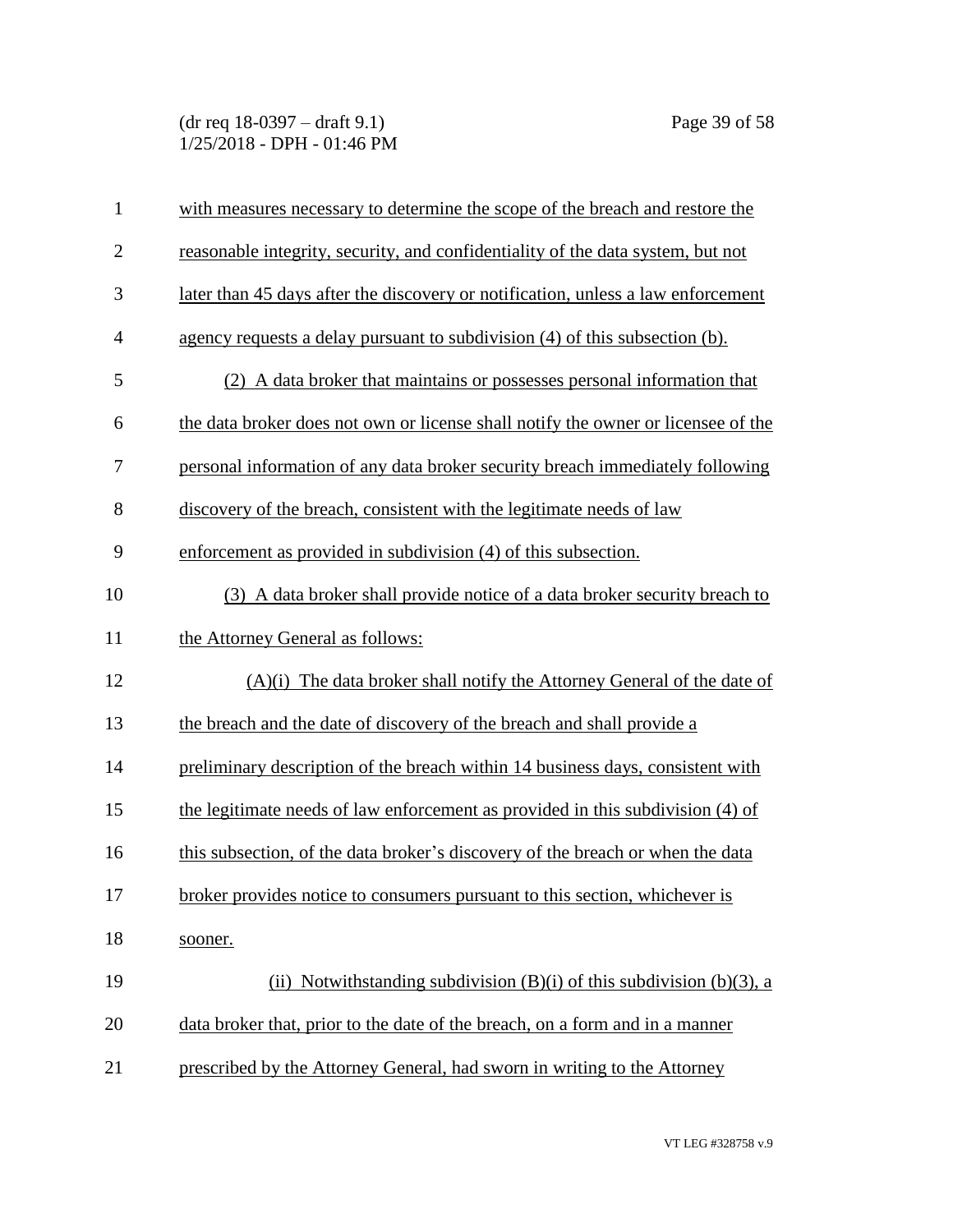(dr req 18-0397 – draft 9.1) Page 40 of 58 1/25/2018 - DPH - 01:46 PM

| $\mathbf{1}$ | General that it maintains written policies and procedures to maintain the      |
|--------------|--------------------------------------------------------------------------------|
| $\mathbf{2}$ | security of personal information and respond to a breach in a manner           |
| 3            | consistent with Vermont law shall notify the Attorney General of the date of   |
| 4            | the breach and the date of discovery of the breach and shall provide a         |
| 5            | description of the breach prior to providing notice of the breach to consumers |
| 6            | pursuant to subdivision (1) of this subsection.                                |
| 7            | (iii) If the date of the breach is unknown at the time notice is sent          |
| 8            | to the Attorney General, the data broker shall send the Attorney General the   |
| 9            | date of the breach as soon as it is known.                                     |
| 10           | (iv) Unless otherwise ordered by a court of this State for good                |
| 11           | cause shown, a notice provided under this subdivision $(3)(B)$ , or any later  |
| 12           | supplemental information provided by the data collector, other than notice to  |
| 13           | consumer or the number of Vermont consumers affected shall not be disclosed    |
| 14           | to any person other than the Attorney General, a State's Attorney, or another  |
| 15           | law enforcement officer engaged in legitimate law enforcement activities       |
| 16           | without the consent of the data broker.                                        |
| 17           | (B)(i) When the data broker provides notice of the breach pursuant to          |
| 18           | subdivision (1) of this subsection, the data broker shall notify the Attorney  |
| 19           | General of the number of Vermont consumers affected, if known to the data      |
| 20           | broker, and shall provide a copy of the notice provided to consumers under     |
| 21           | subdivision (1) of this subsection.                                            |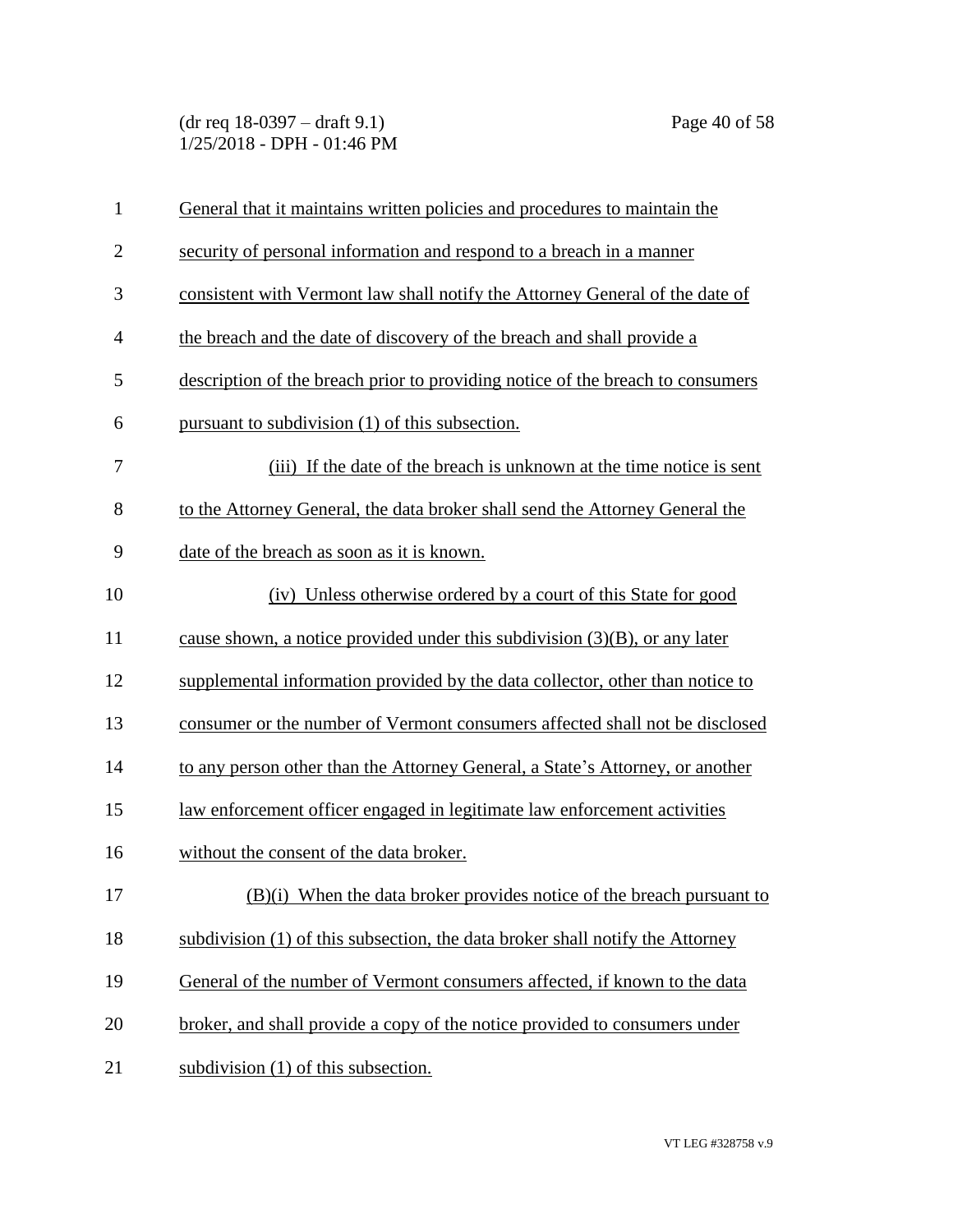(dr req 18-0397 – draft 9.1) Page 41 of 58 1/25/2018 - DPH - 01:46 PM

| $\mathbf{1}$   | (ii) The data broker may send to the Attorney General a second                |
|----------------|-------------------------------------------------------------------------------|
| $\overline{2}$ | copy of the consumer notice, from which is redacted the type of personal      |
| 3              | information that was subject to the breach, and which the Attorney General    |
| $\overline{4}$ | shall use for any public disclosure of the breach.                            |
| 5              | $(4)(A)(i)$ The notice to a consumer required by this subsection shall be     |
| 6              | delayed upon request of a law enforcement agency.                             |
| 7              | (ii) A law enforcement agency may request the delay if it believes            |
| 8              | that notification may impede a law enforcement investigation or a national or |
| 9              | Homeland Security investigation, or jeopardize public safety or national or   |
| 10             | Homeland Security interests.                                                  |
| 11             | (iii) If law enforcement requests a delay in a manner other than in           |
| 12             | writing, the data broker shall document the request contemporaneously in      |
| 13             | writing, including the name of the law enforcement officer making the request |
| 14             | and the officer's law enforcement agency engaged in the investigation.        |
| 15             | (iv) A law enforcement agency shall promptly notify the data                  |
| 16             | broker in writing when the law enforcement agency no longer believes that     |
| 17             | notification may impede a law enforcement investigation or a national or      |
| 18             | Homeland Security investigation, or jeopardize public safety or national or   |
| 19             | Homeland Security interests.                                                  |
| 20             | (v) The data broker shall provide notice required by this section             |
| 21             | without unreasonable delay upon receipt of a written communication, which     |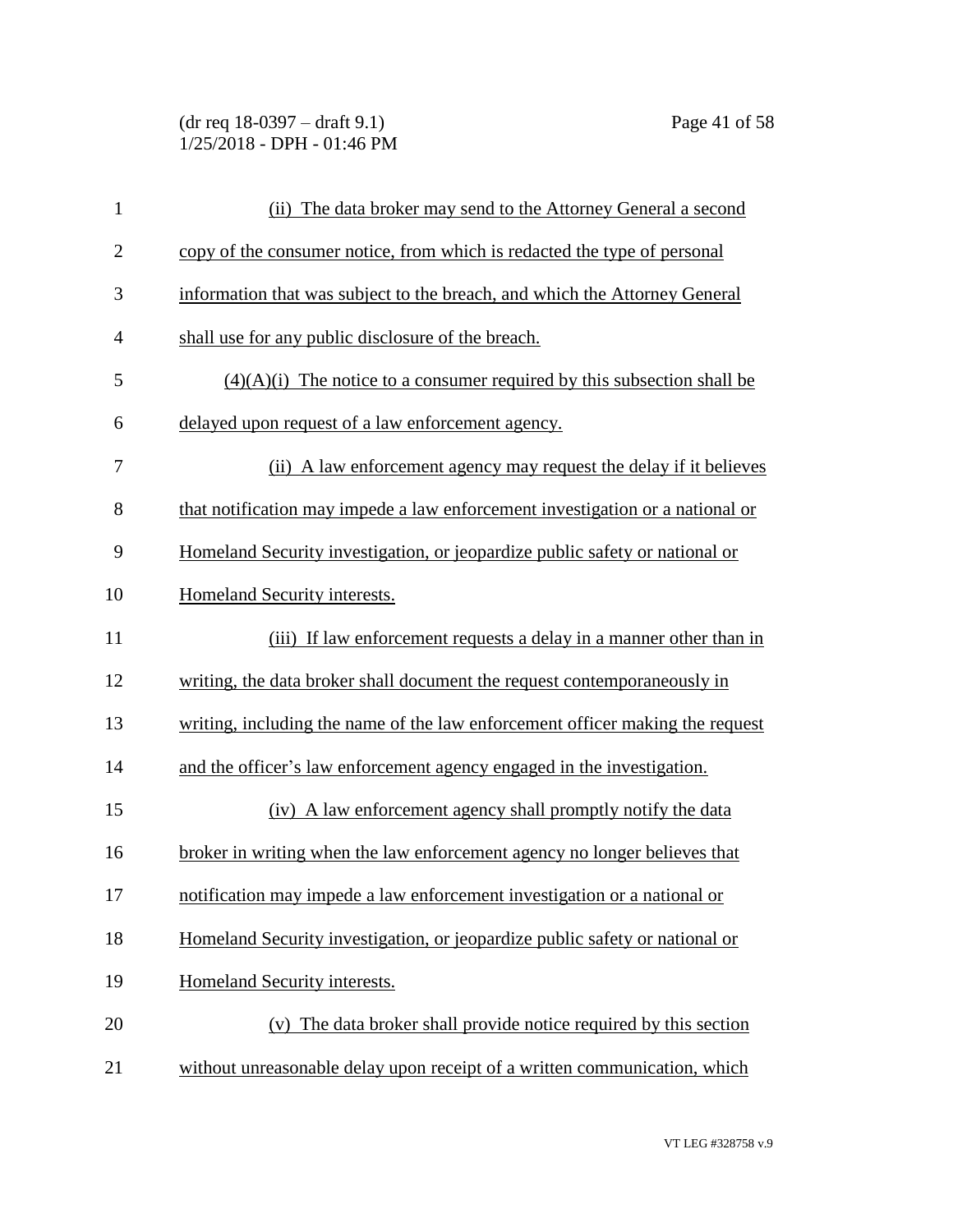(dr req 18-0397 – draft 9.1) Page 42 of 58 1/25/2018 - DPH - 01:46 PM

| 1              | includes facsimile or electronic communication, from the law enforcement         |
|----------------|----------------------------------------------------------------------------------|
| $\overline{c}$ | agency withdrawing its request for delay.                                        |
| 3              | (B)(i) A Vermont law enforcement agency with a reasonable belief                 |
| 4              | that a data broker security breach has or may have occurred at a specific        |
| 5              | business shall notify the business in writing of its belief.                     |
| 6              | (ii) The agency shall also notify the business that additional                   |
| 7              | information on the breach may need to be furnished to the Office of the          |
| 8              | Attorney General and shall include the website and telephone number for the      |
| 9              | Office in the notice required by this subdivision.                               |
| 10             | (iii) Nothing in this subdivision (B) shall alter the responsibilities           |
| 11             | of a data broker under this section or provide a cause of action against a law   |
| 12             | enforcement agency that fails, without bad faith, to provide the notice required |
| 13             | by this subdivision.                                                             |
| 14             | (5) The notice to a consumer shall be clear and conspicuous. The notice          |
| 15             | shall include a description of each of the following, if known to the data       |
| 16             | broker:                                                                          |
| 17             | (A) the incident in general terms;                                               |
| 18             | (B) the type of personal information, and any other information about            |
| 19             | a consumer, that was subject to the data broker security breach;                 |
| 20             | (C) the general acts of the data broker to protect the personal                  |
| 21             | information from further breach;                                                 |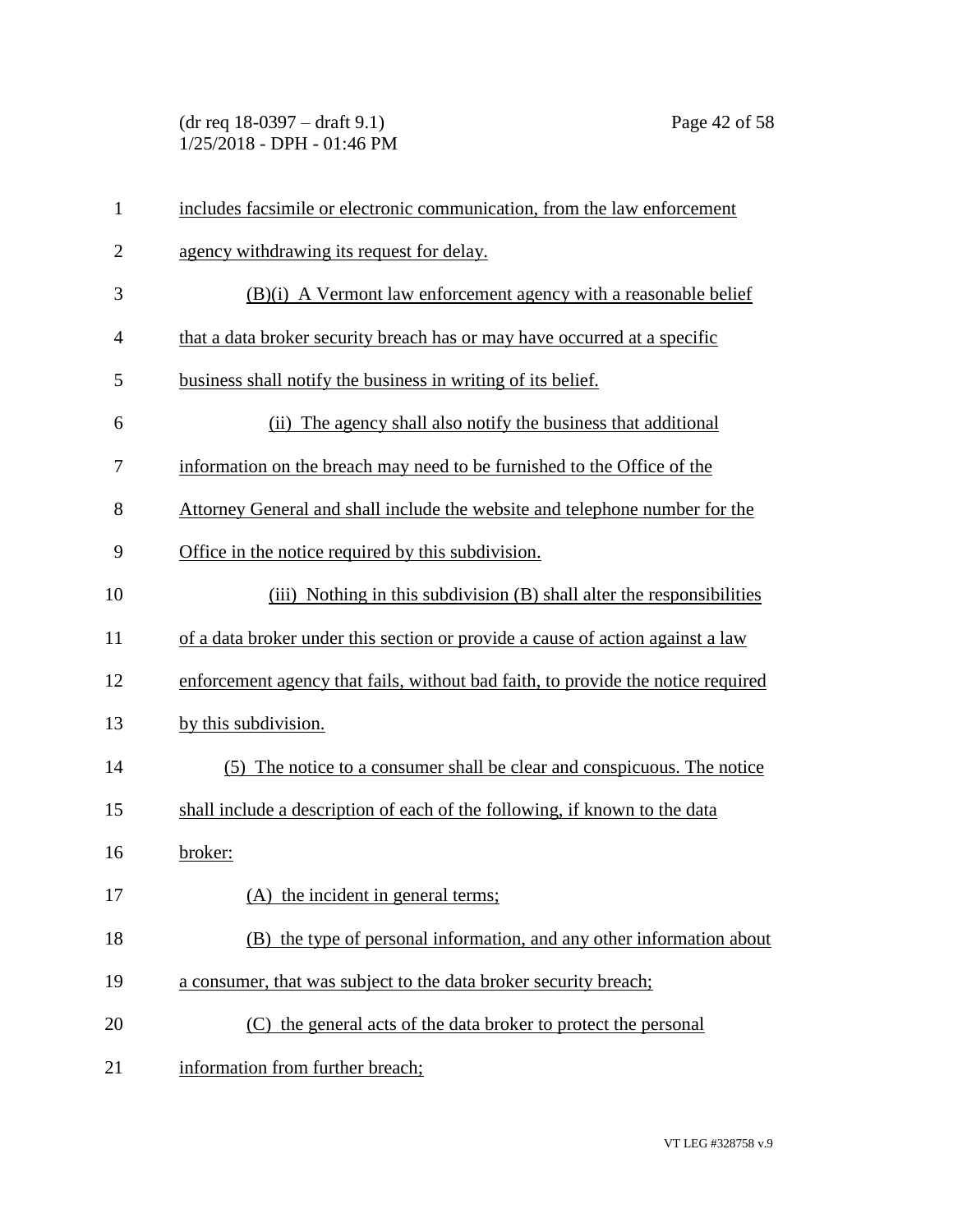(dr req 18-0397 – draft 9.1) Page 43 of 58 1/25/2018 - DPH - 01:46 PM

| $\mathbf{1}$   | (D) a telephone number, toll-free if available, that the consumer may          |
|----------------|--------------------------------------------------------------------------------|
| $\overline{2}$ | call for further information and assistance;                                   |
| 3              | (E) advice that directs the consumer to remain vigilant by reviewing           |
| $\overline{4}$ | account statements and monitoring free credit reports; and                     |
| 5              | (F) the approximate date of the breach.                                        |
| 6              | (6) A data broker may provide notice of a data broker security breach to       |
| 7              | a consumer by one or more of the following methods:                            |
| 8              | (A) Direct notice, which may be by one of the following methods:               |
| 9              | (i) written notice mailed to the consumer's residence;                         |
| 10             | (ii) electronic notice, for those consumers for whom the data                  |
| 11             | broker has a valid e-mail address if:                                          |
| 12             | (I) the data broker's primary method of communication with                     |
| 13             | the consumer is by electronic means, the electronic notice does not request or |
| 14             | contain a hypertext link to a request that the consumer provide personal       |
| 15             | information, and the electronic notice conspicuously warns consumers not to    |
| 16             | provide personal information in response to electronic communications          |
| 17             | regarding security breaches; or                                                |
| 18             | (II) the notice is consistent with the provisions regarding                    |
| 19             | electronic records and signatures for notices in 15 U.S.C. § 7001; or          |
| 20             | (iii) telephonic notice, provided that telephonic contact is made              |
| 21             | directly with each affected consumer and not through a prerecorded message.    |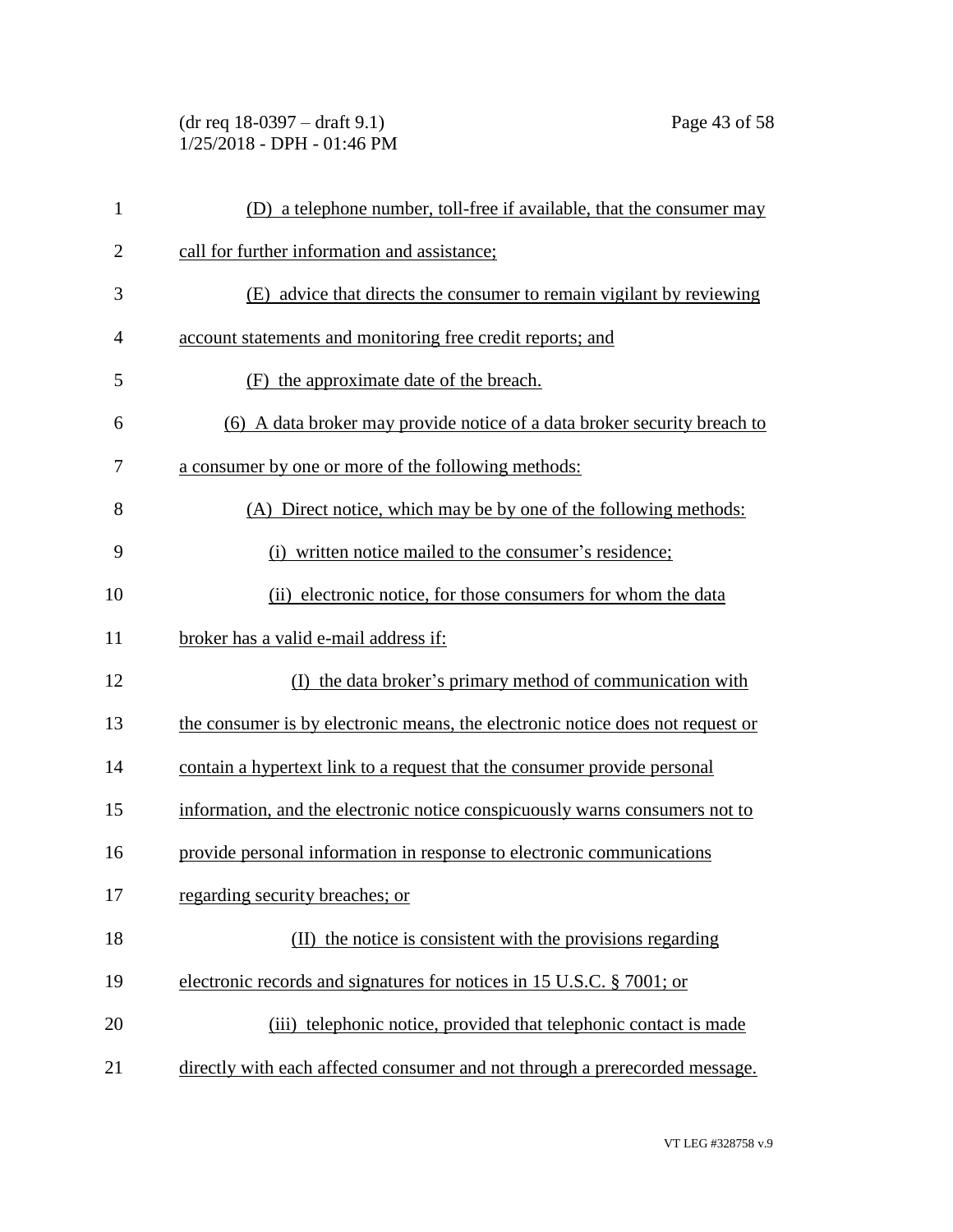| $\mathbf{1}$   | $(B)(i)$ Substitute notice, if:                                                   |
|----------------|-----------------------------------------------------------------------------------|
| $\overline{2}$ | (I) the data broker demonstrates that the cost of providing                       |
| 3              | written or telephonic notice to affected consumers would exceed \$5,000.00;       |
| $\overline{4}$ | (II) the class of affected consumers to be provided written or                    |
| 5              | telephonic notice exceeds 5,000; or                                               |
| 6              | (III) the data broker does not have sufficient contact                            |
| 7              | information.                                                                      |
| 8              | (ii) A data broker shall provide substitute notice by:                            |
| 9              | (I) conspicuously posting the notice on the data broker's                         |
| 10             | website if it maintains one; and                                                  |
| 11             | (II) notifying major statewide and regional media.                                |
| 12             | (c) If a data broker provides notice to more than 1,000 consumers at one          |
| 13             | time pursuant to this section, the data broker shall notify, without unreasonable |
| 14             | delay, all consumer reporting agencies that compile and maintain files on         |
| 15             | consumers on a nationwide basis, as defined in 15 U.S.C. $\S$ 1681a(p), of the    |
| 16             | timing, distribution, and content of the notice. This subsection shall not apply  |
| 17             | to a person who is licensed or registered under Title 8 by the Department of      |
| 18             | Financial Regulation.                                                             |
| 19             | $(d)(1)(A)$ Notice of a data broker security breach pursuant to subsection (b)    |
| 20             | of this section is not required if the data broker establishes that misuse of     |
|                |                                                                                   |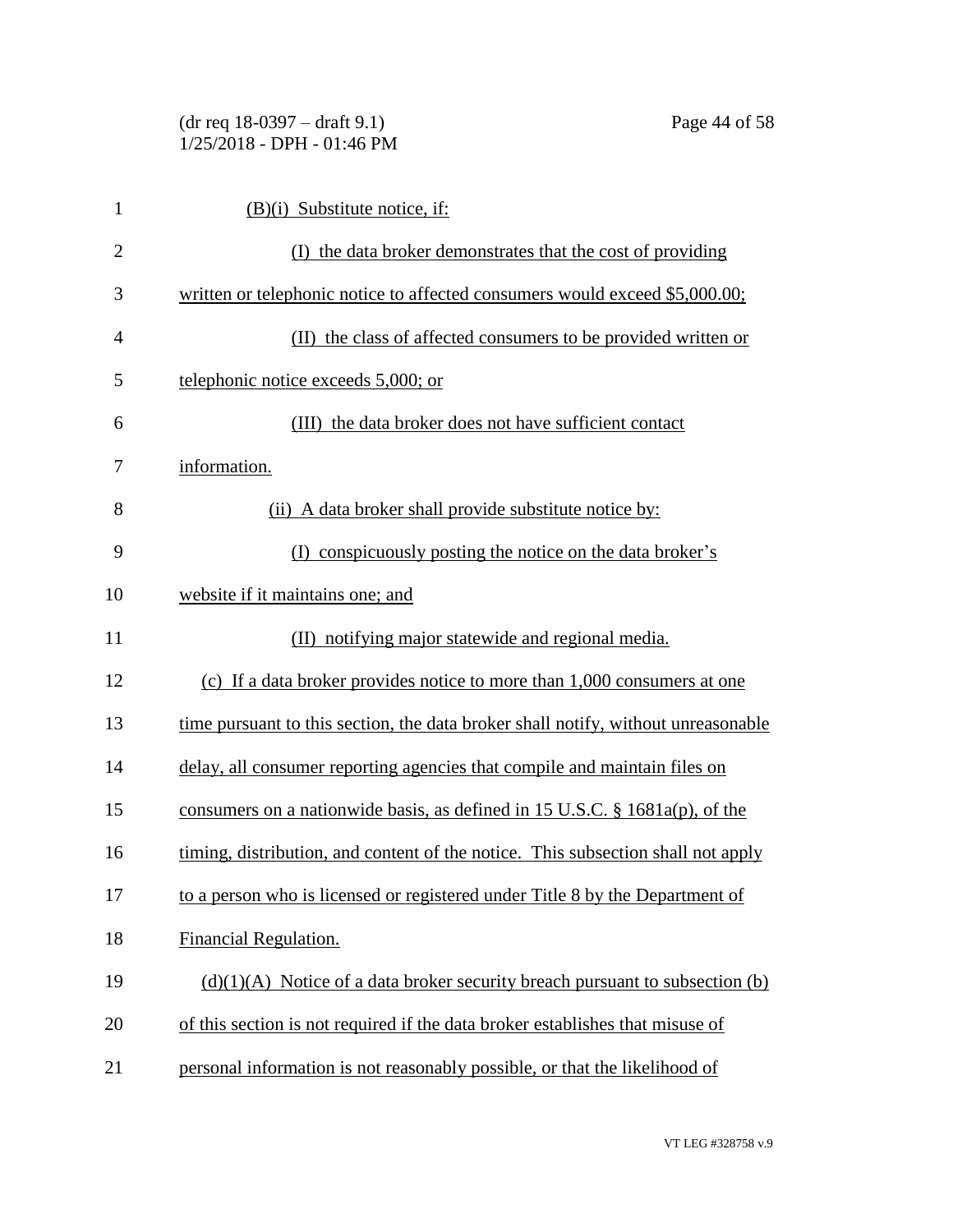(dr req 18-0397 – draft 9.1) Page 45 of 58 1/25/2018 - DPH - 01:46 PM

| $\mathbf{1}$   | identity theft is extremely low, and the data broker provides notice of its         |
|----------------|-------------------------------------------------------------------------------------|
| $\overline{2}$ | determination pursuant to this subsection.                                          |
| 3              | $(B)(i)$ If the data broker establishes that misuse of the personal                 |
| 4              | information is not reasonably possible, or that the likelihood of identity theft is |
| 5              | extremely low, the data broker shall provide notice of its determination and a      |
| 6              | detailed explanation to the Attorney General.                                       |
| 7              | (ii) The data broker may designate its notice and detailed                          |
| 8              | explanation to the Attorney General as a "trade secret" if the notice and           |
| 9              | detailed explanation meet the definition of trade secret contained in 1 V.S.A.      |
| 10             | \$317(c)(9).                                                                        |
| 11             | (2) If a data broker established that misuse of personal information was            |
| 12             | not reasonably possible or that the likelihood of identity theft is extremely low.  |
| 13             | and subsequently obtains facts indicating that misuse of the personal               |
| 14             | information or identity theft has occurred or is occurring, the data broker shall   |
| 15             | provide notice of the data broker security breach pursuant to subsection (b) of     |
| 16             | this section.                                                                       |
| 17             | (e) A waiver of the provisions of this subchapter is contrary to public             |
| 18             | policy and is void and unenforceable.                                               |
| 19             | (f) Enforcement. The Attorney General and State's Attorney have sole and            |
| 20             | full authority to investigate potential violations of this section and to enforce,  |
| 21             | prosecute, obtain, and impose remedies for a violation of this section or any       |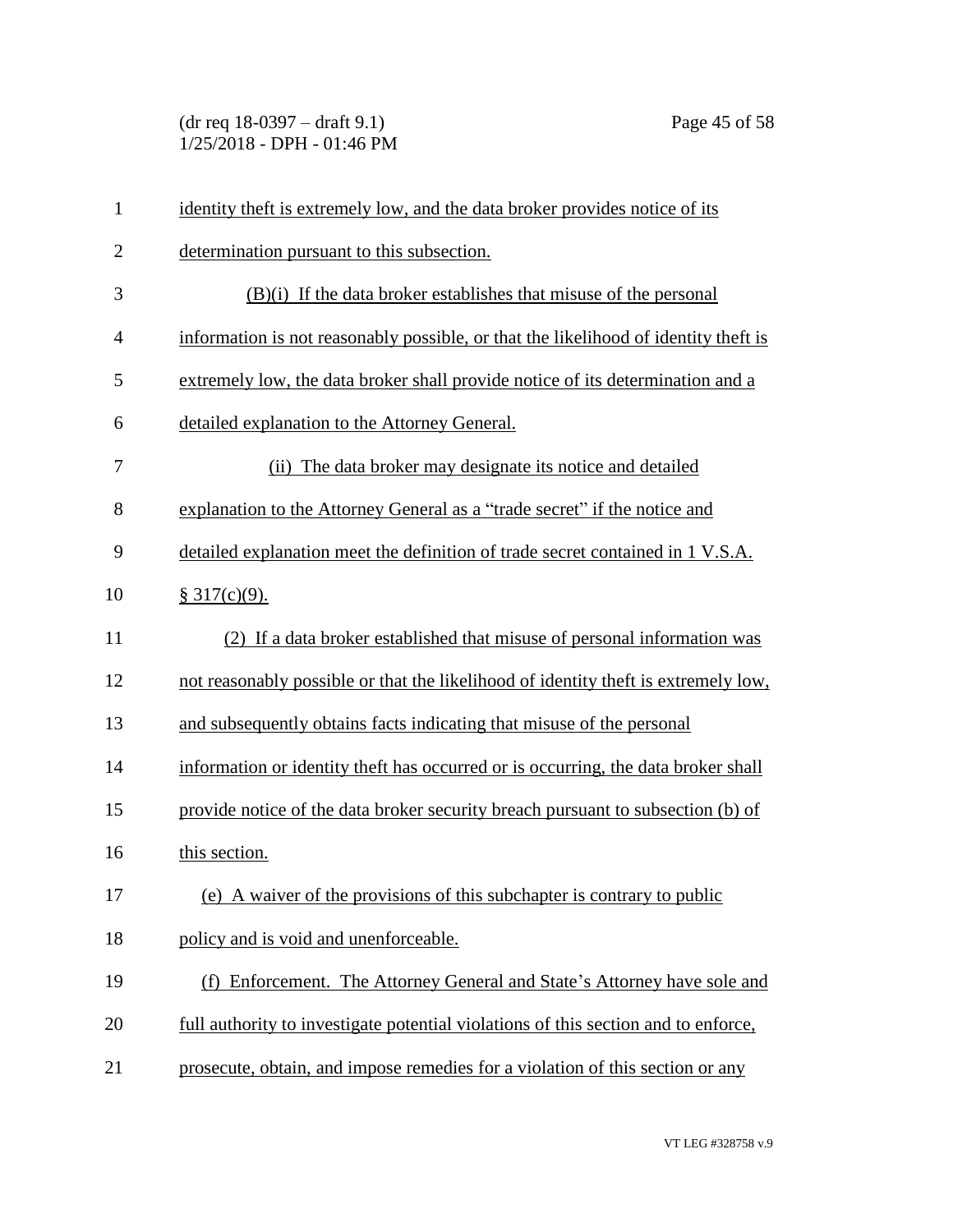(dr req 18-0397 – draft 9.1) Page 46 of 58 1/25/2018 - DPH - 01:46 PM

| $\mathbf{1}$   | rules or regulations made pursuant to this section as the Attorney General and |
|----------------|--------------------------------------------------------------------------------|
| $\overline{2}$ | State's Attorney have under chapter 63 of this title. The Attorney General may |
| 3              | refer the matter to the State's Attorney in an appropriate case. The Superior  |
| $\overline{4}$ | Courts shall have jurisdiction over any enforcement matter brought by the      |
| 5              | Attorney General or a State's Attorney under this subsection.                  |
| 6              | Sec. 3. 9 V.S.A. § 2480b is amended to read:                                   |
| 7              | § 2480b. DISCLOSURES TO CONSUMERS                                              |
| 8              | (a) A credit reporting agency shall, upon request and proper identification    |
| 9              | of any consumer, clearly and accurately disclose to the consumer all           |
| 10             | information available to users at the time of the request pertaining to the    |
| 11             | consumer, including:                                                           |
| 12             | (1) any credit score or predictor relating to the consumer, in a form and      |
| 13             | manner that complies with such comments or guidelines as may be issued by      |
| 14             | the Federal Trade Commission;                                                  |
| 15             | (2) the names of users requesting information pertaining to the                |
| 16             | consumer during the prior 12-month period and the date of each request; and    |
| 17             | (3) a clear and concise explanation of the information.                        |
| 18             | (b) As frequently as new telephone directories are published, the credit       |
| 19             | reporting agency shall cause to be listed its name and number in each          |
| 20             | telephone directory published to serve communities of this State. In           |
| 21             | accordance with rules adopted by the Attorney General, the credit reporting    |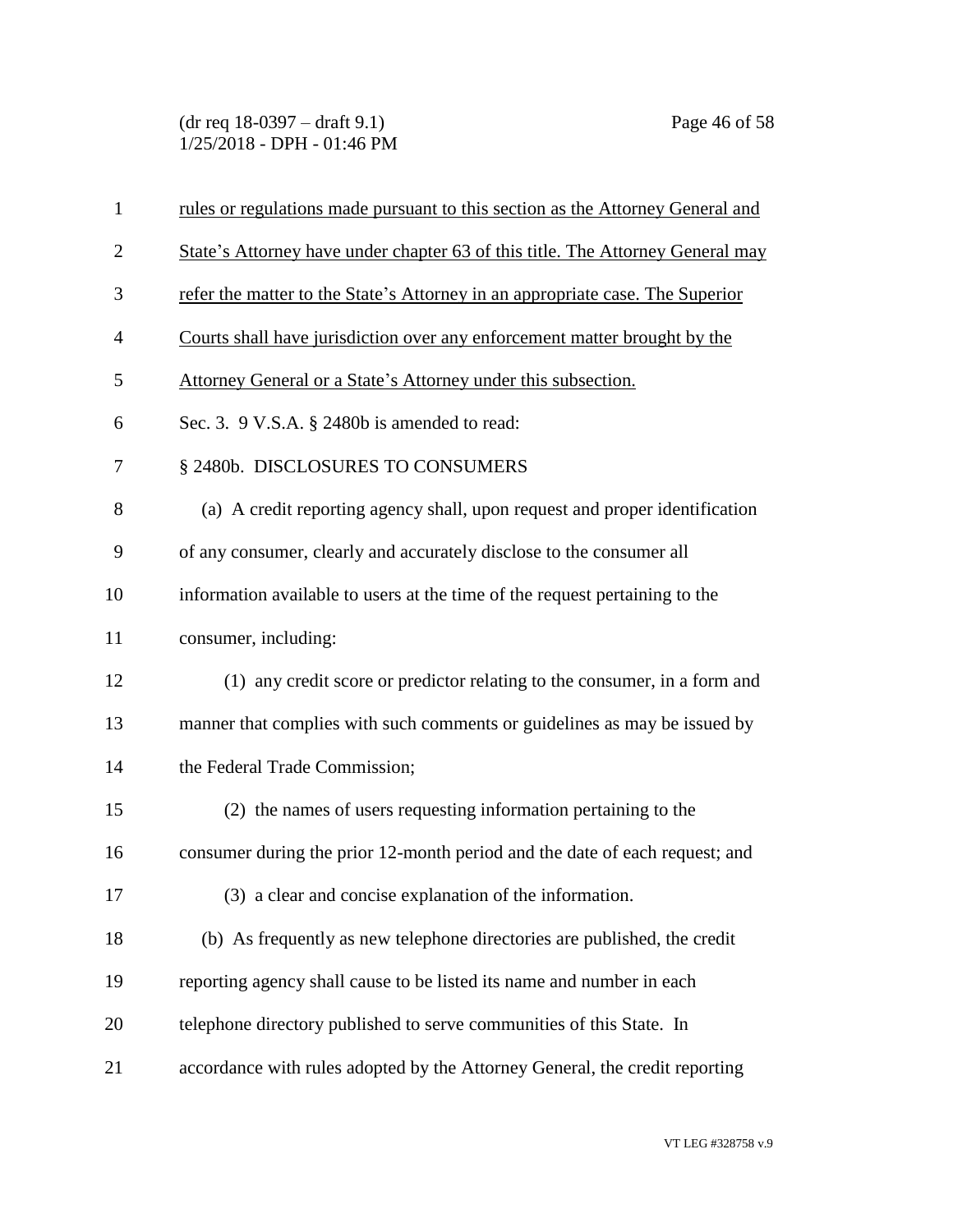## (dr req 18-0397 – draft 9.1) Page 47 of 58 1/25/2018 - DPH - 01:46 PM

| $\mathbf{1}$   | agency shall make provision for consumers to request by telephone the           |
|----------------|---------------------------------------------------------------------------------|
| $\overline{2}$ | information required to be disclosed pursuant to subsection (a) of this section |
| 3              | at no cost to the consumer.                                                     |
| $\overline{4}$ | (c) Any time a credit reporting agency is required to make a written            |
| 5              | disclosure to consumers pursuant to 15 U.S.C. § 1681g, it shall disclose, in at |
| 6              | least 12 point type, and in bold type as indicated, the following notice:       |
| 7              | "NOTICE TO VERMONT CONSUMERS                                                    |
| 8              | (1) Under Vermont law, you are allowed to receive one free copy of              |
| 9              | your credit report every 12 months from each credit reporting agency. If you    |
| 10             | would like to obtain your free credit report from [INSERT NAME OF               |
| 11             | COMPANY], you should contact us by [[writing to the following address:          |
| 12             | [INSERT ADDRESS FOR OBTAINING FREE CREDIT REPORT]] or                           |
| 13             | [calling the following number: [INSERT TELEPHONE NUMBER FOR                     |
| 14             | OBTAINING FREE CREDIT REPORT]], or both].                                       |
| 15             | (2) Under Vermont law, no one may access your credit report without             |
| 16             | your permission except under the following limited circumstances:               |
| 17             | (A) in response to a court order;                                               |
| 18             | (B) for direct mail offers of credit;                                           |
| 19             | (C) if you have given ongoing permission and you have an existing               |
| 20             | relationship with the person requesting a copy of your credit report;           |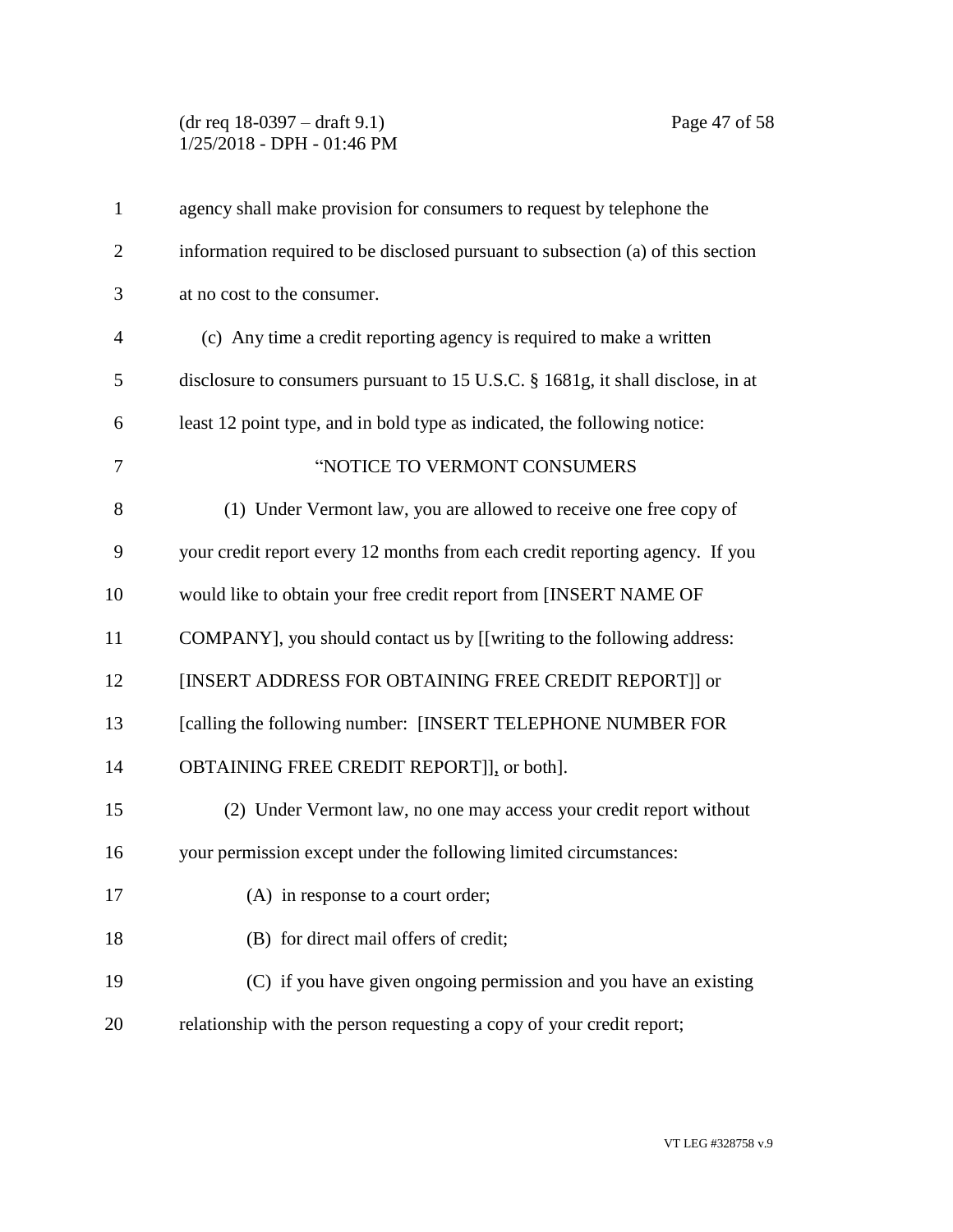## (dr req 18-0397 – draft 9.1) Page 48 of 58 1/25/2018 - DPH - 01:46 PM

| $\mathbf{1}$   | (D) where the request for a credit report is related to an education              |
|----------------|-----------------------------------------------------------------------------------|
| $\overline{2}$ | Ioan made, guaranteed, or serviced by the Vermont Student Assistance              |
| 3              | Corporation;                                                                      |
| $\overline{4}$ | (E) where the request for a credit report is by the Office of Child               |
| 5              | Support Services when investigating a child support case;                         |
| 6              | (F) where the request for a credit report is related to a credit                  |
| 7              | transaction entered into prior to January 1, 1993; and or                         |
| 8              | (G) where the request for a credit report is by the Vermont State Tax             |
| 9              | Department of Taxes and is used for the purpose of collecting or investigating    |
| 10             | delinquent taxes.                                                                 |
| 11             | (3) If you believe a law regulating consumer credit reporting has been            |
| 12             | violated, you may file a complaint with the Vermont Attorney General's            |
| 13             | Consumer Assistance Program, 104 Morrill Hall, University of Vermont,             |
| 14             | Burlington, Vermont 05405.                                                        |
| 15             | Vermont Consumers Have the Right to Obtain a Security Freeze                      |
| 16             | You have a right to place a "security freeze" on your credit report pursuant      |
| 17             | to 9 V.S.A. § 2480h at no charge if you are a victim of identity theft. All other |
| 18             | Vermont consumers will pay a fee to the credit reporting agency of up to          |
| 19             | \$10.00 to place the freeze on their credit report. The security freeze will      |
| 20             | prohibit a credit reporting agency from releasing any information in your credit  |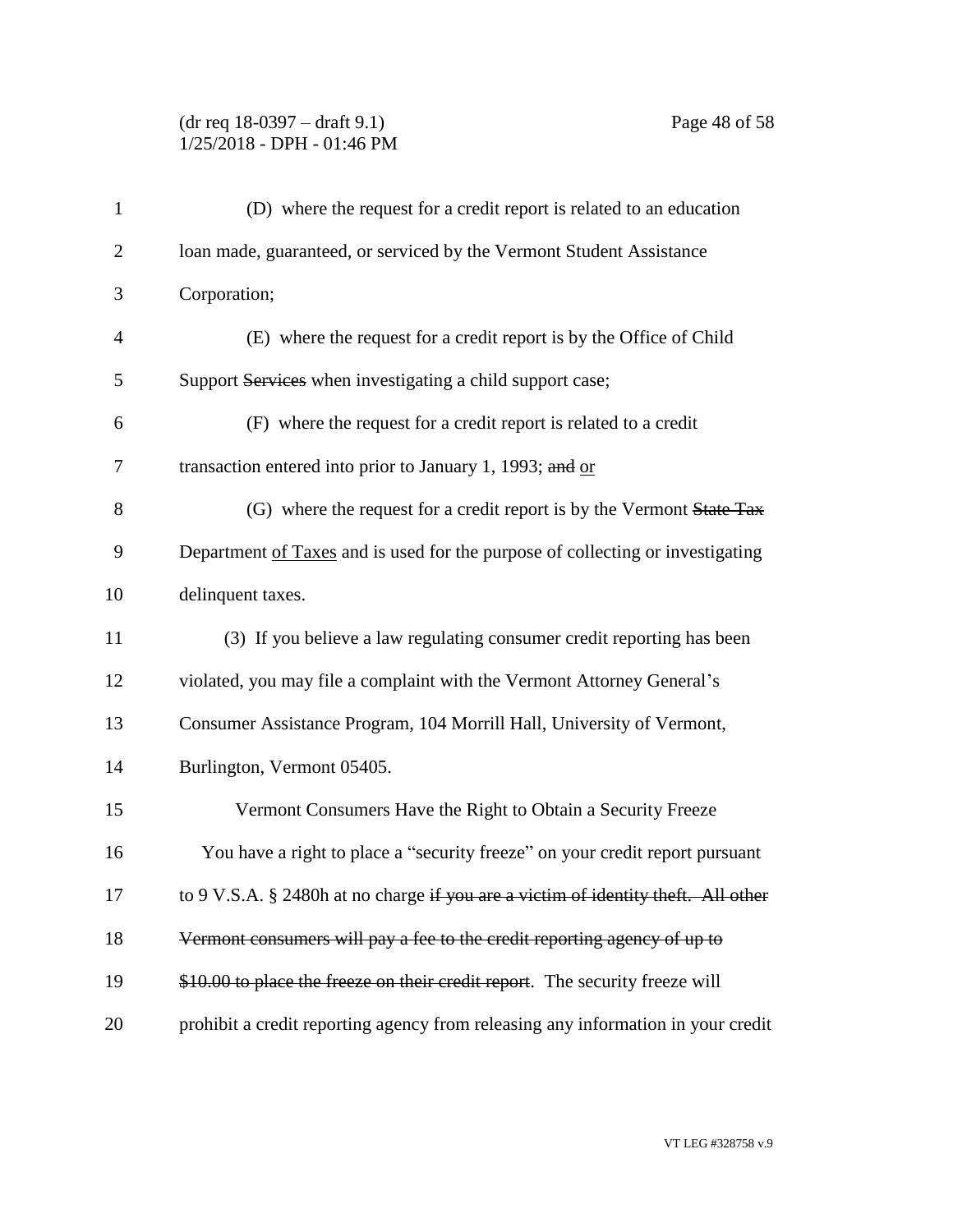| $\mathbf{1}$   | report without your express authorization. A security freeze must be requested        |
|----------------|---------------------------------------------------------------------------------------|
| $\overline{2}$ | in writing by certified mail.                                                         |
| 3              | The security freeze is designed to help prevent credit, loans, and services           |
| $\overline{4}$ | from being approved in your name without your consent. However, you                   |
| 5              | should be aware that using a security freeze to take control over who gains           |
| 6              | access to the personal and financial information in your credit report may            |
| $\tau$         | delay, interfere with, or prohibit the timely approval of any subsequent request      |
| 8              | or application you make regarding new loans, credit, mortgage, insurance,             |
| 9              | government services or payments, rental housing, employment, investment,              |
| 10             | license, cellular phone, utilities, digital signature, internet Internet credit card  |
| 11             | transaction, or other services, including an extension of credit at point of sale.    |
| 12             | When you place a security freeze on your credit report, within ten business           |
| 13             | days you will be provided a personal identification number, or password, or           |
| 14             | other equally or more secure method of authentication to use if you choose to         |
| 15             | remove the freeze on your credit report or authorize the release of your credit       |
| 16             | report for a specific party, parties, or period of time after the freeze is in place. |
| 17             | To provide that authorization, you must contact the credit reporting agency and       |
| 18             | provide all of the following:                                                         |
| 19             | (1) The unique personal identification number, $\theta$ password, or other            |
| 20             | method of authentication provided by the credit reporting agency.                     |
| 21             | (2) Proper identification to verify your identity.                                    |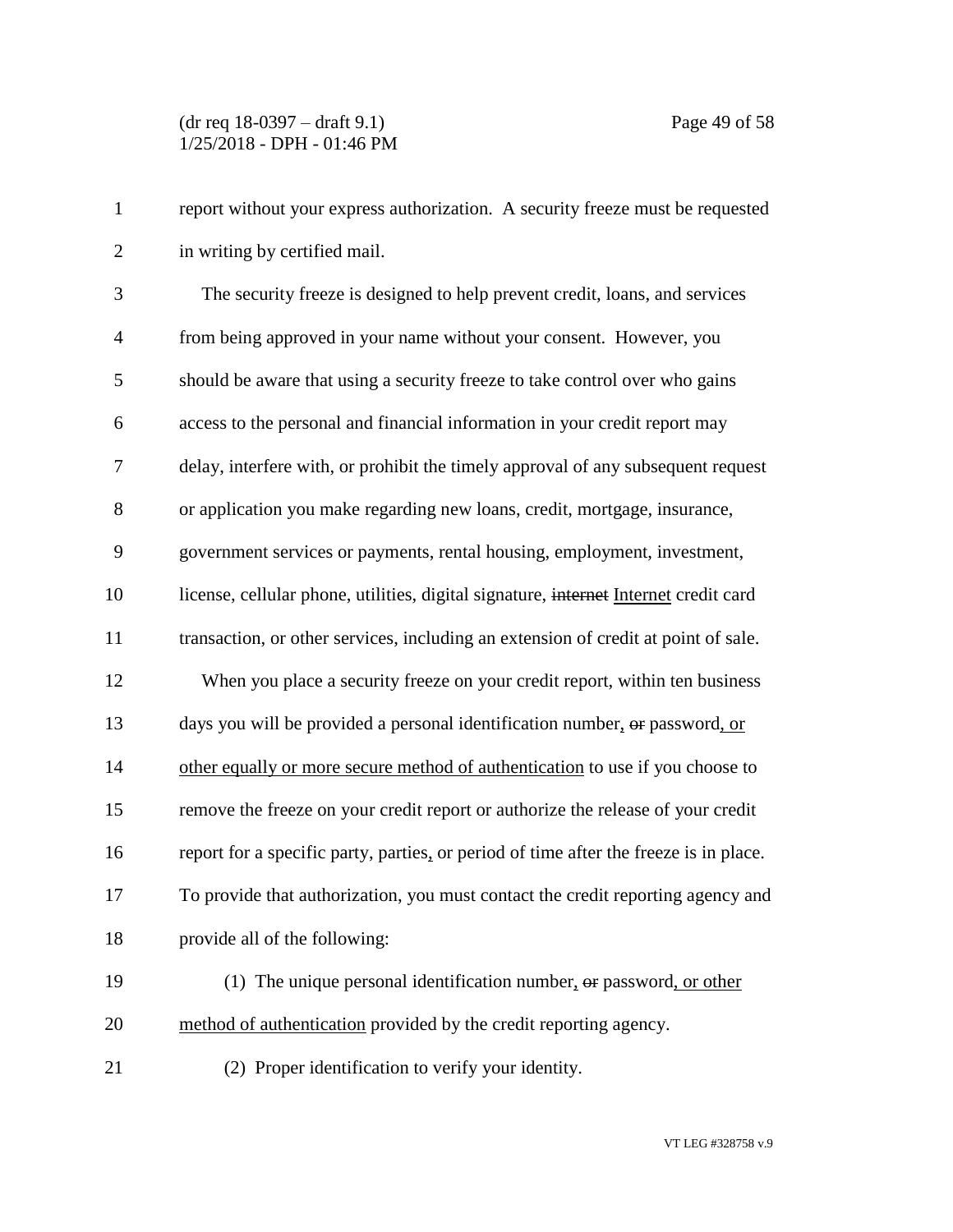# (dr req 18-0397 – draft 9.1) Page 50 of 58 1/25/2018 - DPH - 01:46 PM

| $\mathbf{1}$   | (3) The proper information regarding the third party or parties who are               |
|----------------|---------------------------------------------------------------------------------------|
| $\overline{2}$ | to receive the credit report or the period of time for which the report shall be      |
| 3              | available to users of the credit report.                                              |
| $\overline{4}$ | A credit reporting agency may not charge a fee of up to \$5.00 to a consumer          |
| 5              | who is not a victim of identity theft to remove the freeze on your credit report      |
| 6              | or authorize the release of your credit report for a specific party, parties, or      |
| 7              | period of time after the freeze is in place. For a victim of identity theft, there is |
| 8              | no charge when the victim submits a copy of a police report, investigative            |
| 9              | report, or complaint filed with a law enforcement agency about unlawful use of        |
| 10             | the victim's personal information by another person.                                  |
| 11             | A credit reporting agency that receives a request from a consumer to lift             |
| 12             | temporarily a freeze on a credit report shall comply with the request no later        |
| 13             | than three business days after receiving the request.                                 |
| 14             | A security freeze will not apply to "preauthorized approvals of credit." If           |
| 15             | you want to stop receiving preauthorized approvals of credit, you should call         |
| 16             | [INSERT PHONE NUMBERS] [ALSO INSERT ALL OTHER CONTACT                                 |
| 17             | INFORMATION FOR PRESCREENED OFFER OPT OUT OPT-OUT.]                                   |
| 18             | A security freeze does not apply to a person or entity, or its affiliates, or         |
| 19             | collection agencies acting on behalf of the person or entity with which you           |
| 20             | have an existing account that requests information in your credit report for the      |
| 21             | purposes of reviewing or collecting the account, provided you have previously         |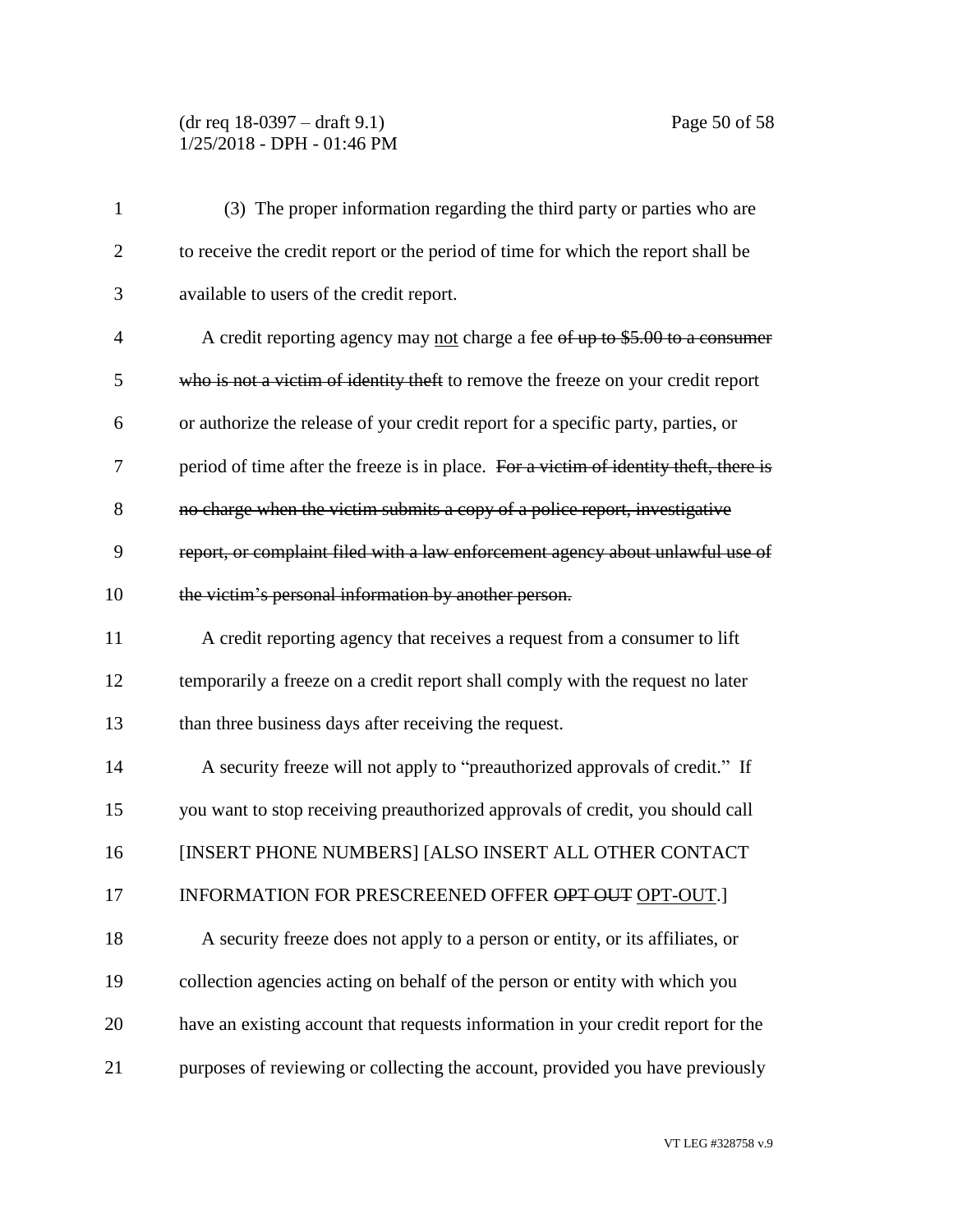## (dr req 18-0397 – draft 9.1) Page 51 of 58 1/25/2018 - DPH - 01:46 PM

| $\mathbf{1}$   | given your consent to this use of your credit reports. Reviewing the account    |
|----------------|---------------------------------------------------------------------------------|
| $\overline{2}$ | includes activities related to account maintenance, monitoring, credit line     |
| 3              | increases, and account upgrades and enhancements.                               |
| $\overline{4}$ | You have a right to bring a civil action against someone who violates your      |
| 5              | rights under the credit reporting laws. The action can be brought against a     |
| 6              | credit reporting agency or a user of your credit report."                       |
| 7              | (d) The information required to be disclosed by this section shall be           |
| 8              | disclosed in writing. The information required to be disclosed pursuant to      |
| 9              | subsection (c) of this section shall be disclosed on one side of a separate     |
| 10             | document, with text no smaller than that prescribed by the Federal Trade        |
| 11             | Commission for the notice required under 15 U.S.C. $\frac{1681q}{1681g}$ . The  |
| 12             | information required to be disclosed pursuant to subsection (c) of this section |
| 13             | may accurately reflect changes in numerical items that change over time (such   |
| 14             | as the phone telephone number or address of Vermont State agencies), and        |
| 15             | remain in compliance.                                                           |
| 16             | (e) The Attorney General may revise this required notice by rule as             |
| 17             | appropriate from time to time so long as no new substantive rights are created  |
| 18             | therein.                                                                        |
| 19             | Sec. 4. 9 V.S.A. § 2480h is amended to read:                                    |
| 20             | § 2480h. SECURITY FREEZE BY CREDIT REPORTING AGENCY; TIME                       |
| 21             | IN EFFECT                                                                       |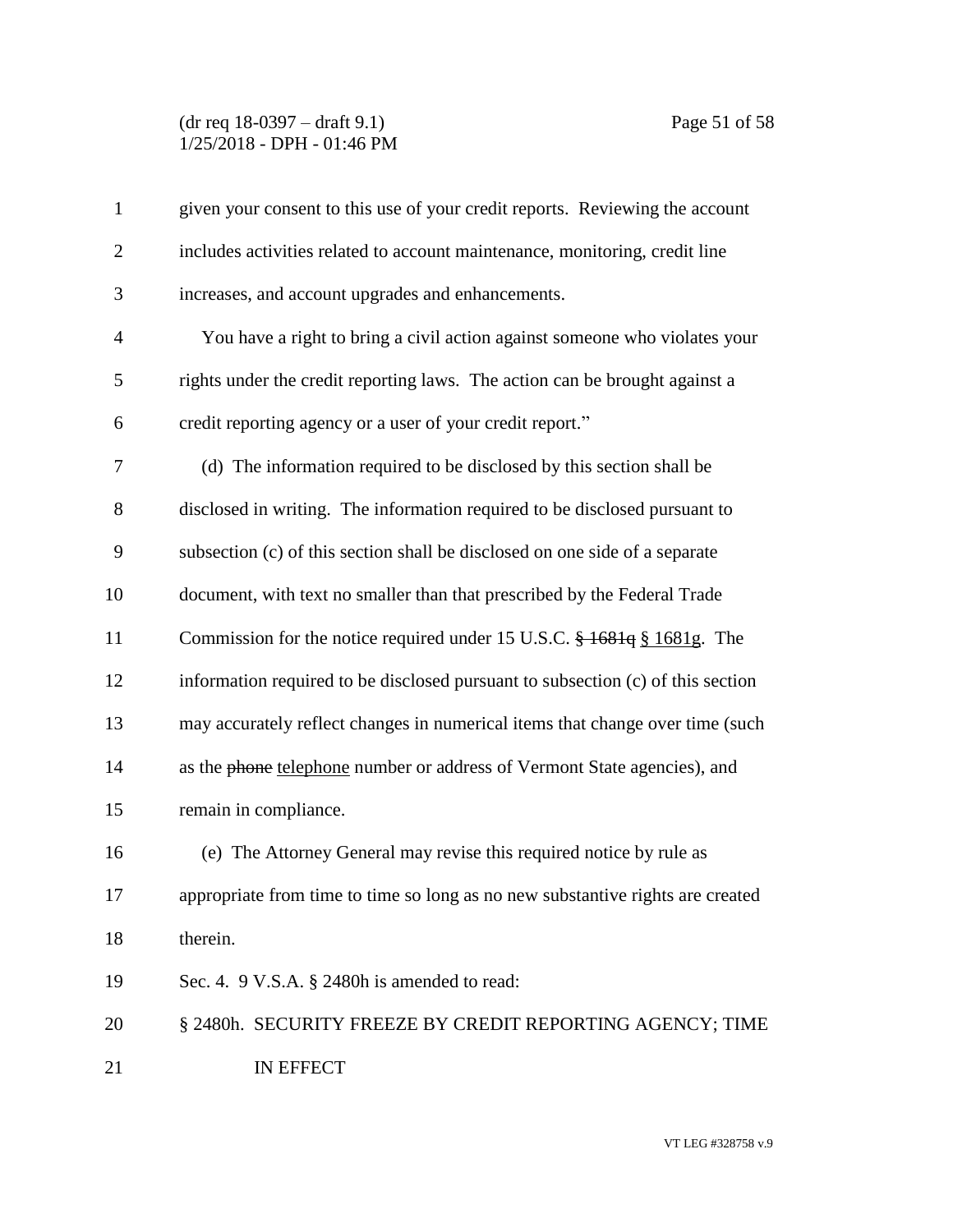## (dr req 18-0397 – draft 9.1) Page 52 of 58 1/25/2018 - DPH - 01:46 PM

| $\mathbf{1}$   | (a) $(1)$ Any Vermont consumer may place a security freeze on his or her             |
|----------------|--------------------------------------------------------------------------------------|
| $\overline{2}$ | credit report. A credit reporting agency shall not charge a fee to victims of        |
| 3              | identity theft but may charge a fee of up to \$10.00 to all other Vermont            |
| 4              | consumers for placing and \$5.00 for or removing, removing for a specific party      |
| 5              | or parties, or removing for a specific period of time after the freeze is in place a |
| 6              | security freeze on a credit report.                                                  |
| 7              | (2) A consumer who has been the victim of identity theft may place a                 |
| 8              | security freeze on his or her credit report by making a request in writing by        |
| 9              | certified mail to a credit reporting agency with a valid copy of a police report,    |
| 10             | investigative report, or complaint the consumer has filed with a law                 |
| 11             | enforcement agency about unlawful use of his or her personal information by          |
| 12             | another person. All other Vermont consumers may place a security freeze on           |
| 13             | his or her credit report by making a request in writing by certified mail to a       |
| 14             | eredit reporting agency.                                                             |
| 15             | (3) A security freeze shall prohibit, subject to the exceptions in                   |
| 16             | subsection (1) of this section, the credit reporting agency from releasing the       |
| 17             | consumer's credit report or any information from it without the express              |
| 18             | authorization of the consumer. When a security freeze is in place, information       |
| 19             | from a consumer's credit report shall not be released to a third party without       |
| 20             | prior express authorization from the consumer.                                       |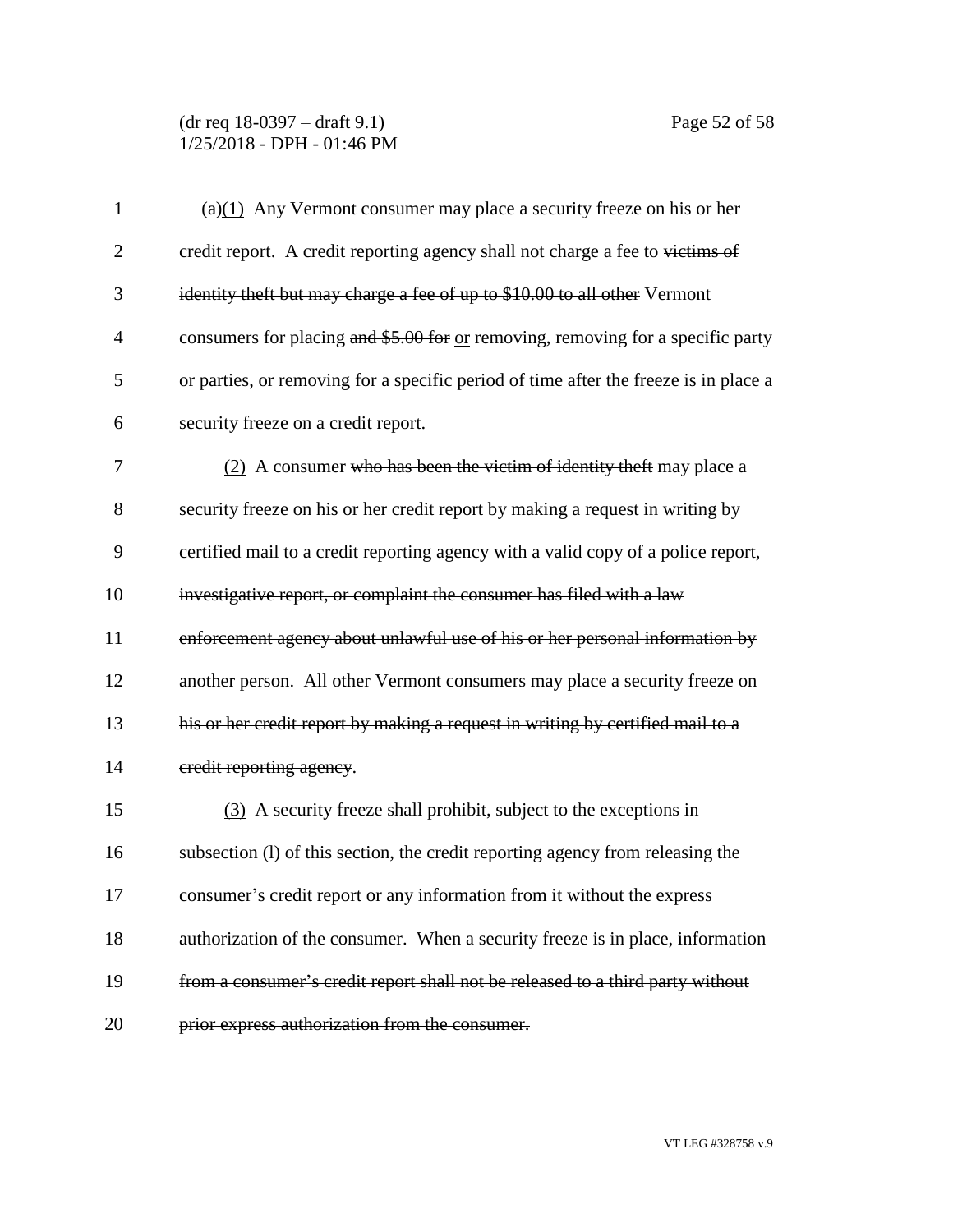## (dr req 18-0397 – draft 9.1) Page 53 of 58 1/25/2018 - DPH - 01:46 PM

| $\mathbf{1}$   | (4) This subsection does not prevent a credit reporting agency from                |
|----------------|------------------------------------------------------------------------------------|
| $\overline{2}$ | advising a third party that a security freeze is in effect with respect to the     |
| 3              | consumer's credit report.                                                          |
| $\overline{4}$ | (b) A credit reporting agency shall place a security freeze on a consumer's        |
| 5              | credit report no not later than five business days after receiving a written       |
| 6              | request from the consumer.                                                         |
| 7              | (c) The credit reporting agency shall send a written confirmation of the           |
| 8              | security freeze to the consumer within 10 business days and shall provide the      |
| 9              | consumer with a unique personal identification number or password, other than      |
| 10             | the customer's Social Security number, or another method of authentication         |
| 11             | that is equally or more secure than a PIN or password, to be used by the           |
| 12             | consumer when providing authorization for the release of his or her credit for a   |
| 13             | specific party, parties, or period of time.                                        |
| 14             | (d) If the consumer wishes to allow his or her credit report to be accessed        |
| 15             | for a specific party, parties, or period of time while a freeze is in place, he or |
| 16             | she shall contact the credit reporting agency, request that the freeze be          |
| 17             | temporarily lifted, and provide the following:                                     |
| 18             | $(1)$ Proper proper identification.;                                               |
| 19             | (2) The the unique personal identification number, $\theta$ password, or other     |
| 20             | method of authentication provided by the credit reporting agency pursuant to       |
| 21             | subsection (c) of this section ;; and                                              |
|                |                                                                                    |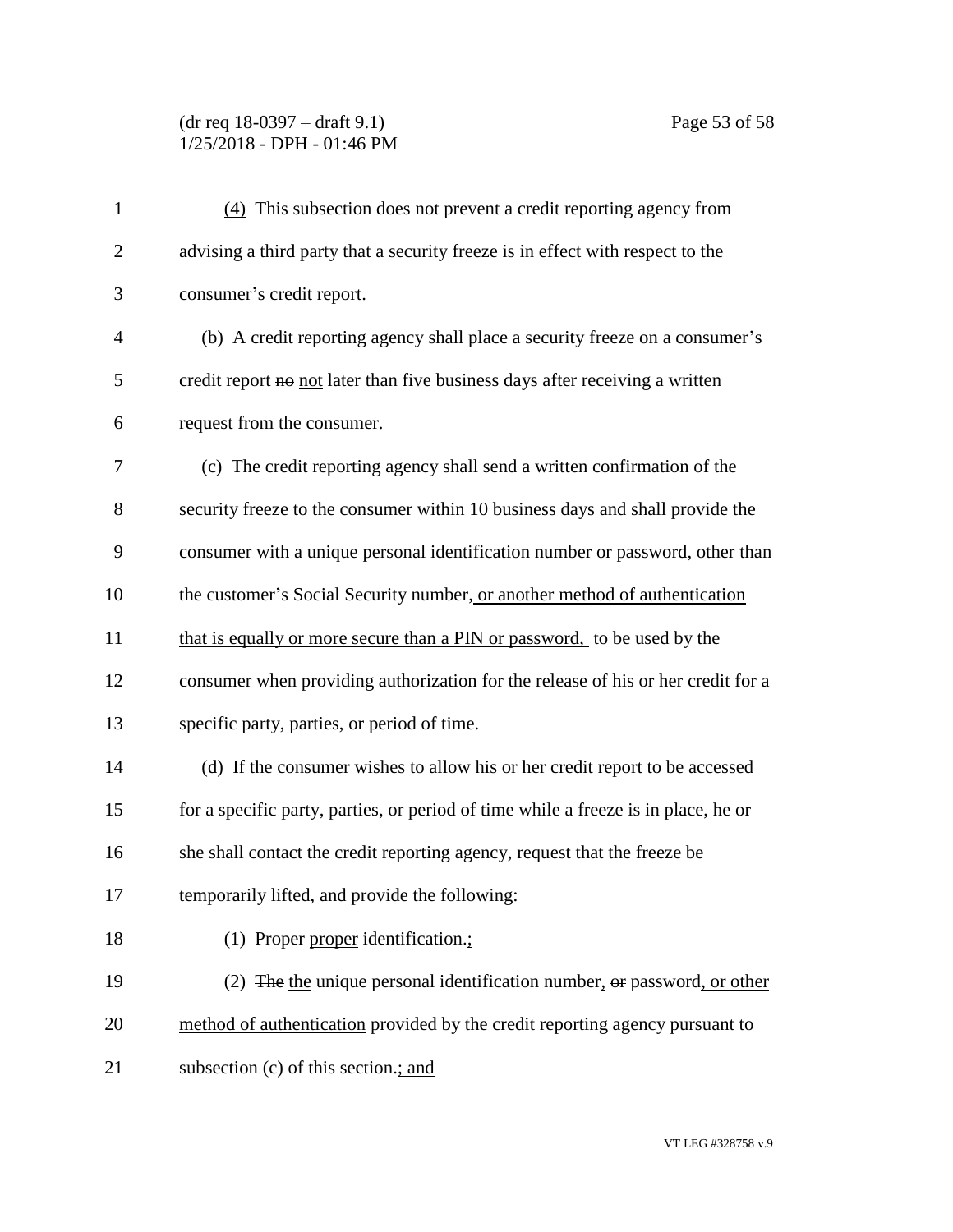(dr req 18-0397 – draft 9.1) Page 54 of 58 1/25/2018 - DPH - 01:46 PM

| $\mathbf{1}$   | (3) The the proper information regarding the third party, parties, or time                         |
|----------------|----------------------------------------------------------------------------------------------------|
| $\overline{2}$ | period for which the report shall be available to users of the credit report.                      |
| 3              | (e) A credit reporting agency may develop procedures involving the use of                          |
| $\overline{4}$ | telephone, fax, the Internet, or other electronic media to receive and process a                   |
| 5              | request from a consumer to lift temporarily lift a freeze on a credit report                       |
| 6              | pursuant to subsection (d) of this section in an expedited manner.                                 |
| 7              | (f) A credit reporting agency that receives a request from a consumer to lift                      |
| 8              | temporarily a freeze on a credit report pursuant to subsection (d) of this section                 |
| 9              | shall comply with the request $\theta$ not later than three business days after                    |
| 10             | receiving the request.                                                                             |
| 11             | (g) A credit reporting agency shall remove or $\frac{if}{if}$ temporarily $\frac{if}{if}$ a freeze |
| 12             | placed on a consumer's credit report only in the following cases:                                  |
| 13             | (1) Upon consumer request, pursuant to subsection (d) or (j) of this                               |
| 14             | section.                                                                                           |
| 15             | (2) If the consumer's credit report was frozen due to a material                                   |
| 16             | misrepresentation of fact by the consumer. If a credit reporting agency intends                    |
| 17             | to remove a freeze upon a consumer's credit report pursuant to this                                |
| 18             | subdivision, the credit reporting agency shall notify the consumer in writing                      |
| 19             | prior to removing the freeze on the consumer's credit report.                                      |
| 20             | (h) If a third party requests access to a credit report on which a security                        |
| 21             | freeze is in effect and this request is in connection with an application for                      |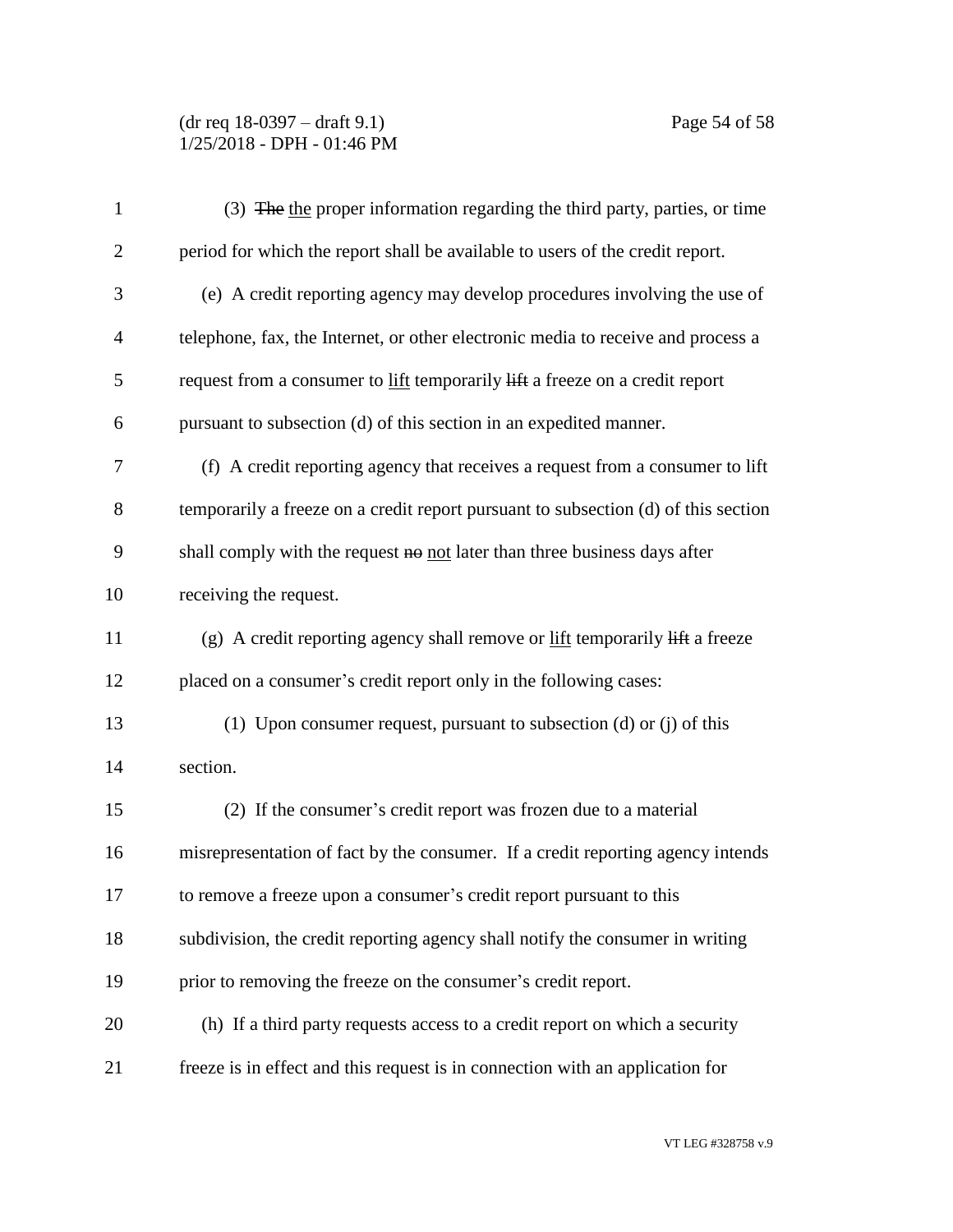## (dr req 18-0397 – draft 9.1) Page 55 of 58 1/25/2018 - DPH - 01:46 PM

| $\mathbf{1}$   | credit or any other use and the consumer does not allow his or her credit report    |
|----------------|-------------------------------------------------------------------------------------|
| $\overline{2}$ | to be accessed for that specific party or period of time, the third party may treat |
| 3              | the application as incomplete.                                                      |
| $\overline{4}$ | (i) If a consumer requests a security freeze pursuant to this section, the          |
| 5              | credit reporting agency shall disclose to the consumer the process of placing       |
| 6              | and lifting temporarily lifting a security freeze and the process for allowing      |
| $\overline{7}$ | access to information from the consumer's credit report for a specific party,       |
| 8              | parties, or period of time while the security freeze is in place.                   |
| 9              | (j) A security freeze shall remain in place until the consumer requests that        |
| 10             | the security freeze be removed. A credit reporting agency shall remove a            |
| 11             | security freeze within three business days of receiving a request for removal       |
| 12             | from the consumer who provides both of the following:                               |
| 13             | (1) Proper proper identification.; and                                              |
| 14             | (2) The the unique personal identification number, $\theta$ re password, or other   |
| 15             | method of authentication provided by the credit reporting agency pursuant to        |
| 16             | subsection (c) of this section.                                                     |
| 17             | (k) A credit reporting agency shall require proper identification of the            |
| 18             | person making a request to place or remove a security freeze.                       |
| 19             | (1) The provisions of this section, including the security freeze, do not           |
| 20             | apply to the use of a consumer report by the following:                             |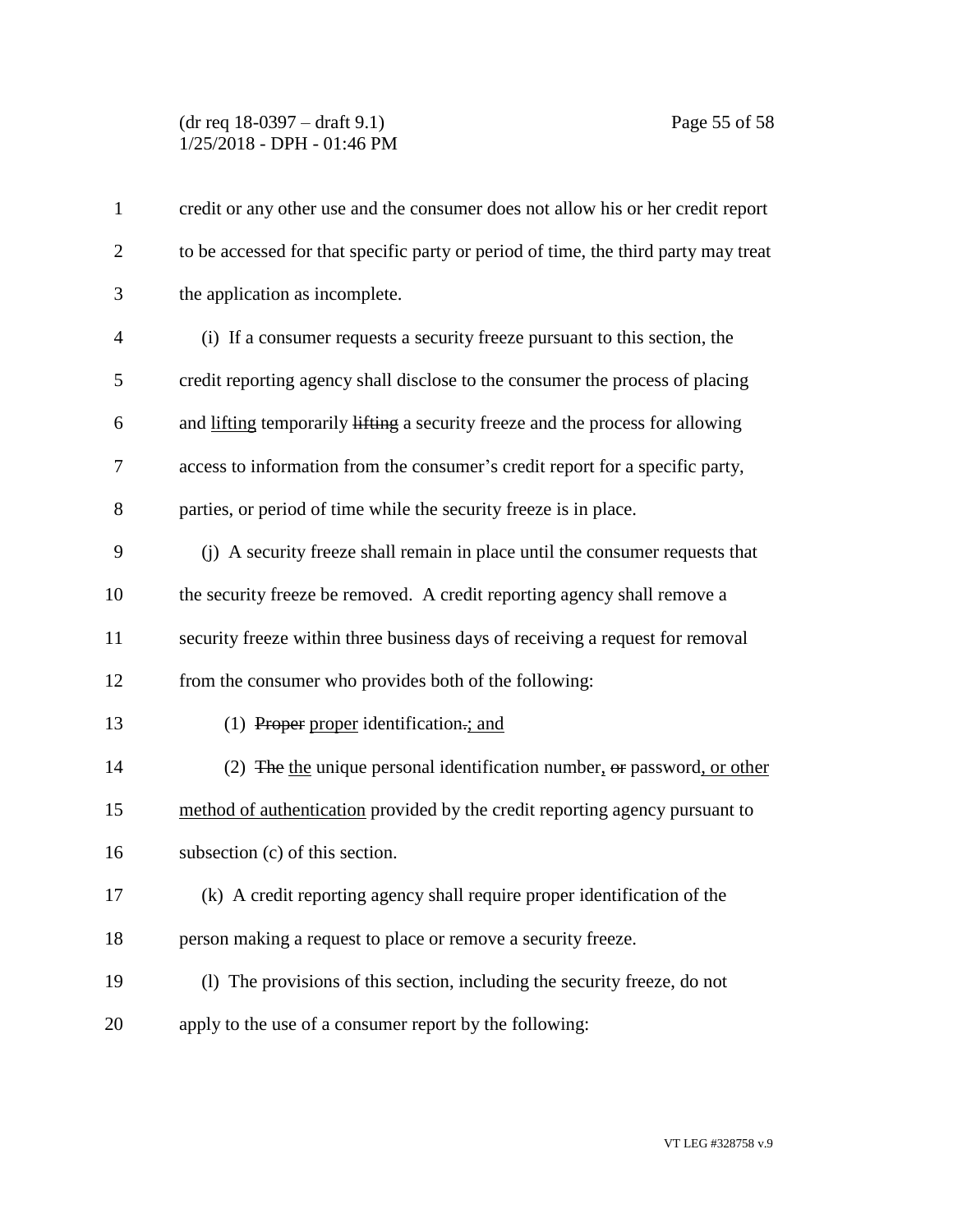| $\mathbf{1}$   | (1) A person, or the person's subsidiary, affiliate, agent, or assignee with      |
|----------------|-----------------------------------------------------------------------------------|
| $\overline{2}$ | which the consumer has or, prior to assignment, had an account, contract, or      |
| 3              | debtor-creditor relationship for the purposes of reviewing the account or         |
| 4              | collecting the financial obligation owing for the account, contract, or debt, or  |
| 5              | extending credit to a consumer with a prior or existing account, contract, or     |
| 6              | debtor-creditor relationship, subject to the requirements of section 2480e of     |
| 7              | this title. For purposes of this subdivision, "reviewing the account" includes    |
| 8              | activities related to account maintenance, monitoring, credit line increases, and |
| 9              | account upgrades and enhancements.                                                |
| 10             | (2) A subsidiary, affiliate, agent, assignee, or prospective assignee of a        |
| 11             | person to whom access has been granted under subsection (d) of this section       |
| 12             | for purposes of facilitating the extension of credit or other permissible use.    |
| 13             | (3) Any person acting pursuant to a court order, warrant, or subpoena.            |
| 14             | (4) The Office of Child Support when investigating a child support case           |
| 15             | pursuant to Title IV-D of the Social Security Act (42 U.S.C. et seq.) and         |
| 16             | 33 V.S.A. § 4102.                                                                 |
| 17             | (5) The Economic Services Division of the Department for Children and             |
| 18             | Families or the Department of Vermont Health Access or its agents or assignee     |
| 19             | acting to investigate welfare or Medicaid fraud.                                  |
| 20             | (6) The Department of Taxes, municipal taxing authorities, or the                 |
| 21             | Department of Motor Vehicles, or any of their agents or assignees, acting to      |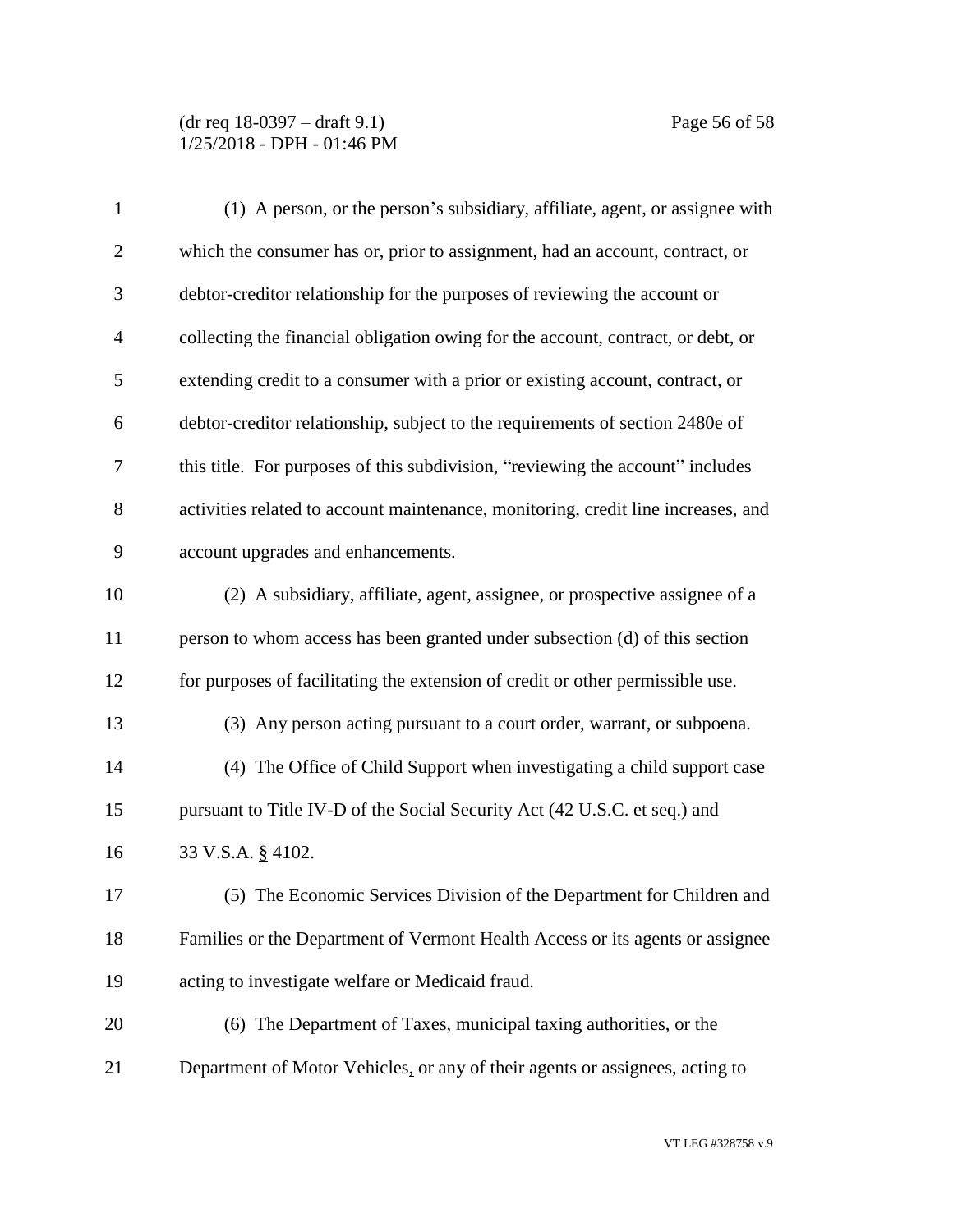## (dr req 18-0397 – draft 9.1) Page 57 of 58 1/25/2018 - DPH - 01:46 PM

| $\mathbf{1}$   | investigate or collect delinquent taxes or assessments, including interest and       |
|----------------|--------------------------------------------------------------------------------------|
| $\overline{2}$ | penalties, unpaid court orders, or acting to fulfill any of their other statutory or |
| 3              | charter responsibilities.                                                            |
| $\overline{4}$ | (7) A person's use of credit information for the purposes of prescreening            |
| 5              | as provided by the federal Fair Credit Reporting Act.                                |
| 6              | (8) Any person for the sole purpose of providing a credit file monitoring            |
| 7              | subscription service to which the consumer has subscribed.                           |
| 8              | (9) A credit reporting agency for the sole purpose of providing a                    |
| 9              | consumer with a copy of his or her credit report upon the consumer's request.        |
| 10             | (10) Any property and casualty insurance company for use in setting or               |
| 11             | adjusting a rate or underwriting for property and casualty insurance purposes.       |
| 12             | Sec. 5. REPORTS                                                                      |
| 13             | (a) On or before March 1, 2019, the Attorney General, the Department of              |
| 14             | Financial Regulation, and Secretary of State shall submit a preliminary report       |
| 15             | concerning the implementation of this act to the House Committee on                  |
| 16             | Commerce and Economic Development and the Senate Committee on                        |
| 17             | Economic Development, Housing and General Affairs.                                   |
| 18             | (b) On or before January 15, 2020, the Attorney General, the Department              |
| 19             | of Financial Regulation, and Secretary of State shall update its preliminary         |
| 20             | report and provide additional information concerning the implementation of           |
| 21             | this act to the House Committee on Commerce and Economic Development                 |